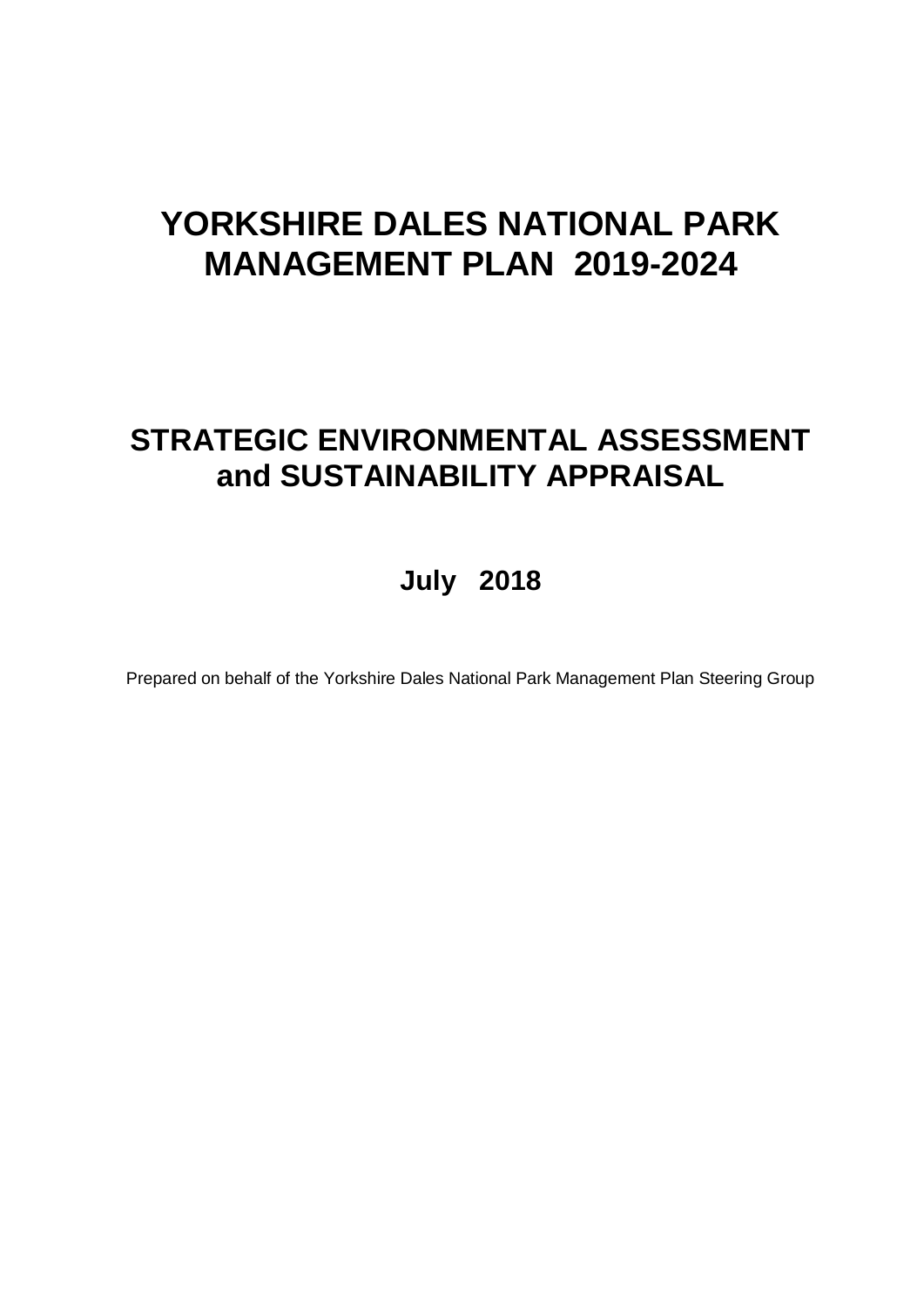# **Contents**

### **1. Background**

### **2. Assessment of the Management Plan**

### **3. Significant effects**

### **4. Conclusion**

Appendix 1: Environmental and Sustainability Indicators Appendix 2: Assessment of Management Plan Objectives Appendix 3 Appendix 3 Management Plan Objectives 2019-2024 July 2018 Appendix 4: Special Qualities of the Yorkshire Dales National Park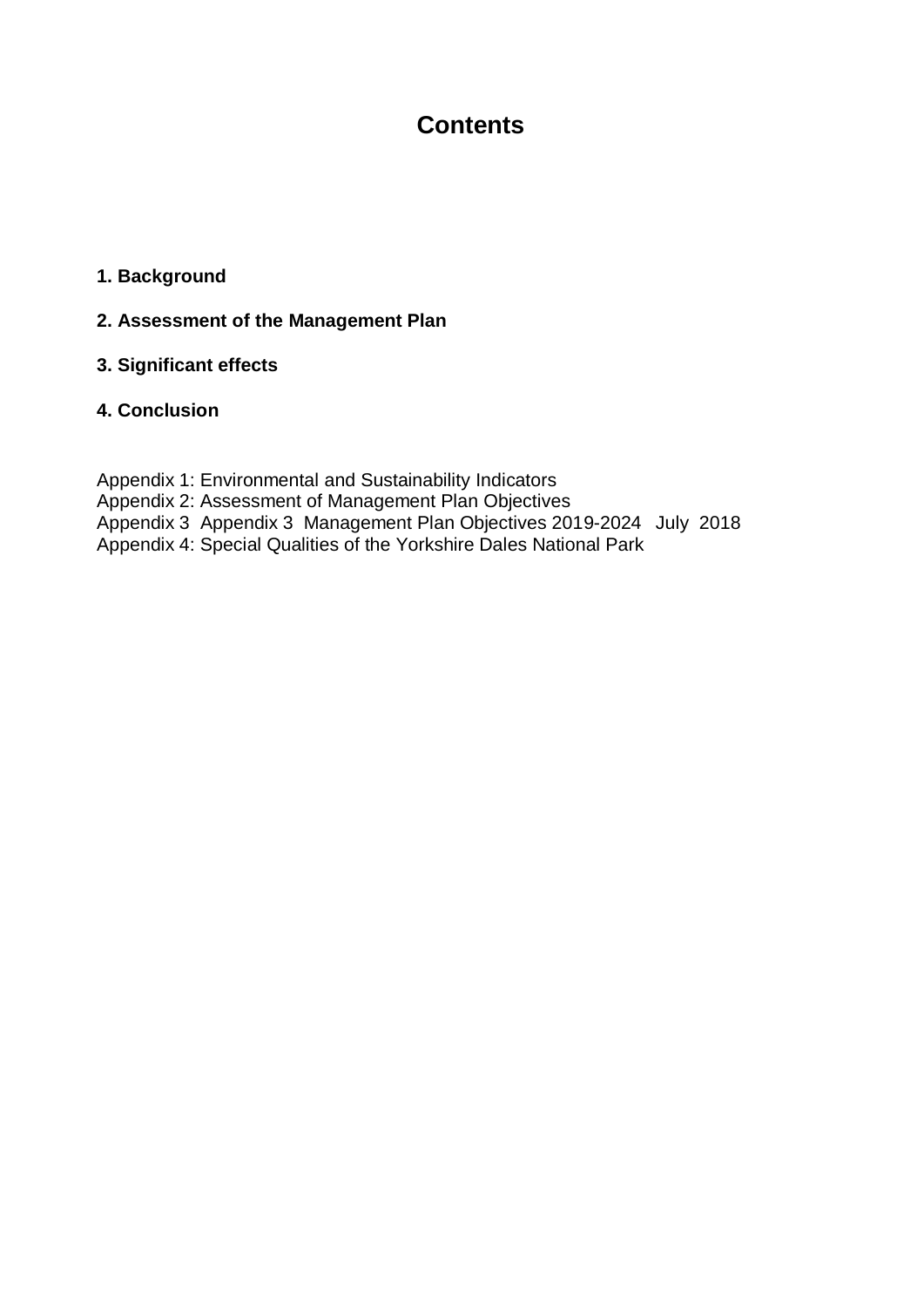### **1. Background**

1.1 The Environment Act 1995 requires that the Yorkshire Dales National Park Authority produce a Management Plan for the National Park. The Management Plan sets out how the statutory National Park purposes and the social and economic duty are going to be delivered over the next 5 years. A new Management Plan, covering the period 2019-2024, is currently being prepared by a steering group of 13 organisations<sup>1</sup>.

1.2 Under European Directive 2001/42/EC the Management Plan is required to be assessed to evaluate its potential impact on the environment. This is referred to as Strategic Environmental Assessment or SEA. UK Government guidance also requires programmes such as the Management Plan, to be the subject of sustainability assessment (SA) to help steer it towards policies and outcomes that will put the components of the environment, community and the economy, into better balance. The Government describes the concept of 'sustainability' as *'making the necessary decisions now to realise our vision of stimulating economic growth and tackling the deficit, maximising wellbeing and protecting our environment, without negatively impacting on the ability of future generations to do the same*. 2 .

1.3 In preparing the Management Plan however, the steering group is not necessarily expected to always pursue the most sustainable objective, or indeed the most environmentally beneficial. SEA/SA is a process to understand the likely impact and to consider the alternatives, before adopting a final programme of action that may have a permanent impact on the environment. The steering group is permitted to choose objectives that will deliver more against say economic growth than environmental protection, as long as it understands the likley outcomes and can justify departing from a more sustainable programme.

1.4 This document is the SEA/SA for the emerging Yorkshire Dales National Park Management Plan 2019-2024. Part one is a review of the baseline information and the environmental issues affecting the National Park.<sup>3</sup>. This part is a subjective appraisal of the Management Plan objectives and is helping to inform the Steering Group's decisions. It is published alongside the Management Plan to inform consultation, prior to finalising the Plan.

### **2. Assessment of the Management Plan**

2.1 The various Management Plan objectives are assessed against 13 environmental, economic and community indicators to examine their potential impact (Appendix 1). A judgement is made about the net impact of each objective on each indicator. The judgements are recorded as follows:

- positive  $(v)$ ,
- negative  $(x)$ ,
- neutral (0)

 $\overline{\phantom{a}}$ 

• uncertain (?).

2.2 Efforts have been made to try to be consistent about the starting point, context and scale etc, but the assessment is inevitably subjective.

<sup>&</sup>lt;sup>1</sup> Craven District Council, Dales Farmer Network, Dales Rural Estates Network, Dales Tourism Businesses, Eden District Council, Environment Agency, Forestry Commission, Lancaster City Council, Natural England, Richmondshire District Council, South Lakeland District Council, Yorkshire Dales Millennium Trust, Yorkshire Dales National Park Authority <sup>2</sup> Mainstreaming Sustainable Development 2011

<sup>&</sup>lt;sup>3</sup> Management Plan: Strategic Environmental Assessment Scoping Statement (September 2017).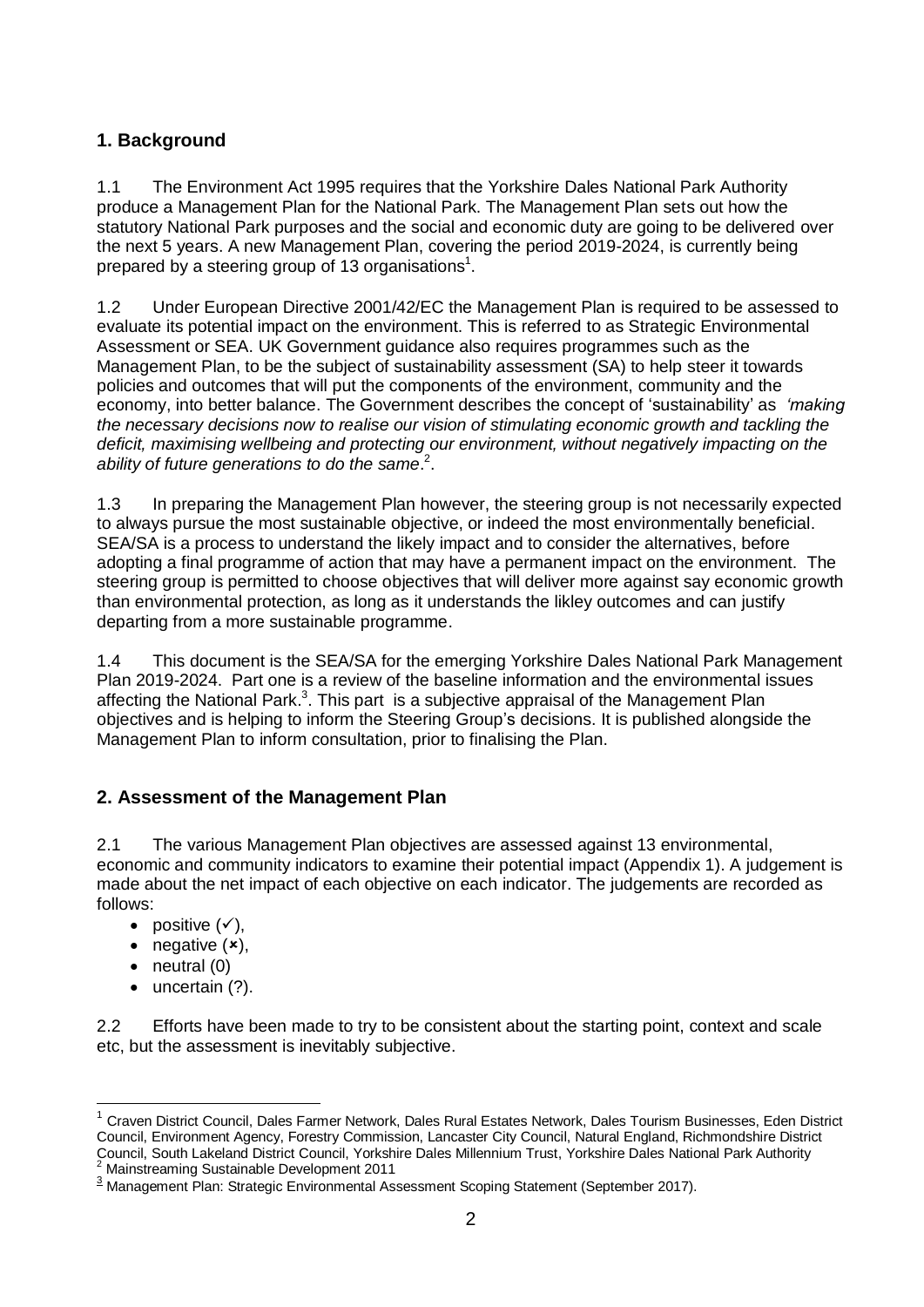2.4 Sustainability Appraisal is more effective where alternative options can be assessed so that judgements can be made to favour the more sustainable outcomes, or at least understand why certain actions are preferred where they would not otherwise deliver the most sustainable outcome.

2.5 However the scope of this Management Plan is rather restricted by the two statutory National Park purposes that it is seeking to deliver. These are to:

- *1. conserve and enhance the natural beauty, wildlife and cultural heritage of the National Park*
- *2. promote opportunities for the understanding and enjoyment of the special qualities of the area by the public*

2.6 In pursuing the purposes there is also a legal duty on the Authority and its partners, to: *seek to foster the economic and social well-being of local communities within the National Park.*

2.7 Given the environmental nature of the National Park purposes above, it should not be surprising that after assessment of the Management Plan objectives there is inevitably a high degree of compatibility with the sustainability indicators, ie. there are few negative scores. The Management Plan is not expected to pursue projects that would be harmful to the qualities of the area. Also the way the Management Plan is structured, it is pursuing measureable short term actions rather than setting out longer term policies or strategies. Consequently the assessment is against 'smart' objectives rather than potential policy options. The role of the SEA/SA in this case, is to inform the steering group about any potentially negative outcomes and decide whether to proceed on the strength of the positives, or to modify the objective to reduce its negative impacts.

2.8 All of the objectives in Appendix 2 are proposed by specialist advisory groups. These constitute the Local Access Forum, Biodiversity Group, an Economy and Community Group, the Dales Tourism Partnership, the farming and Land managers group, the woodland forum and the Historic Environment Forum. Not all of the objectives they are proposing however, can go forward into the plan. There is a degree of overlap between them and crucially the steering group has to prioritise its actions and have regard to the finance that is likely to be available over the next 5 years.

2.9 Consequently officers are making recommendations to the Steering group about which objectives should go into the Plan and which should not. In Appendix 2 the objectives in red are recommended to go into the Plan. The objectives in blue are the remaining objectives from the drafting groups. The steering group will make the final decisions about what goes in. The SEA/SA will help with those decisions.

### **3. Assessment of the final Management Plan**

3.1 The draft Plan was published for comment during March and April 2018. The Steering Group considered the response and a number of amendments are being made to the final version. The three most significant of these is to establish the plan period as 2019 – 2024 rather than 2018 -2032, to split Objective B1 into two (long distance trails and 'rights of way) and to add a new objective about invasive species.

3.2 Only the invasive species objective will have a significant affect on sustainability, by enhancing the impact on biodiversity. The Plan period has been adjusted to recognise that the new Plan will not be launched before November so it is more appropriate to start monitoring from April 2019. The new separate objective on long distance trails is about lobbying for the Coast to Coast to be recognised by Government as a 'national trail'. That is mainly about sourcing funding and resources and is unlikely to have a significant impact on usage. The route is already well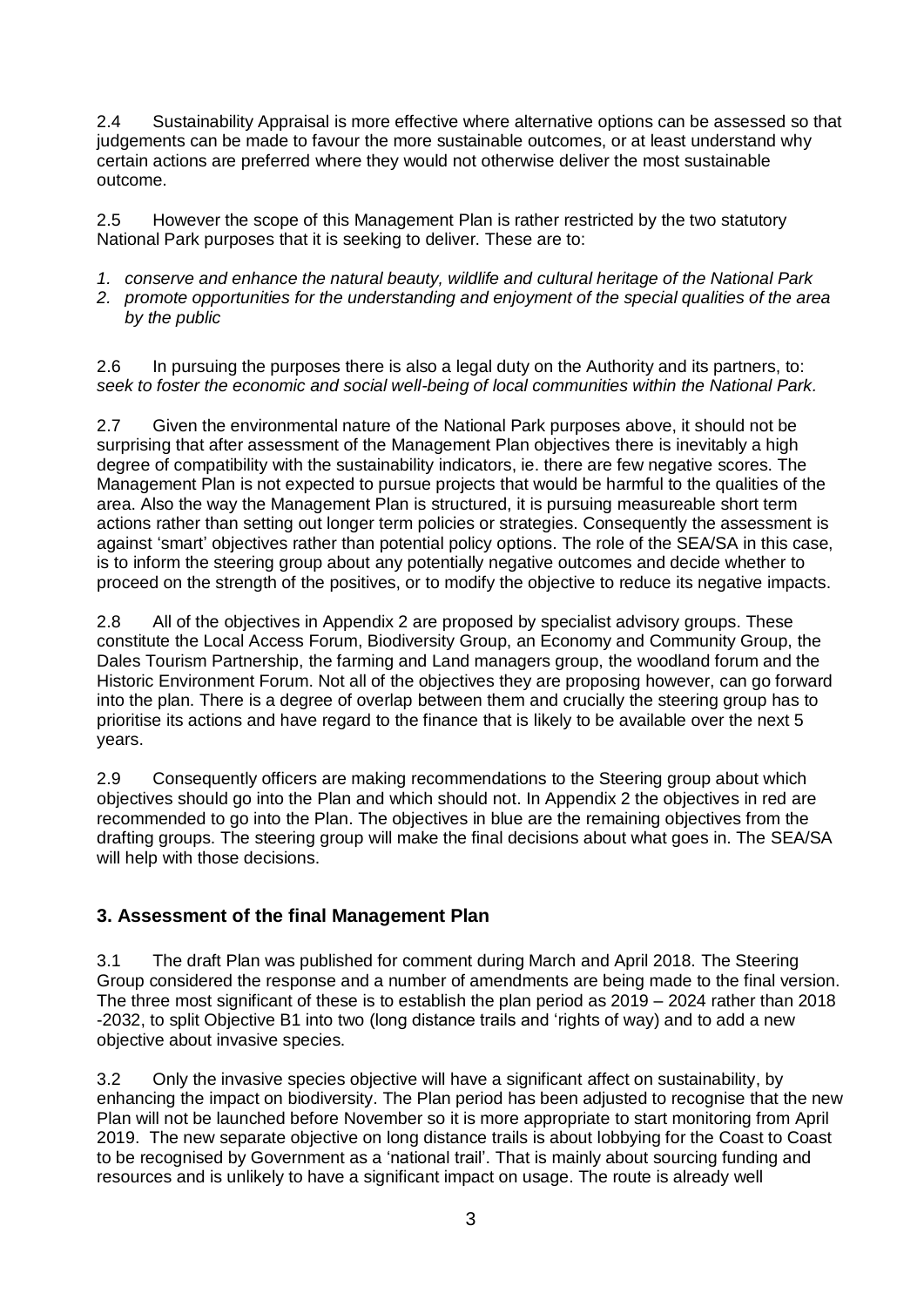established and successful. Recognition and funding by government will not add any significant impact to the environment, the economy or community. The two new objectives have been scored accordingly.

3.3 A change to objective D4 (road haulage) has been made to specifically refer to the proposed Horton Quarry rail head. If constructed this would facilitate export of quarry aggregate by rail, reducing the amount moved by road. This has already been assessed as part of the National Park local Plan and its reference in the Mangeemnt plan does not affect the impact of this objective. The other post consultation amendments are minor rewording.

### **4. Significant effects**

4.1 This section summarises the findings of the assessment which is contained in Appendix 2.

#### *A distinctive, living, working, cultural landscape that tells the ongoing story of generations of people interacting with their environment.*

4.2 The proposed heritage and landscape objectives would have a predominantly positive impact against the indicators. The only areas where the impacts are not certain are in the pursuit of dark night skies status and the additional detail that a new landscape character assessment might bring. These objectives promote the special qualities and characteristics of the National Park. They are likely to reflect protections in national and local plan policy in terms of the scale and impact of development that is permissible within a nationally designated landscape.

4.3 Mitigation measures are not regarded as necessary however. The type of large scale renewable energy or major development that would be influenced by these objectives, would fail against national and local planning policy, such as the test of major development.

#### *A friendly, open and welcoming place with outstanding opportunities to enjoy its special qualities.*

4.4 These objectives are about improving access, participation and enjoyment of the Park's special qualities. Logically they will tend to be neutral against natural resources but will score positively against the statutory enjoyment purpose, the economy (particularly tourism) and the added benefit they can (sometimes) bring in terms of improved community facilities.

4.5 There are however some uncertain impacts against transport and agriculture. These could be positive or locally negative eg. issues around large scale challenge events. However the 'large scale events' objective has been written by the local access forum to encourage joint working with organisers in order to improve the quality of event management and to mitigate harmful impacts eg. by contributing funding for trail maintenance. Consequently this objective should not make things significantly worse for the environment or for local communities.

### *Home to the finest variety of wildlife in England:*

4.6 Unsurprisingly the objectives relating to habitats and species will have generally positive outcomes for the environment. In particular they score well against the indicators for biodiversity, special qualities and public enjoyment. However these objectives are also likely to score well against the economy and land management, because of the opportunities they bring for paid employment and additional spending into the local economy.

#### *Resilient and responsive to the impacts of climate change, storing more carbon each year than it produces:*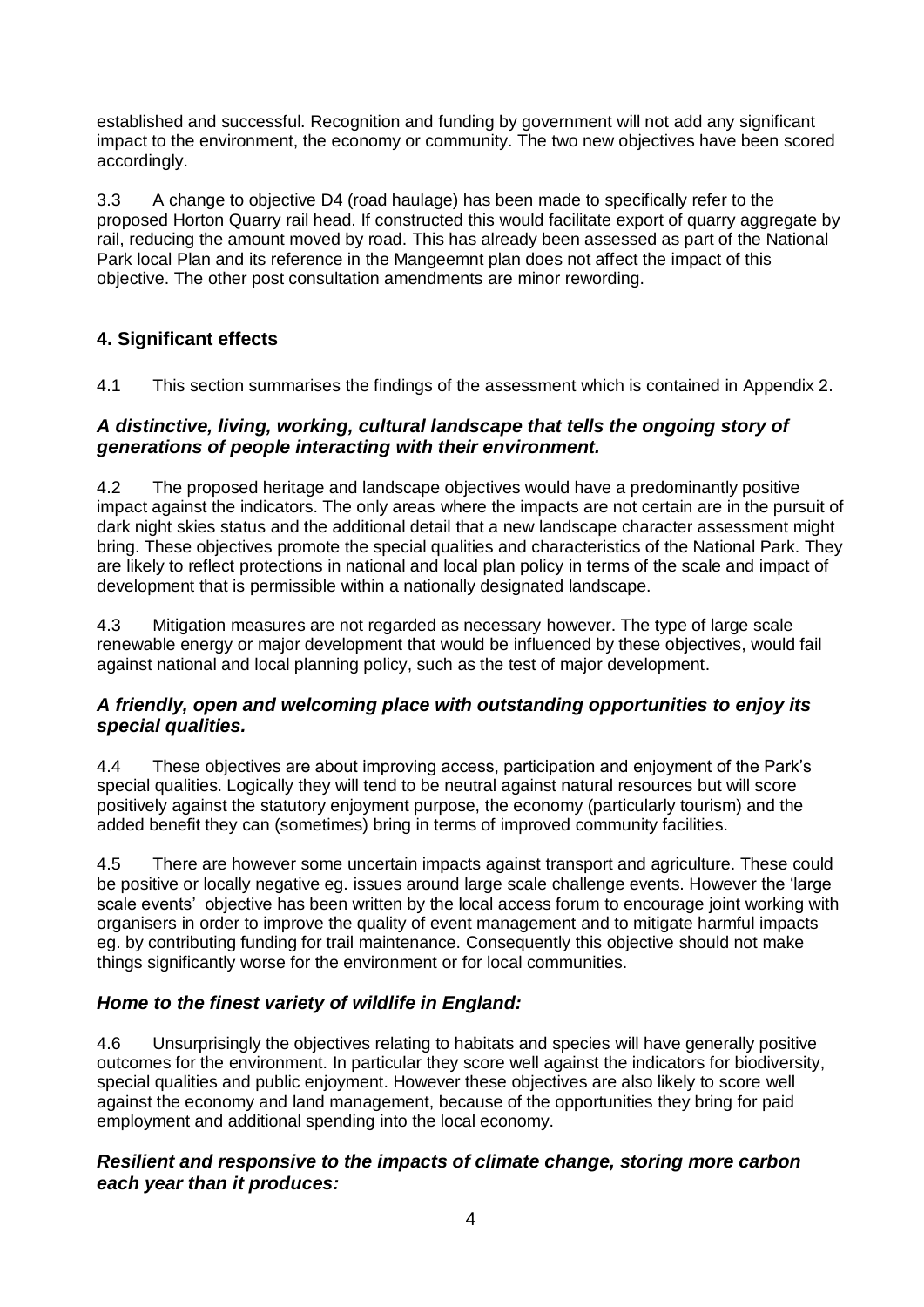4.7 These objectives are about woodland management, woodland planting, transport, peat and flood mitigation. These are very significant objectives that address issues around the causes and impacts of climate change. The deep peat areas of the National Park play a nationally significant role as a carbon sink whilst water runoff from the Park contributes to downstream flooding of urban areas across northern England. Also because the Park is one of the least wooded areas in the country, the contribution that can be made from tree planting is locally significant.

4.8 The only negative impacts identified are in terms of reduced ability to maximise energy efficiency and some of the landscape and heritage issues around supporting renewable energy eg. wind turbines, upvc windows and roof mounted solar arrays. These issues are capable of mitigation however through regulatory procedures if necessary.

#### *Providing an outstanding range of benefits for the nation based on its natural resources, which will underpin a flourishing local economy:*

4.9 The proposed economic objectives are either related to the environmental capital of the National Park or are at a scale where the environmental impact can be absorbed. Consequently the outcomes are predicted to be positive overall. The objectives that support finance for farmers and support for more apprenticeship schemes, score well against most of the indicators.

4.10 The tourism growth objective will be implemented at a modest scale and spread widely across the Park. The impacts from the growth of tourism will be limited by the absence of major development or large scale land use changes. The most significant development envisaged would be the reinstatement of the former Wensleydale Railway. Whilst that would have an environmental impact it will be restricted to a narrow previously developed corridor and should be capable of mitigation.

#### *Home to strong, self-reliant and balanced communities with good access to the services they need*

4.11 Community services and facilities in the Park are provided at a modest scale in response to the modest sized population. They are therefore assessed as being unlikely to have negative environmental impacts. The housing target has already been assessed as part of the Local Plan examination in 2016 and found to be well within the carrying capacity of the environment.

### **5. Conclusion**

5.1 Overall the assessment predicts relatively few negative environmental impacts. This is logical because the purpose of the Plan is to further National Park Purposes which are essentially environmental. The Management Plan has been drafted to deliver outcomes that will improve the environment of the National Park, rather than harm it.

5.2 Assessment has been carried out of all the objectives coming forward from the drafting groups. However not all the objectives can be included in the final Plan. The steering group must make its final choices rooted in deliverability and sustainability and the SEA/SA will help with those choices.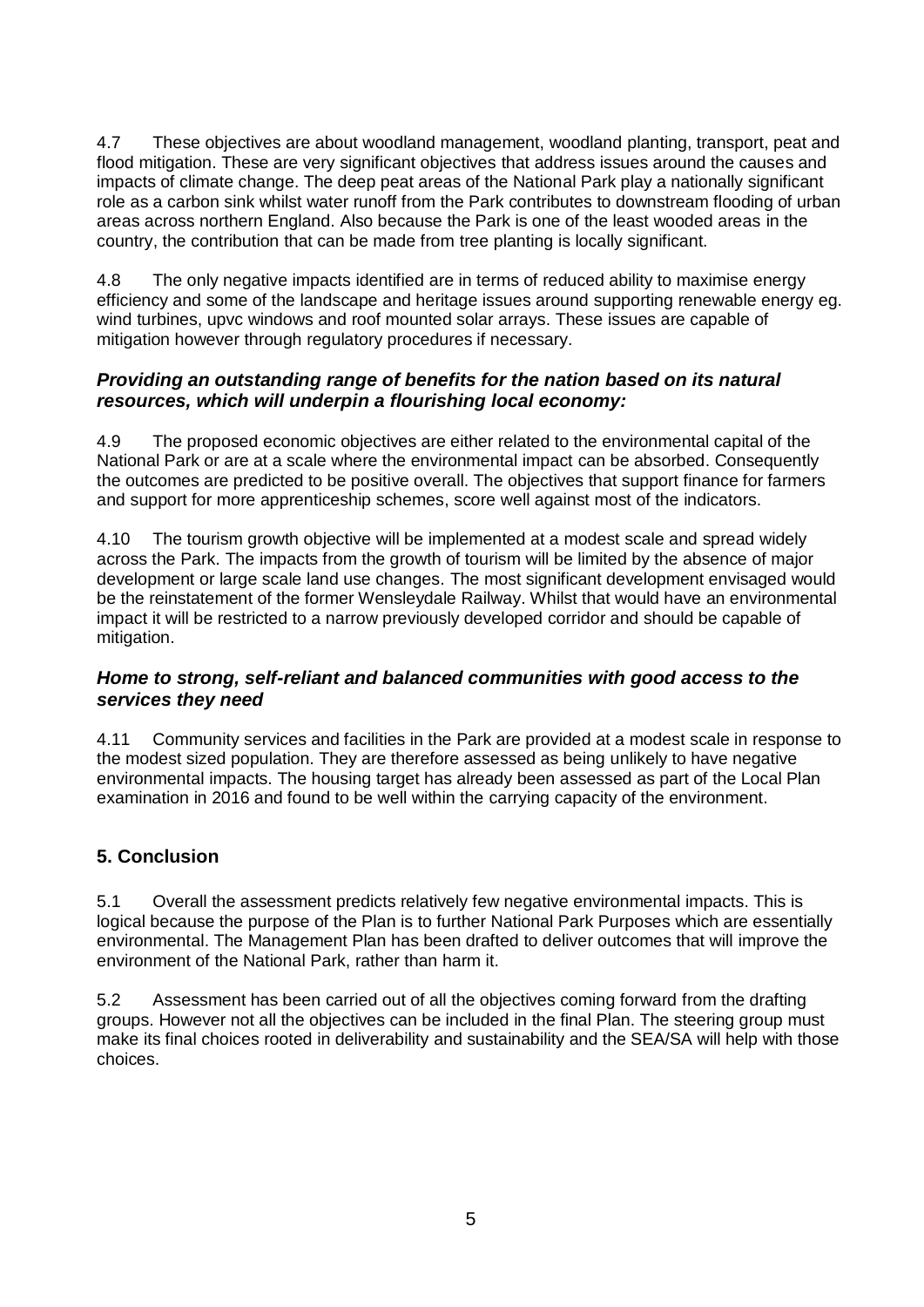# **Appendix 1: Environmental and SustainabilityIndicators**

|                | <b>Heading</b>                        | <b>Indicator</b>                                                                                                                         |
|----------------|---------------------------------------|------------------------------------------------------------------------------------------------------------------------------------------|
| $\mathbf 1$    | <b>Biodiversity</b>                   | Safeguard and enhance internationally, nationally and locally important species<br>and habitats                                          |
|                |                                       | Conservation and enhancement of distinctive Dales natural and cultural<br>landscape features                                             |
|                |                                       | Reinforcement of traditional landscape patterns, particularly the unique barns and                                                       |
|                |                                       | walls landscapes<br>Conservation of perceptual landscape qualities including sense of tranquillity and                                   |
| $\mathbf{2}$   | Landscape                             | dark skies                                                                                                                               |
|                |                                       | Prevention and alleviation of detrimental impacts on the Dales' landscape                                                                |
|                |                                       | character and expansive views<br>Development and change that respect the distinctive landscape character of the                          |
|                |                                       | Dales in terms of siting and design                                                                                                      |
|                |                                       | Promote sustainable water supplies and appropriate waste water treatment                                                                 |
|                |                                       | methods<br>Safeguard and enhance water quality through the reduction and prevention of                                                   |
| 3              | Water                                 | pollution incidents                                                                                                                      |
|                |                                       | Prevent vulnerable development in flood risk areas and ensure appropriate land                                                           |
|                |                                       | management and development that does not contribute to downstream flood risk                                                             |
| 4              | <b>Pollution</b>                      | Avoid harmful emissions of light and noise and maintain air quality across the<br><b>National Park</b>                                   |
| 5              | Archaeology/<br><b>Built Heritage</b> | Conserve and enhance those elements which contribute to the significance of the<br>heritage assets of the area, including their settings |
|                |                                       | Safeguard and improve access to services                                                                                                 |
|                |                                       |                                                                                                                                          |
| 6              | <b>Community</b>                      | Contribute to the creation and maintenance of vibrant and inclusive communities                                                          |
|                |                                       | Support a fair and representative system of governance, encouraging widespread<br>participation and public involvement                   |
|                |                                       | Increase the supply of affordable housing to meet local needs                                                                            |
| $\overline{7}$ | Waste                                 | Support reduce, reuse, recycle initiatives as well as appropriate waste<br>management and disposal methods                               |
|                | <b>Climate</b>                        | Support energy efficiency measures and a reduction in energy use                                                                         |
| 8              | Change &<br><b>Energy</b>             | Support appropriate development of, and research into, renewable energy<br>generation                                                    |
|                |                                       | Understand and adapt to the effects of climate change                                                                                    |
|                | <b>Public</b>                         | Support sustainable tourism                                                                                                              |
| 9              | Enjoyment &<br><b>Understanding</b>   | Maintain and improve opportunities for the public to understand and enjoy the<br><b>National Park</b>                                    |
|                |                                       | Understand and respond to the changing patterns of visitors to the National Park                                                         |
| 10             | <b>Economy &amp;</b><br>Employment    | Contribute to safeguarding and supporting existing employment sites and<br>businesses                                                    |
| 11             | <b>Transport</b>                      | Support alternatives to, and a reduction in dependency upon, the private car                                                             |
| 12             | <b>Agriculture</b>                    | Understand and respond to changes in agricultural policy and land management<br>change                                                   |
|                |                                       | Support appropriate agriculture, including opportunities for farm diversification                                                        |
| 13             | <b>Special</b><br><b>Qualities</b>    | Conserve and enhance the special qualities of the National Park <sup>4</sup>                                                             |

l  $4$  See Appendix 4 for list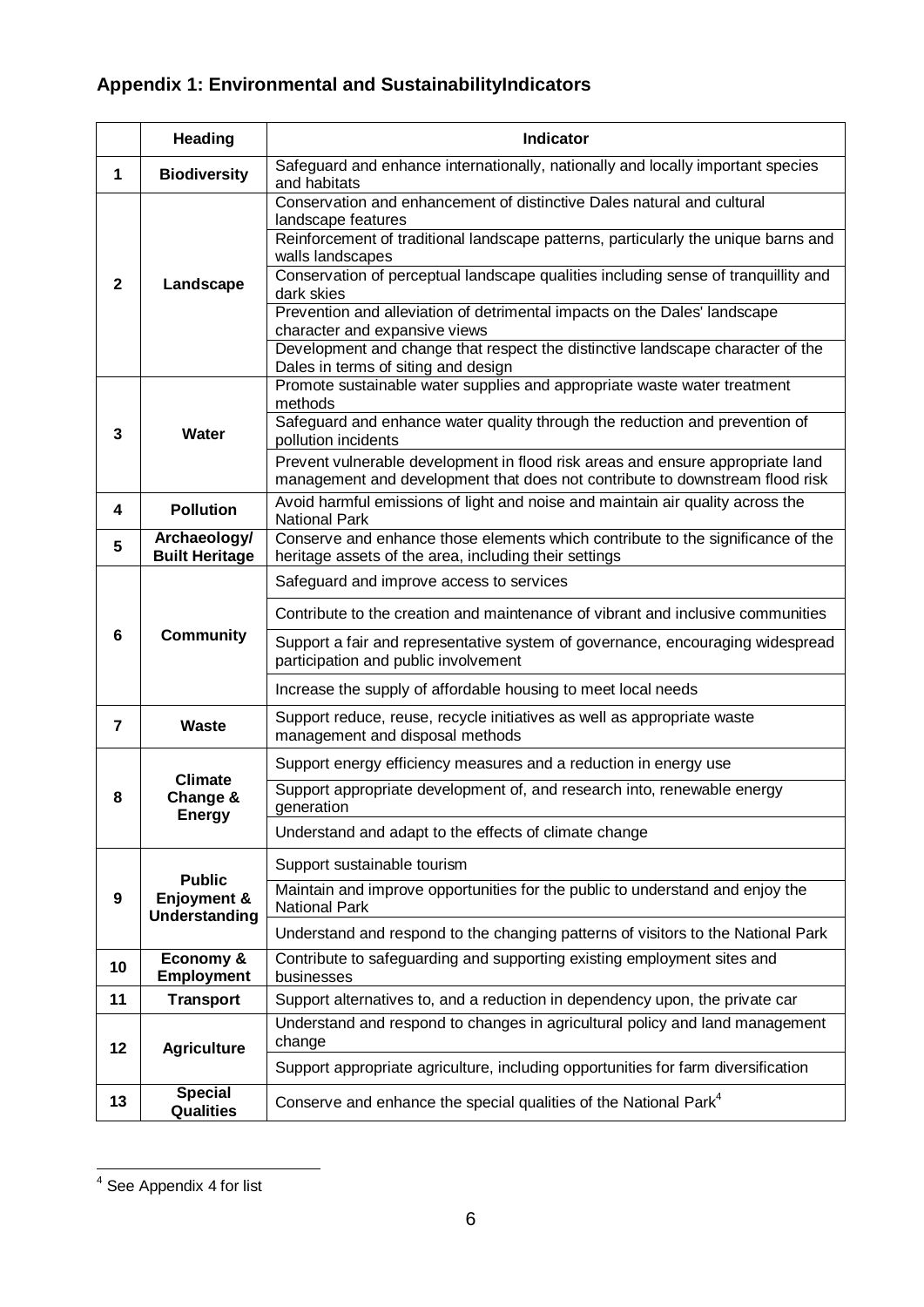## *A distinctive, living, working, cultural landscape that tells the ongoing story of generations of people interacting with their environment.*

|                                                            |                     |                |                |                | <b>Environmental and Sustainability Indicators</b> |                |                |                               |                                        |                         |                |                         |                      |
|------------------------------------------------------------|---------------------|----------------|----------------|----------------|----------------------------------------------------|----------------|----------------|-------------------------------|----------------------------------------|-------------------------|----------------|-------------------------|----------------------|
| <b>Management Plan objectives</b>                          | 1                   | $\overline{2}$ | 3              | 4              | $5\phantom{.}$                                     | 6              | $\overline{7}$ | 8                             | 9                                      | 10                      | 11             | 12                      | 13                   |
|                                                            | <b>Biodiversity</b> | Landscape      | Water          | Pollution      | Archaeology/B<br>environment<br>$\ddot{\equiv}$    | Community      | Waste          | Climate<br>change &<br>energy | య<br>Enjoyment &<br>understand-<br>ing | employment<br>Economy & | Transport      | Agriculture             | Special<br>qualities |
| <b>A1 Agri environment</b>                                 | $\checkmark$        | $\checkmark$   | $\checkmark$   | $\overline{0}$ | $\checkmark$                                       | $\checkmark$   | $\overline{0}$ | $\checkmark$                  | ✓                                      | $\checkmark$            | $\overline{0}$ | $\checkmark$            | $\sqrt{ }$           |
| <b>A2 Dark skies</b>                                       | $\checkmark$        | $\checkmark$   | $\overline{0}$ | $\checkmark$   | $\checkmark$                                       | $\Omega$       | $\overline{0}$ | ?                             | $\checkmark$ ?                         | ?                       | $\overline{0}$ | $\overline{\mathbf{?}}$ | $\checkmark$         |
| <b>A3 Landscape Character Assessment</b>                   | $\overline{0}$      | $\checkmark$   | $\overline{0}$ | $\overline{0}$ | $\checkmark$                                       | 0              | $\overline{0}$ | ?                             | $\checkmark$ ?                         | $\boldsymbol{?}$        | $\overline{0}$ | $\overline{\mathbf{?}}$ | $\checkmark$         |
| <b>A4 Overhead power lines</b>                             | $\overline{0}$      | $\checkmark$   | $\overline{0}$ | $\overline{0}$ | $\overline{0}$                                     | $\overline{0}$ | $\overline{0}$ | $\checkmark$                  | ✓                                      | $\overline{0}$          | $\overline{0}$ | $\overline{0}$          | $\checkmark$         |
| <b>A5 Historic Environment Record</b>                      | $\overline{0}$      | $\checkmark$   | $\overline{0}$ | $\overline{0}$ | $\checkmark$                                       | $\checkmark$   | 0              | $\overline{0}$                | ✓                                      | $\overline{0}$          | $\overline{0}$ | $\checkmark$            | $\checkmark$         |
| <b>A6 Maintenance of Nationally import</b><br>assets       | $\Omega$            | $\checkmark$   | $\overline{0}$ | $\overline{0}$ | $\checkmark$                                       | $\checkmark$   | $\overline{0}$ | $\overline{0}$                | $\checkmark$                           | $\checkmark$            | $\overline{0}$ | $\overline{0}$          | $\checkmark$         |
| A7 Landscape scale projects (HLF)                          | $\checkmark$        | $\checkmark$   | $\overline{0}$ | $\overline{0}$ | $\checkmark$                                       | 0              | $\overline{0}$ | $\overline{0}$                | ✓                                      |                         | $\overline{0}$ | $\checkmark$            | $\checkmark$         |
| <b>A8 Natural Capital</b>                                  | $\checkmark$        | $\checkmark$   | ✓              | $\checkmark$   | $\checkmark$                                       | $\Omega$       | 0              | $\overline{0}$                | ✓                                      | $\checkmark$            | $\Omega$       | $\checkmark$            | $\checkmark$         |
| <b>A9 Barns and walls</b>                                  | ?                   | $\checkmark$   | $\overline{0}$ | $\overline{0}$ | $\checkmark$                                       | ✔?             | 0              | $\overline{0}$                | ✓                                      | $\checkmark$            | $\Omega$       | $\checkmark$            | $\checkmark$         |
| <b>Historic Environment Record</b><br><i>(communities)</i> | $\Omega$            | $\bm{0}$       | 0              | $\overline{0}$ | V                                                  |                | 0              | $\Omega$                      | V                                      | O                       | 0              | $\bm{O}$                | $\checkmark$         |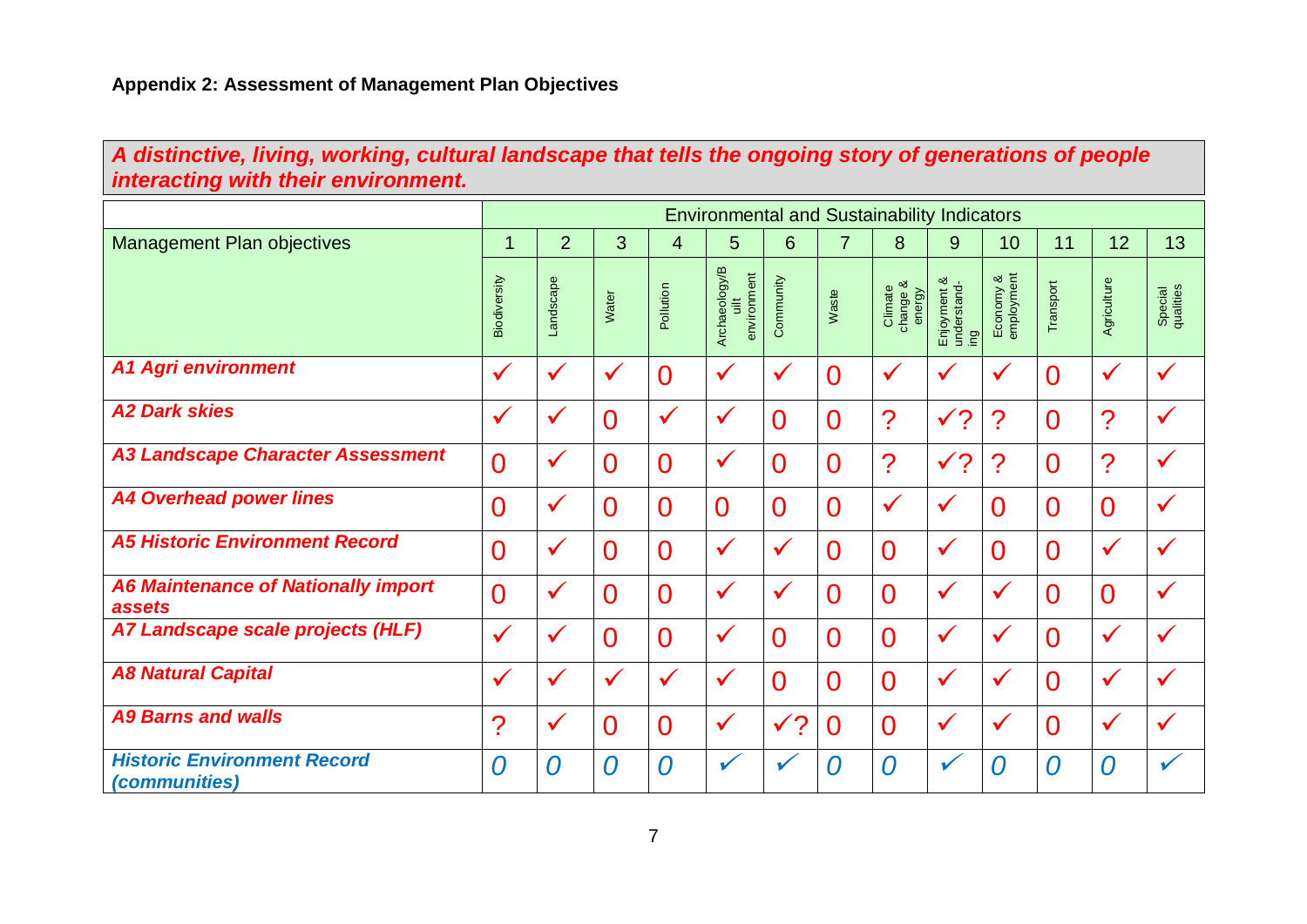| <b>Locally important buildings</b>                                                                                                                                                                                                                                                                                                                                                                                                                                                       | 0 |                | 0              | 0              | V              | ✔            | O              | O              |                | O                                   | 0              | 0                                               |              |
|------------------------------------------------------------------------------------------------------------------------------------------------------------------------------------------------------------------------------------------------------------------------------------------------------------------------------------------------------------------------------------------------------------------------------------------------------------------------------------------|---|----------------|----------------|----------------|----------------|--------------|----------------|----------------|----------------|-------------------------------------|----------------|-------------------------------------------------|--------------|
| <b>Other Historic features</b>                                                                                                                                                                                                                                                                                                                                                                                                                                                           | 0 | 0              | $\overline{0}$ | $\overline{O}$ | $\checkmark$   | 0            | 0              | $\overline{O}$ |                | $\Omega$                            | 0              | 0                                               | 0            |
| <b>Heritage crime</b>                                                                                                                                                                                                                                                                                                                                                                                                                                                                    | 0 | 0              | 0              | $\overline{O}$ | $\checkmark$   | $\checkmark$ | 0              | $\Omega$       | $\checkmark$   |                                     | 0              | 0                                               | ✓            |
| <b>Community Heritage</b>                                                                                                                                                                                                                                                                                                                                                                                                                                                                | 0 | $\overline{0}$ | $\overline{0}$ | $\overline{0}$ | $\checkmark$   | $\checkmark$ | $\overline{O}$ | $\overline{O}$ | $\checkmark$   | $\Omega$                            | $\overline{O}$ | 0                                               | $\checkmark$ |
| <b>Heritage tourism</b>                                                                                                                                                                                                                                                                                                                                                                                                                                                                  | 0 | $\overline{0}$ | $\bm{O}$       | $\overline{0}$ | $\checkmark$   | 0            | 0              | $\overline{0}$ |                |                                     | $\overline{0}$ |                                                 |              |
| <b>Landscape appraisal housing sites</b>                                                                                                                                                                                                                                                                                                                                                                                                                                                 | 0 |                | 0              | $\overline{O}$ | $\overline{0}$ | 0            | 0              | $\overline{0}$ | 0              | $\Omega$                            | $\overline{0}$ | 0                                               | 0            |
| <b>Tree planting scheme outside</b><br><b>settlements</b>                                                                                                                                                                                                                                                                                                                                                                                                                                |   |                | 0              | 0              | $\overline{0}$ | V            | 0              | $\checkmark$   | $\overline{0}$ |                                     | $\overline{O}$ |                                                 | 0            |
| <b>Large and small scale projects</b>                                                                                                                                                                                                                                                                                                                                                                                                                                                    | 0 |                | 0              | $\overline{O}$ | $\checkmark$   | 0            | $\overline{0}$ | $\overline{0}$ |                | $\Omega$                            | $\overline{0}$ | 0                                               |              |
| <b>Barns, walls and land management</b>                                                                                                                                                                                                                                                                                                                                                                                                                                                  | 0 |                | 0              | $\overline{O}$ | $\checkmark$   | 0            | 0              | $\overline{O}$ | V              |                                     | $\Omega$       |                                                 |              |
| <b>Farming and cultural heritage schemes</b>                                                                                                                                                                                                                                                                                                                                                                                                                                             | 0 | $\Omega$       | $\overline{O}$ | 0              | $\checkmark$   | 0            | $\overline{0}$ | $\overline{0}$ | $\checkmark$   |                                     | $\Omega$       | $\checkmark$                                    |              |
| <b>Barns and walls funding</b>                                                                                                                                                                                                                                                                                                                                                                                                                                                           | 0 |                | 0              | $\overline{O}$ | $\checkmark$   | 0            | 0              | $\Omega$       |                |                                     | Ω              |                                                 |              |
| <b>Comment:</b>                                                                                                                                                                                                                                                                                                                                                                                                                                                                          |   |                |                |                |                |              |                |                |                | Key: $\checkmark$ = positive impact |                |                                                 |              |
| The heritage and landscape objectives would have a predominantly positive impact against the<br>indicators. The only areas of possible negative impact might be in the pursuit of conserving<br>tranquillity and the implications of further landscape character assessment. These objectives are<br>likely to restrict the scale of renewable energy and perhaps more generally the scale of economic<br>development that might otherwise be permissible outside a protected landscape. |   |                |                |                |                |              |                |                |                | $0 =$ neutral                       |                | $x =$ negative impact<br>$? =$ impact uncertain |              |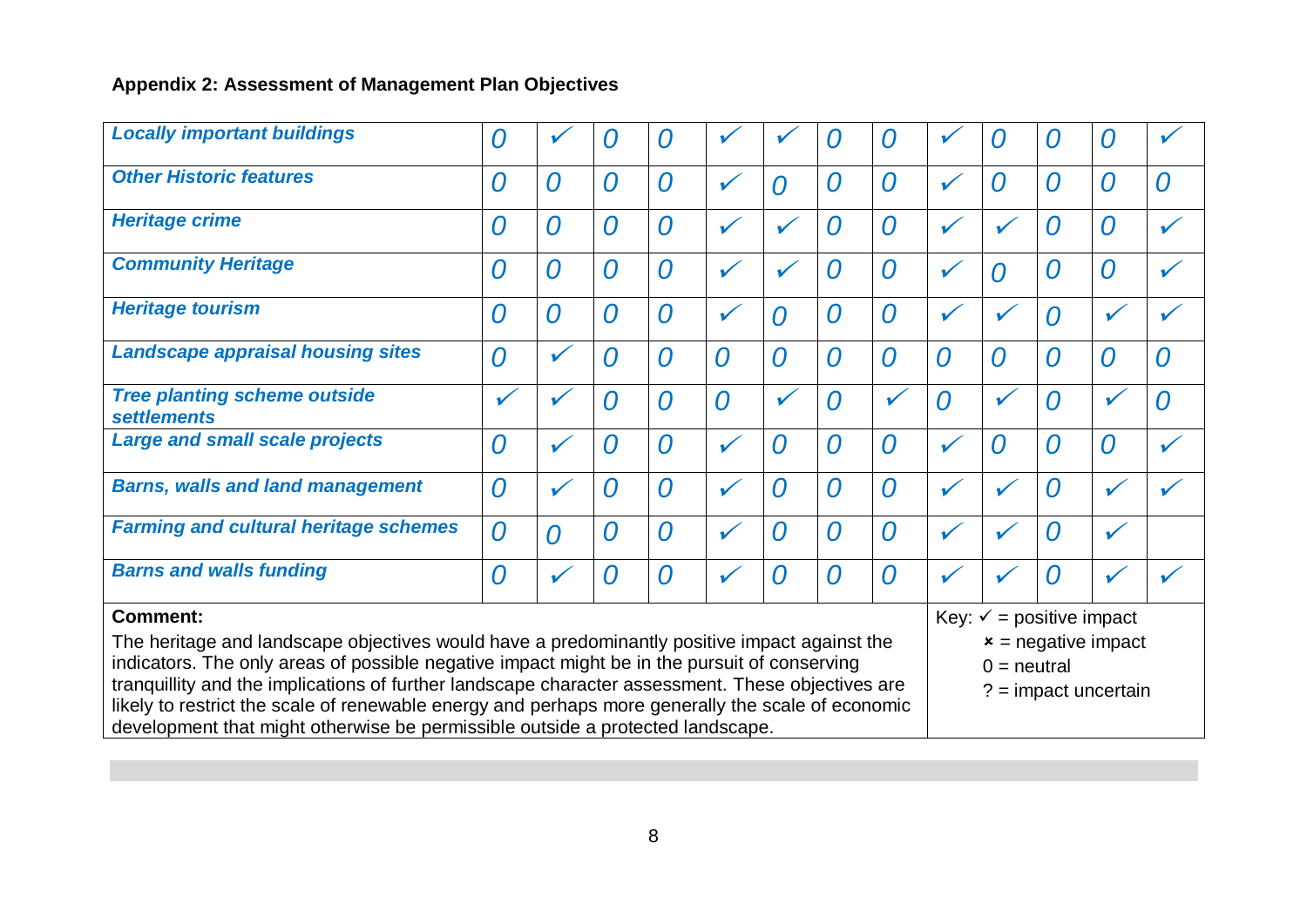| A friendly, open and welcoming place with outstanding opportunities to enjoy its special qualities. |                |                          |                |                |                                                    |                |                |                               |                                   |                         |                          |                          |                      |
|-----------------------------------------------------------------------------------------------------|----------------|--------------------------|----------------|----------------|----------------------------------------------------|----------------|----------------|-------------------------------|-----------------------------------|-------------------------|--------------------------|--------------------------|----------------------|
|                                                                                                     |                |                          |                |                | <b>Environmental and Sustainability Indicators</b> |                |                |                               |                                   |                         |                          |                          |                      |
| <b>Management Plan objectives</b>                                                                   | 1              | $\overline{2}$           | 3              | $\overline{4}$ | 5                                                  | 6              | $\overline{7}$ | 8                             | 9                                 | 10                      | 11                       | 12                       | 13                   |
|                                                                                                     | Biodiversity   | Landscape                | Water          | Pollution      | environment<br>Archaeology<br>/Built               | Community      | Waste          | Climate<br>change &<br>energy | Enjoyment &<br>understand-<br>gui | Economy &<br>employment | Transport                | Agriculture              | Special<br>qualities |
| <b>National trails and long distance routes</b>                                                     | $\overline{0}$ | $\overline{0}$           | $\overline{0}$ | $\overline{0}$ | $\overline{0}$                                     | $\checkmark$   | $\overline{0}$ | $\overline{0}$                | $\checkmark$                      | $\checkmark$            | $\overline{0}$           | $\overline{0}$           | $\overline{0}$       |
| <b>B1 Rights of Way</b>                                                                             | $\overline{0}$ | $\overline{0}$           | $\overline{0}$ | $\overline{0}$ | $\checkmark$                                       | $\checkmark$   | $\overline{0}$ | $\overline{0}$                | $\checkmark$                      | $\checkmark$            | $\checkmark$             | $\overline{0}$           | $\checkmark$         |
| <b>B2 All abilities routes</b>                                                                      | $\overline{0}$ | $\overline{\mathcal{C}}$ | $\overline{0}$ | $\overline{0}$ | $\overline{0}$                                     | $\checkmark$   | $\overline{0}$ | $\overline{0}$                | $\checkmark$                      | $\checkmark$            | $\checkmark$             | $\overline{0}$           | $\checkmark$         |
| <b>B3 Outreach</b>                                                                                  | $\overline{0}$ | $\overline{0}$           | $\overline{0}$ | $\overline{0}$ | $\overline{0}$                                     | $\checkmark$   | $\overline{0}$ | $\overline{0}$                | $\checkmark$                      | $\checkmark$            | $\checkmark$             | $\overline{0}$           | $\overline{0}$       |
| <b>B4 Young people</b>                                                                              | $\checkmark$   | $\checkmark$             | $\overline{0}$ | $\overline{0}$ | $\checkmark$                                       | $\checkmark$   | $\overline{0}$ | $\overline{0}$                | $\checkmark$                      | $\overline{0}$          | $\overline{0}$           | $\overline{0}$           | $\overline{0}$       |
| <b>B5 Activities</b>                                                                                | $\overline{0}$ | 0                        | $\overline{0}$ | $\overline{0}$ | $\overline{0}$                                     | $\checkmark$   | $\overline{0}$ | $\overline{0}$                | $\checkmark$                      | $\checkmark$            | $\overline{\mathcal{C}}$ | $\overline{\mathcal{C}}$ | $\overline{0}$       |
| <b>B6 Vounteers</b>                                                                                 | $\checkmark$   | $\checkmark$             | $\overline{0}$ | $\overline{0}$ | $\checkmark$                                       | $\checkmark$   | $\overline{0}$ | $\overline{0}$                | $\checkmark$                      | $\overline{0}$          | $\overline{0}$           | $\overline{0}$           | $\checkmark$         |
| <b>B7 Large scale events</b>                                                                        | $\overline{0}$ | 0                        | $\overline{0}$ | $\overline{0}$ | $\overline{0}$                                     | ?              | $\overline{0}$ | $\overline{0}$                | $\checkmark$                      | $\checkmark$            | $\overline{\mathcal{C}}$ | $\sqrt{?}$               | $\overline{0}$       |
| <b>B8 Cycling</b>                                                                                   | $\overline{0}$ | $\overline{0}$           | $\overline{0}$ | $\overline{0}$ | $\overline{0}$                                     | ?              | $\overline{0}$ | 0                             | $\checkmark$                      | $\checkmark$            | $\checkmark$             | $\overline{0}$           | $\overline{0}$       |
| <b>B9 Green lanes</b>                                                                               | 0              | $\overline{0}$           | $\overline{0}$ | $\checkmark$   | $\overline{0}$                                     | $\overline{0}$ | $\Omega$       | $\overline{0}$                | $\checkmark$                      | $\overline{0}$          | $\overline{0}$           | $\overline{0}$           | $\checkmark$         |
| <b>B10 Farm open days</b>                                                                           | $\overline{0}$ | 0                        | $\overline{0}$ | 0              | $\overline{0}$                                     | $\checkmark$   | $\overline{0}$ | 0                             | $\checkmark$                      | ✔                       | $\overline{0}$           | $\checkmark$             | $\overline{0}$       |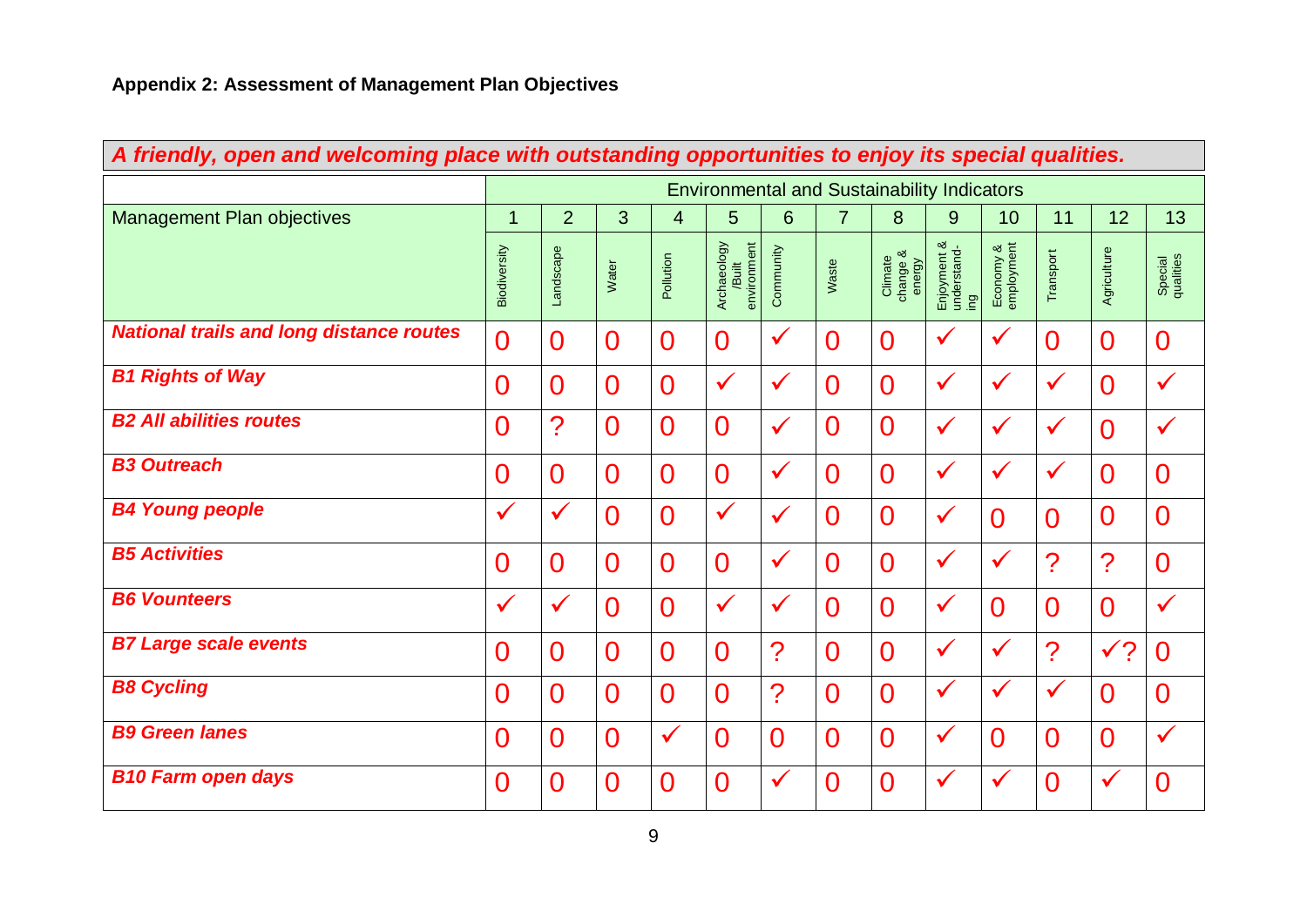| <b>Caves</b>                                                                                                                                                                                                                                                                                                                          |  |  |  |  |                                                                                                         |  |  |
|---------------------------------------------------------------------------------------------------------------------------------------------------------------------------------------------------------------------------------------------------------------------------------------------------------------------------------------|--|--|--|--|---------------------------------------------------------------------------------------------------------|--|--|
| <b>Rights of way creation</b>                                                                                                                                                                                                                                                                                                         |  |  |  |  |                                                                                                         |  |  |
| Comment:<br>None of the objectives would seem at risk of causing wholly negative impacts. Some may have<br>uncertain outcomes eg. the continued impact of large scale events on local communities.<br>However these impacts are well understood and should be capable of future mitigation to<br>minimise harm and maximise benefits. |  |  |  |  | Key: $\checkmark$ = positive impact<br>$x$ = negative impact<br>$0 =$ neutral<br>$? = impact$ uncertain |  |  |

# *Home to the finest variety of wildlife in England*

|                                            |              |                |              |           |                                      |                |       | <b>Environmental and Sustainability Indicators</b> |                                               |                            |           |              |                      |
|--------------------------------------------|--------------|----------------|--------------|-----------|--------------------------------------|----------------|-------|----------------------------------------------------|-----------------------------------------------|----------------------------|-----------|--------------|----------------------|
| <b>Management Plan objectives</b>          |              | $\overline{2}$ | 3            | 4         | 5                                    | 6              |       | 8                                                  | 9                                             | 10                         | 11        | 12           | 13                   |
|                                            | Biodiversity | Landscape      | Water        | Pollution | environment<br>Archaeology<br>/Built | Community      | Waste | య<br>Climate<br>change 8<br>energy                 | య<br>Enjoyment &<br>understand-<br><b>Dai</b> | amployment<br>య<br>Economy | Transport | Agriculture  | Special<br>qualities |
| <b>C1 National and international sites</b> | J            |                |              | 0         | 0                                    | $\overline{0}$ | 0     |                                                    |                                               |                            |           | $\checkmark$ |                      |
| <b>C2 Priority Habitats</b>                | $\checkmark$ |                |              |           | 0                                    | O              | 0     | $\checkmark$                                       |                                               |                            |           | $\checkmark$ |                      |
| <b>C3 Priority Species</b>                 |              | 0              |              |           | $\Omega$                             | 0              | 0     | D                                                  |                                               |                            |           |              |                      |
| <b>C4 River quality</b>                    |              | O              |              |           | 0                                    |                |       |                                                    |                                               |                            |           |              |                      |
| <b>C5 Payment by results</b>               |              |                | $\checkmark$ | 0         | 0                                    | $\Omega$       | 0     | Ŋ                                                  | 0                                             |                            |           | $\checkmark$ |                      |
| <b>C6 Raptor persecution</b>               | ✔            |                |              |           |                                      | Ω              | 0     |                                                    |                                               |                            |           |              |                      |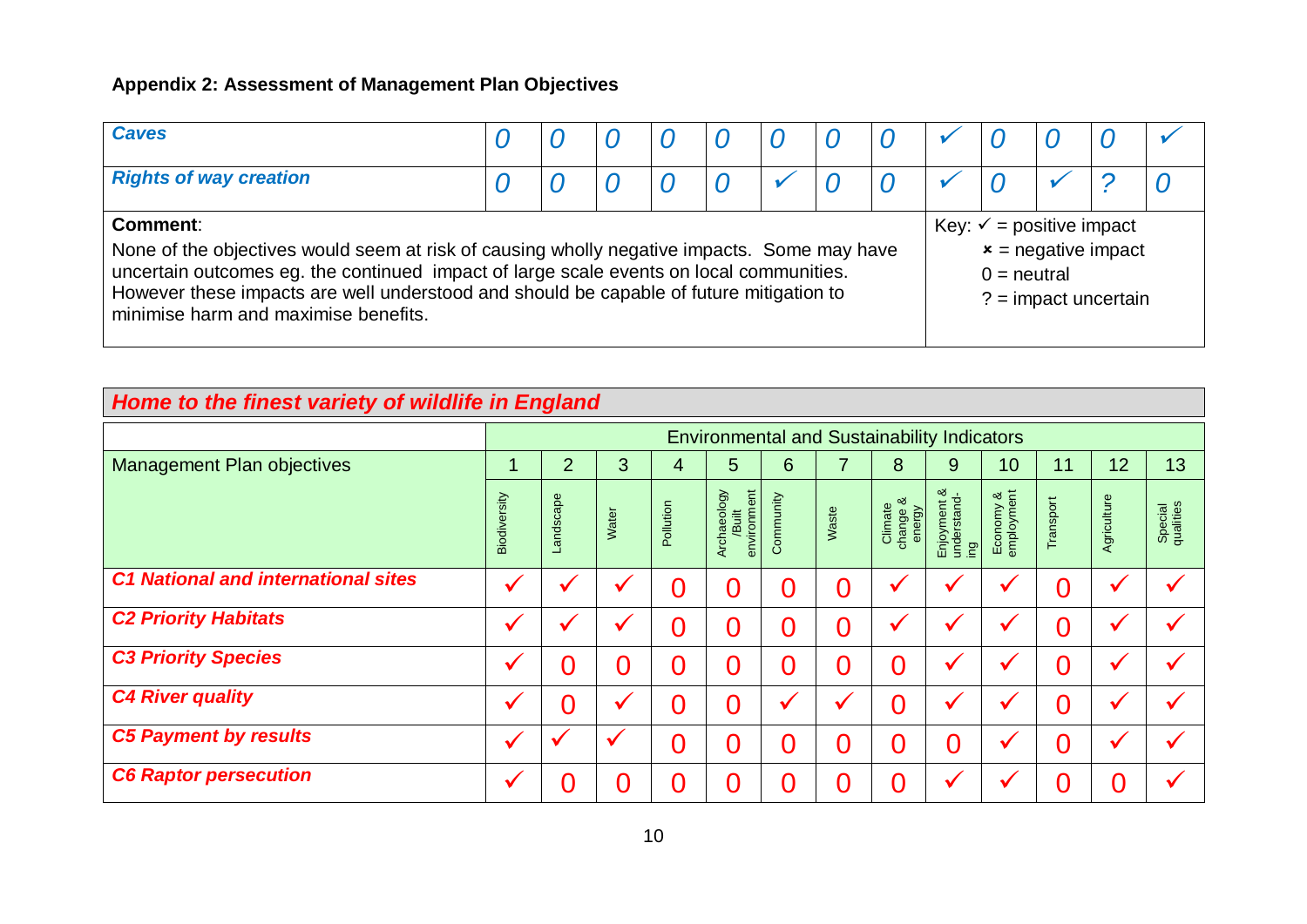| <b>C7 Ancient woodland</b>                                                                          |    |    | 0 |                  | 0 | O            | O   | D                                   |   |                        |   |
|-----------------------------------------------------------------------------------------------------|----|----|---|------------------|---|--------------|-----|-------------------------------------|---|------------------------|---|
| <b>D8 Invasive Species</b>                                                                          |    | O) | 0 | IJ               | 0 | $\mathbf{O}$ | O   |                                     |   |                        |   |
| <b>Public Engagement in wildlife</b>                                                                |    |    | U | $\boldsymbol{O}$ |   | U            | O)  |                                     | L |                        |   |
| <b>Commercial plantations</b>                                                                       | x2 |    |   | $\bm{0}$         |   |              |     |                                     |   |                        |   |
| <b>Pollinator pathways</b>                                                                          |    |    | U | O                |   | U            |     |                                     |   |                        | D |
| Semi natural woodland                                                                               |    |    | U | $\boldsymbol{O}$ |   | U            | ( ) |                                     |   |                        |   |
| <b>Comment:</b>                                                                                     |    |    |   |                  |   |              |     | Key: $\checkmark$ = positive impact |   |                        |   |
| Unsurprisingly all the objectives relating to habitats and species have a generally positive impact |    |    |   |                  |   |              |     |                                     |   | $x$ = negative impact  |   |
| on the natural environment.                                                                         |    |    |   |                  |   |              |     | $0 =$ neutral                       |   |                        |   |
|                                                                                                     |    |    |   |                  |   |              |     |                                     |   | $? =$ impact uncertain |   |

## *Resilient and responsive to the impacts of climate change, storing more carbon each year than it produces*

|                                   |                         |          |       |                | <b>Environmental and Sustainability Indicators</b> |          |       |                               |                                        |                                            |          |             |                             |
|-----------------------------------|-------------------------|----------|-------|----------------|----------------------------------------------------|----------|-------|-------------------------------|----------------------------------------|--------------------------------------------|----------|-------------|-----------------------------|
| <b>Management Plan objectives</b> |                         | 2        | 3     | 4              | 5                                                  | 6        |       | 8                             | 9                                      | 10 <sup>°</sup>                            | 11       | 12          | 13                          |
|                                   | ersity<br><b>Biodiv</b> | andscape | Water | Pollution      | environment<br>Archaeology<br>/Built               | ommunity | Waste | Climate<br>change &<br>energy | య<br>Enjoyment &<br>understand-<br>ing | $\approx$ $\approx$<br>Economy<br>employme | Transpor | Agriculture | <b>Special</b><br>qualities |
| <b>D1 Management of woodland</b>  |                         |          |       | $\Omega$       |                                                    |          | 0     |                               |                                        |                                            |          |             |                             |
| <b>D2 Woodland planting</b>       | ◠                       | C        |       | $\Omega$       |                                                    |          | 0     |                               |                                        |                                            |          |             |                             |
| <b>D3 Peat</b>                    |                         |          |       | $\overline{0}$ | x <sub>2</sub>                                     |          | 0     |                               |                                        |                                            |          |             |                             |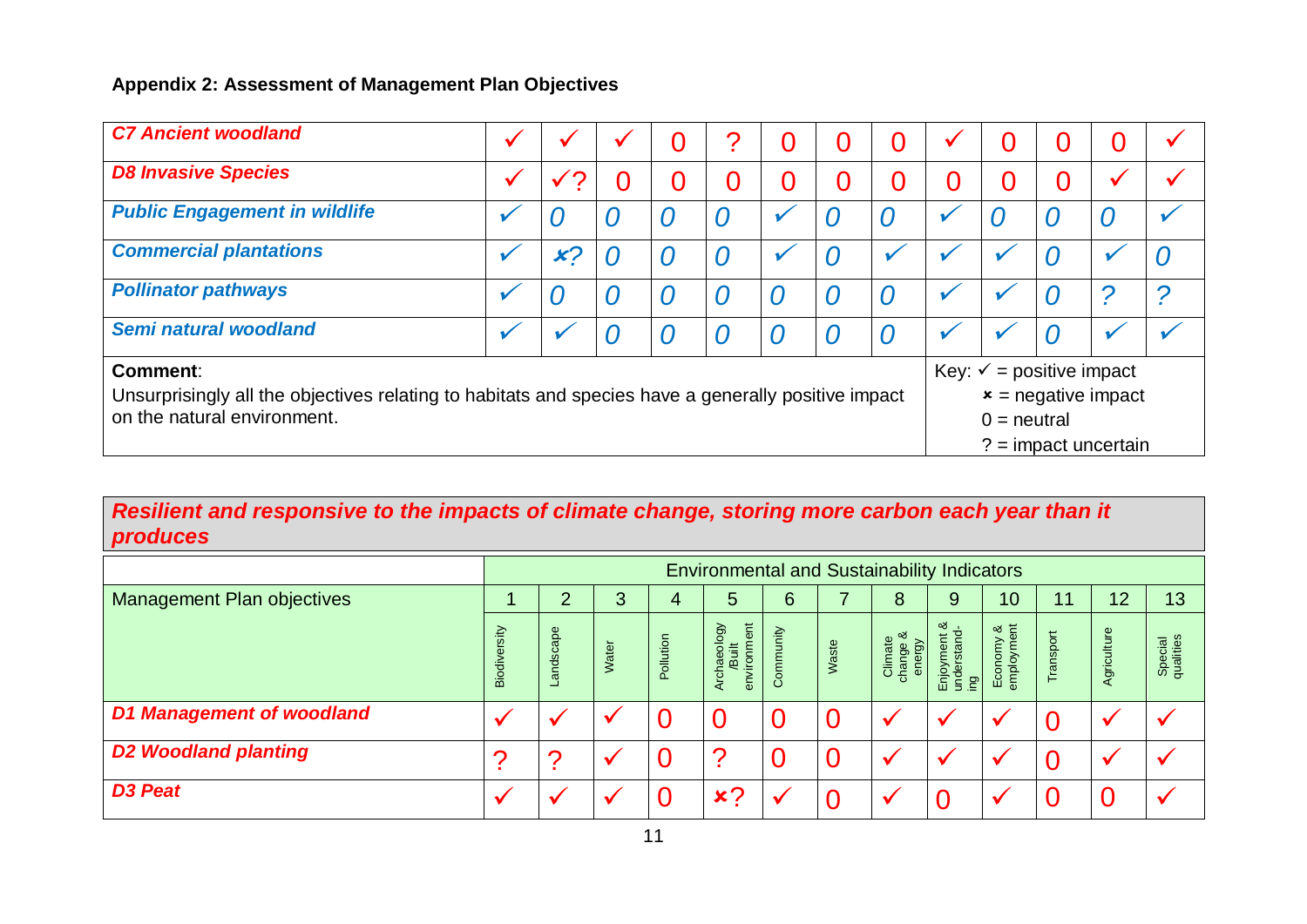| <b>D4 Maximising Rail freight</b>                                                                                     |              | 7              | $\overline{0}$ | ✓              |                           |              | 0        | $\checkmark$ |   |                                     | $\checkmark$   | 0                      |                |
|-----------------------------------------------------------------------------------------------------------------------|--------------|----------------|----------------|----------------|---------------------------|--------------|----------|--------------|---|-------------------------------------|----------------|------------------------|----------------|
| <b>D5 Natural flood management</b>                                                                                    | $\checkmark$ | $\checkmark$   | $\checkmark$   | $\overline{0}$ | $\Omega$                  | $\checkmark$ | 0        | $\checkmark$ |   | ✔                                   | $\overline{0}$ | $\checkmark$           |                |
| <b>D6 Climate resilience</b>                                                                                          | 0            | $\overline{0}$ | $\checkmark$   | 0              | $\Omega$                  |              | 0        | $\checkmark$ |   |                                     | $\checkmark$   | $\checkmark$           |                |
| <b>D7 Habitat network map</b>                                                                                         | $\checkmark$ | $\Omega$       | $\checkmark$   | $\overline{0}$ | $\Omega$                  |              | 0        | $\checkmark$ |   |                                     | $\Omega$       |                        |                |
| <b>Strategic Flood Risk Assessment</b>                                                                                | O            |                | v              | 0              | Ω                         |              | $\Omega$ |              | 0 |                                     |                |                        | ו              |
| <b>Energy efficiency</b>                                                                                              | O            | $\Omega$       | O              | $\Omega$       | $\boldsymbol{\mathsf{x}}$ |              | $\Omega$ |              | 7 |                                     | U              | O                      | ( )            |
| <b>Renewable energy</b>                                                                                               | 0            | $\Omega$       | 0              | $\Omega$       | O                         | V            | $\Omega$ |              | 0 |                                     | O              |                        | x <sub>2</sub> |
| <b>Woodland training</b>                                                                                              | 0            | $\Omega$       | 0              | 0              | Ω                         | ( )          | $\Omega$ | $\Omega$     | 0 |                                     | 0              |                        | ו              |
| <b>Native woodland</b>                                                                                                | V            |                |                |                | O                         | O            | $\Omega$ |              |   |                                     |                |                        |                |
| <b>Comment:</b>                                                                                                       |              |                |                |                |                           |              |          |              |   | Key: $\checkmark$ = positive impact |                |                        |                |
| The objectives around climate change and carbon are well aligned environmentally. One of the                          |              |                |                |                |                           |              |          |              |   |                                     |                | $x =$ negative impact  |                |
| very few questionable impacts is in relation to peat management which could have an impact on                         |              |                |                |                |                           |              |          |              |   | $0 =$ neutral                       |                |                        |                |
| archaeological resources. With proper assessment beforehand however this impact is capable of<br>adequate mitigation. |              |                |                |                |                           |              |          |              |   |                                     |                | $? =$ impact uncertain |                |

## *Providing an outstanding range of benefits for the nation based on its natural resources, landscape and cultural heritage, which underpin a flourishing local economy*

|                                      |    |  | Environmental and Sustainability | . | <b>Indicators</b> |  |    |
|--------------------------------------|----|--|----------------------------------|---|-------------------|--|----|
| <b>Plan objectives</b><br>Management | -- |  |                                  |   | 10                |  | '' |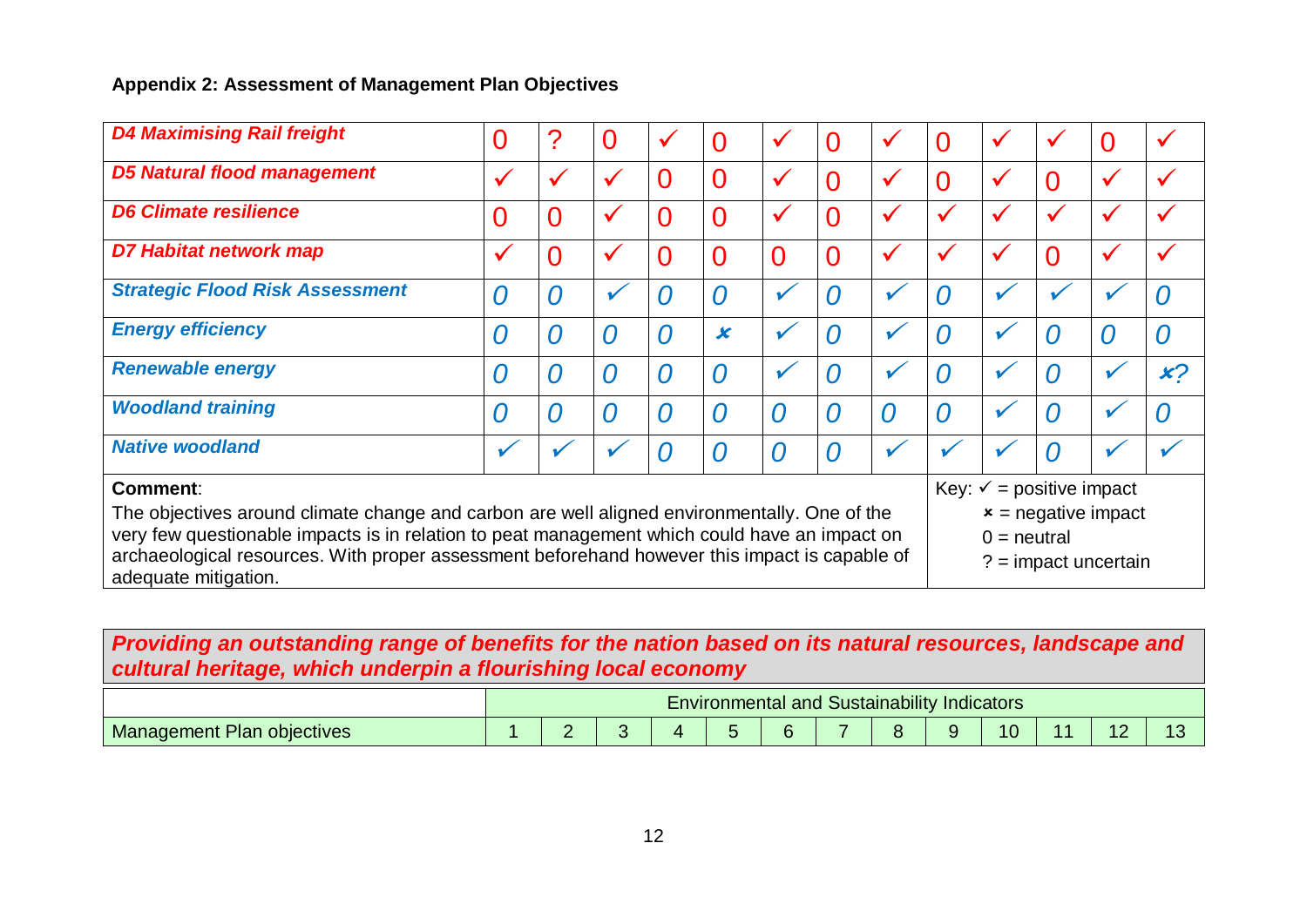|                                                   | Biodiversity          | Landscape      | Water            | Pollution      | Archaeology<br>environment<br>/Built | Community      | Waste          | change &<br>energy<br>Climate | ∞<br>Enjoyment &<br>understand-<br>ing | Economy &<br>employment | Transport      | Agriculture    | Special<br>qualities |
|---------------------------------------------------|-----------------------|----------------|------------------|----------------|--------------------------------------|----------------|----------------|-------------------------------|----------------------------------------|-------------------------|----------------|----------------|----------------------|
| <b>E1 Fibre to the property</b>                   | $\overline{0}$        | $\overline{0}$ | $\overline{0}$   | $\overline{0}$ | $\overline{0}$                       | $\checkmark$   | $\overline{0}$ | $\overline{0}$                | $\checkmark$                           | $\checkmark$            | $\checkmark$   | $\overline{0}$ | $\overline{0}$       |
| <b>E2 Tourism growth</b>                          | $\overline{0}$        | $\overline{0}$ | $\overline{0}$   | $\overline{0}$ | $\overline{0}$                       | $\overline{0}$ | $\overline{0}$ | $\overline{0}$                | $\checkmark$                           | ✔                       | ?              | $\overline{0}$ | $\overline{0}$       |
| <b>E3 Visitor hubs</b>                            | $\overline{0}$        | $\overline{0}$ | $\overline{0}$   | $\overline{0}$ | $\overline{0}$                       | $\checkmark$   | $\overline{0}$ | $\overline{0}$                | $\checkmark$                           | $\checkmark$            | $\checkmark$   | $\overline{0}$ | $\overline{0}$       |
| <b>E4 Public benefits from land</b><br>management | $\checkmark$          | $\checkmark$   | $\checkmark$     | Ō              | $\checkmark$                         | $\checkmark$   | $\overline{0}$ | $\checkmark$                  | $\checkmark$                           | $\checkmark$            | $\Omega$       | $\checkmark$   | $\checkmark$         |
| <b>E5 Railway corridors</b>                       | $\boldsymbol{\gamma}$ | $\overline{0}$ | $\overline{0}$   | $\overline{?}$ | $\overline{0}$                       | $\checkmark$   | $\overline{0}$ | $\checkmark$                  | $\checkmark$                           | $\checkmark$            | $\checkmark$   | $\overline{0}$ | $\overline{0}$       |
| <b>E6 Events</b>                                  | $\overline{0}$        | $\Omega$       | $\overline{0}$   | $\overline{0}$ | $\overline{0}$                       | $\checkmark$   | $\Omega$       | $\overline{0}$                | $\checkmark$                           | $\checkmark$            | ?              | $\checkmark$   | $\overline{0}$       |
| <b>E7 Apprenticeships</b>                         | $\checkmark$          | $\checkmark$   | $\overline{0}$   | $\overline{0}$ | $\checkmark$                         | $\checkmark$   | $\Omega$       | $\overline{0}$                | $\overline{0}$                         | $\checkmark$            | $\overline{0}$ | $\checkmark$   | $\checkmark$         |
| <b>E8 Employment sites</b>                        | $\overline{0}$        | $\overline{0}$ | $\overline{0}$   | $\overline{0}$ | $\overline{0}$                       | $\checkmark$   | $\overline{0}$ | $\overline{0}$                | $\checkmark$ ?                         | ✔                       | $\overline{0}$ | $\overline{0}$ | $\overline{0}$       |
| <b>E9 Farm incomes</b>                            | $\overline{0}$        | $\Omega$       | $\overline{0}$   | $\overline{0}$ | $\overline{0}$                       | $\checkmark$   | $\Omega$       | $\overline{0}$                | $\Omega$                               | $\checkmark$            | $\Omega$       | $\checkmark$   | $\Omega$             |
| <b>E10 Rural business Innovation</b>              | $\overline{0}$        | $\overline{0}$ | $\overline{0}$   | $\overline{0}$ | $\overline{0}$                       | $\checkmark$   | $\overline{0}$ | $\overline{0}$                | $\overline{0}$                         | $\checkmark$            | $\checkmark$   | $\checkmark$   | $\overline{0}$       |
| <b>Strong Business networks</b>                   | 0                     | 0              | 0                | 0              | 0                                    | $\checkmark$   | 0              | $\overline{0}$                | $\checkmark$                           | $\checkmark$            | 0              | $\mathbf{v}$   | 0                    |
| <b>Sustainable tourism</b>                        | 0                     | $\overline{0}$ | $\bm{0}$         | 0              | 0                                    | $\checkmark$   | 0              | $\overline{0}$                | ✔                                      |                         | $\checkmark$   | $\checkmark$   | $\checkmark$         |
| <b>Woodland research</b>                          | 0                     | 0              | $\overline{0}$   | $\overline{0}$ | 0                                    | $\overline{0}$ | $\overline{0}$ | $\overline{0}$                | 0                                      | $\mathbf{v}$            | 0              | V              | 0                    |
| <b>Recreational route</b>                         | 0                     | 0              | $\boldsymbol{O}$ | 0              | 0                                    | $\checkmark$   | 0              | $\Omega$                      | $\checkmark$                           | ✓                       | $\checkmark$   | $\bm{0}$       | 0                    |
| <b>Neighbouring growth</b>                        | $\overline{O}$        | $\Omega$       | $\overline{0}$   | $\overline{0}$ | 0                                    | $\checkmark$   | 0              | $\overline{O}$                | ✓                                      |                         | V              | $\overline{O}$ | $\overline{O}$       |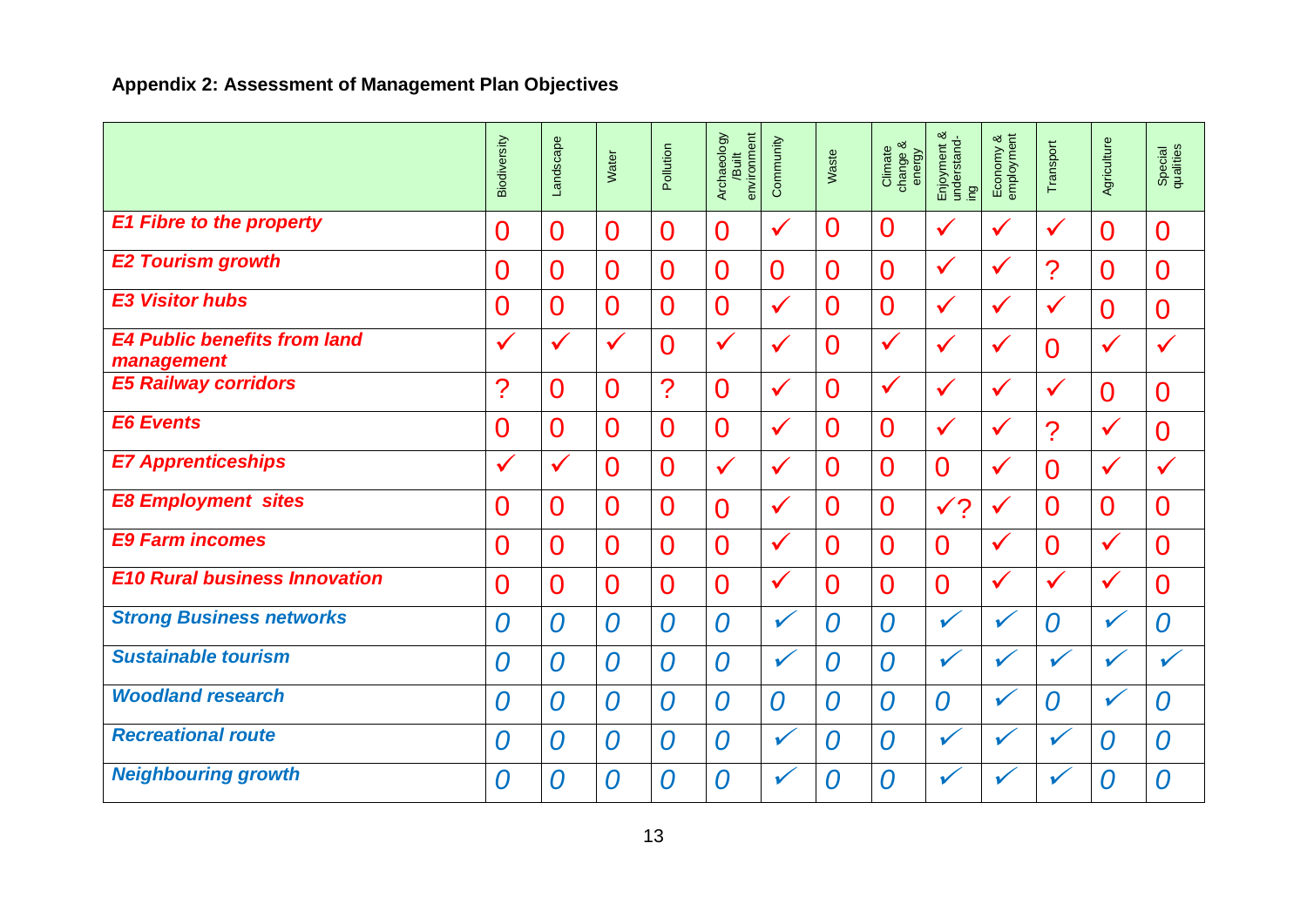| <b>Publish Local development Scheme</b>                                                                                                                                                              |  |  |  |  |  |  |  |  |  |                                        |  |       |  |  |
|------------------------------------------------------------------------------------------------------------------------------------------------------------------------------------------------------|--|--|--|--|--|--|--|--|--|----------------------------------------|--|-------|--|--|
| <b>Skipton- Colne Railway reinstatement</b>                                                                                                                                                          |  |  |  |  |  |  |  |  |  |                                        |  |       |  |  |
| <b>Railways</b>                                                                                                                                                                                      |  |  |  |  |  |  |  |  |  |                                        |  |       |  |  |
| Key: $\checkmark$ = positive impact<br>Comment:                                                                                                                                                      |  |  |  |  |  |  |  |  |  |                                        |  |       |  |  |
| The economic objectives are predominantly neutral in relation to the environmental indicators.<br>This is because they are either related to the environmental capital of the Park or are at a small |  |  |  |  |  |  |  |  |  | $x$ = negative impact<br>$0 =$ neutral |  | $? =$ |  |  |
| scale where the impact will be absorbed.                                                                                                                                                             |  |  |  |  |  |  |  |  |  | impact uncertain                       |  |       |  |  |

# *Home to strong, self-reliant and balanced communities with good access to the services they need*

|                                   | <b>Environmental and Sustainability Indicators</b> |                |                |                |                                      |                |                |                                    |                                        |                            |                |                |                      |
|-----------------------------------|----------------------------------------------------|----------------|----------------|----------------|--------------------------------------|----------------|----------------|------------------------------------|----------------------------------------|----------------------------|----------------|----------------|----------------------|
| <b>Management Plan objectives</b> |                                                    | $\overline{2}$ | 3              | 4              | 5                                    | 6              | 7              | 8                                  | 9                                      | 10                         | 11             | 12             | 13                   |
|                                   | Biodiversity                                       | Landscape      | Water          | Pollution      | environment<br>Archaeology<br>/Built | Community      | Waste          | య<br>Climate<br>change &<br>energy | య<br>Enjoyment &<br>understand-<br>ing | imployment<br>య<br>Economy | Transport      | Agriculture    | Special<br>qualities |
|                                   |                                                    | $\overline{2}$ | 3              | 4              | 5                                    | $6\phantom{1}$ | $\overline{7}$ | 8                                  | $9^{\circ}$                            | 10                         | 11             | 12             | 13                   |
| <b>F1 Home building</b>           | 0                                                  |                | 0              | $\overline{0}$ | 0                                    | $\checkmark$   | 0              | $\Omega$                           |                                        | $\overline{\phantom{a}}$   | $\overline{0}$ | $\overline{0}$ |                      |
| <b>F2 Attracting families</b>     |                                                    |                | 0              | $\overline{0}$ | 0                                    | $\checkmark$   | 0              | $\Omega$                           |                                        | $\checkmark$               | $\overline{0}$ | $\overline{0}$ | 0                    |
| <b>F3 Hubs and spokes</b>         | 0                                                  |                | 0              | $\overline{0}$ | 0                                    | $\checkmark$   | 0              | $\Omega$                           |                                        |                            |                | $\overline{0}$ |                      |
| F4 Mobile phone coverage          | 0                                                  |                | 0              | $\overline{0}$ | 0                                    | $\checkmark$   |                |                                    | $\cdot$                                |                            | $\checkmark$   | $\Omega$       |                      |
| <b>F5 Great Places</b>            | 0                                                  |                | $\overline{0}$ | $\overline{0}$ | 0                                    | $\checkmark$   | 0              |                                    |                                        | $\cdot$                    | $\overline{0}$ | $\overline{0}$ | $\Omega$             |
| <b>F6 SDF</b>                     | $\checkmark$                                       |                | 0              | $\overline{0}$ | $\checkmark$                         |                |                |                                    |                                        |                            | $\checkmark$   | $\checkmark$   |                      |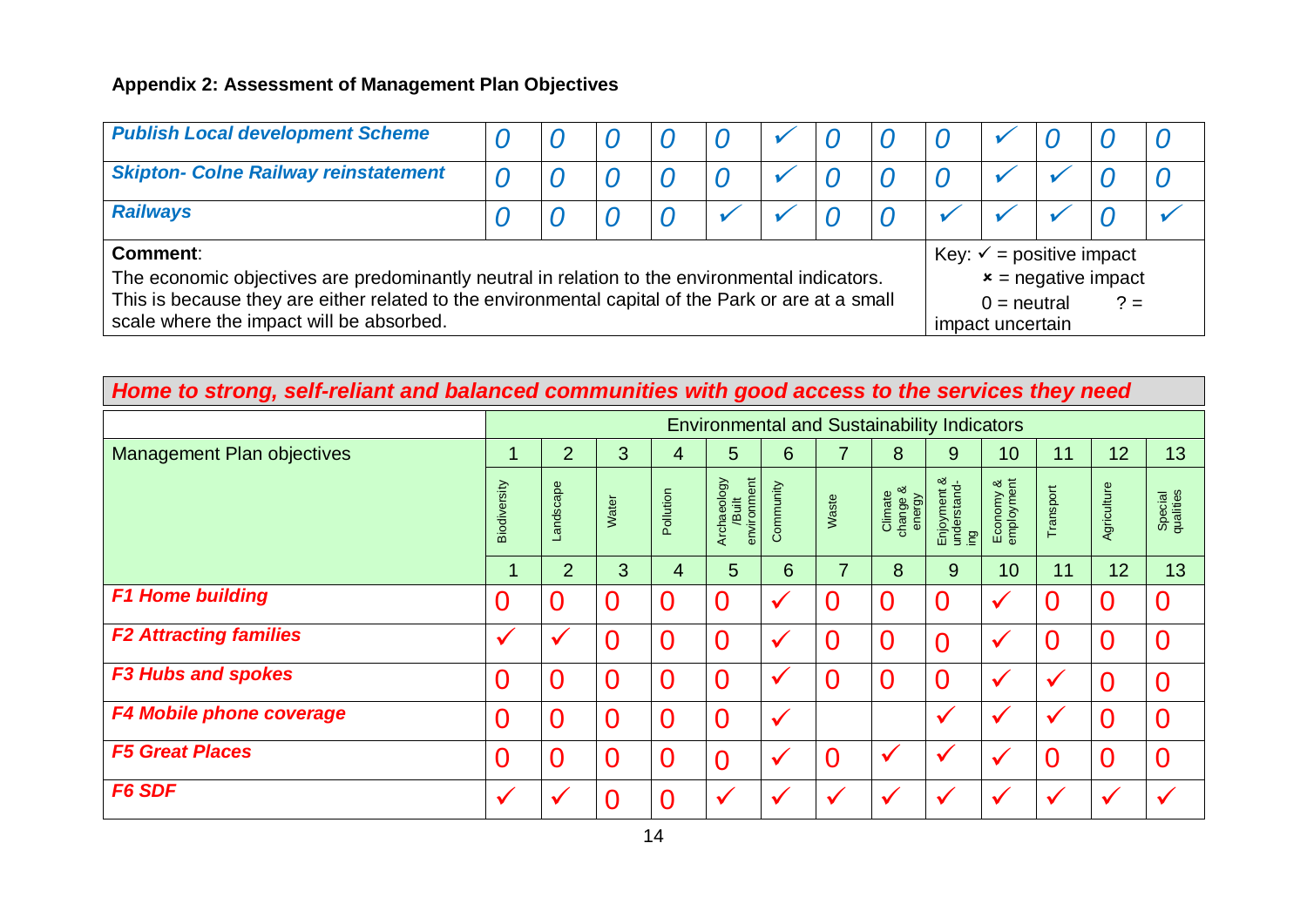| <b>F7 Public transport</b>                                                                                                                                                                                                                                                                                                                                      |  |  |  |  |  |  |  |  |                                                                                                         |  |  |  |  |  |
|-----------------------------------------------------------------------------------------------------------------------------------------------------------------------------------------------------------------------------------------------------------------------------------------------------------------------------------------------------------------|--|--|--|--|--|--|--|--|---------------------------------------------------------------------------------------------------------|--|--|--|--|--|
| <b>Empowered communities</b>                                                                                                                                                                                                                                                                                                                                    |  |  |  |  |  |  |  |  |                                                                                                         |  |  |  |  |  |
| <b>Safeguard services</b>                                                                                                                                                                                                                                                                                                                                       |  |  |  |  |  |  |  |  |                                                                                                         |  |  |  |  |  |
| <b>Comment:</b><br>The Management Plan Community objectives are not aimed at environmental enhancement so<br>they will inevitably have less positive impacts against those indicators. Also the modest scale of<br>new housing and services required in the deeply rural area of the National Park is judged unlikely<br>to have significantly harmful impacts. |  |  |  |  |  |  |  |  | Key: $\checkmark$ = positive impact<br>$x$ = negative impact<br>$0 =$ neutral<br>$? = impact$ uncertain |  |  |  |  |  |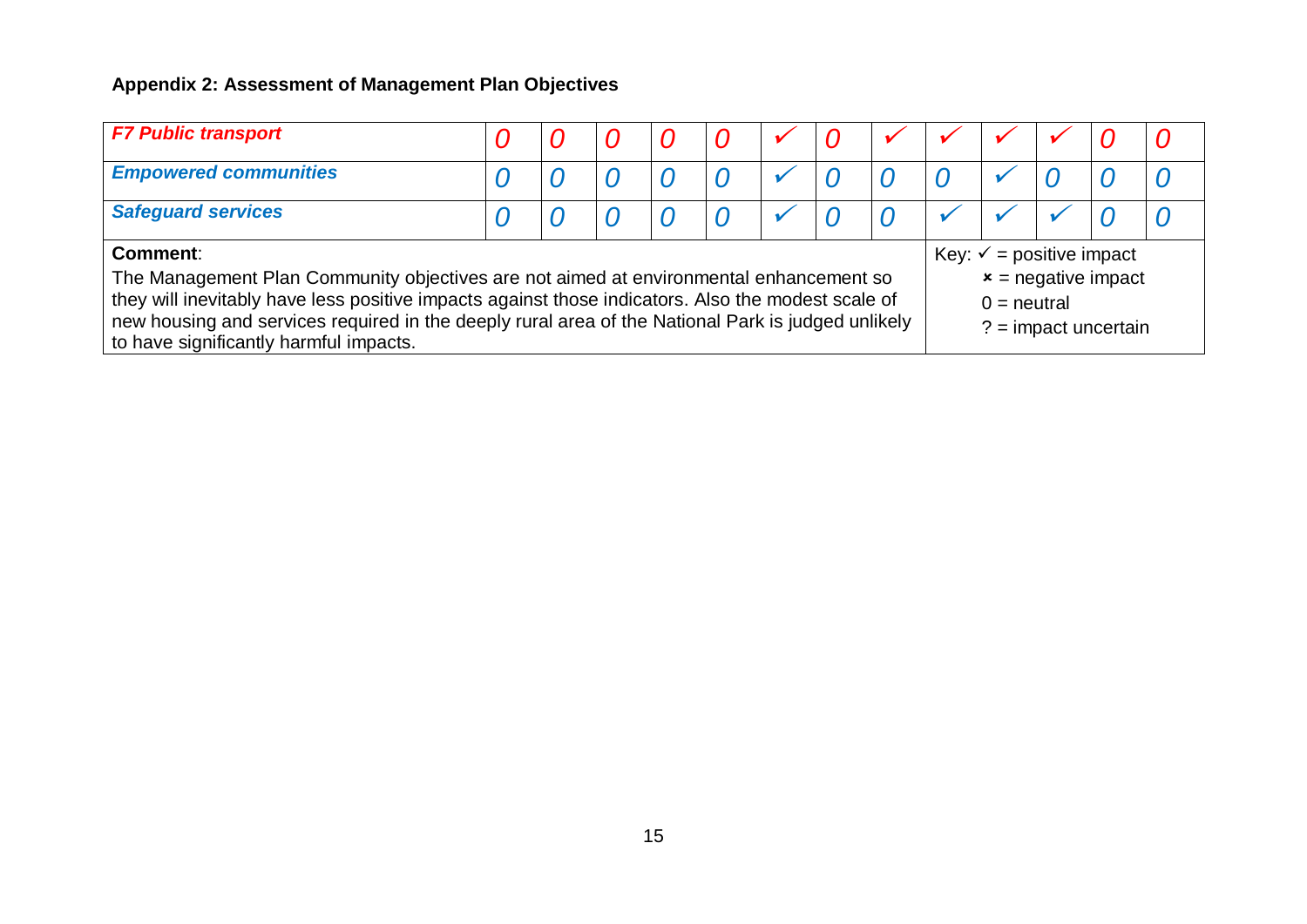# **A.** *A distinctive, living, working, cultural landscape that tells the ongoing story of generations of people interacting with their environment*

**A1. During Brexit transition, support farmers and landowners to deliver a range of public benefits by ensuring at least 60% of the Yorkshire Dales National Park is in national agri-environment scheme agreements or other similar initiatives**.

**Lead organisation**: Natural England. **Supporting organisations**: Forestry Commission; Environment Agency; Yorkshire Dales National Park Authority; Yorkshire Dales Millennium Trust; National Trust

**A2. Maintain the National Park as a place where a true sense of tranquillity, remoteness and solitude can be found, and by 2021 obtain Dark Skies Reserve status to enhance and promote enjoyment of its Dark Skies**.

**Lead organisation**: Yorkshire Dales National Park Authority. **Supporting organisations**: County Councils; District Councils; Parish Councils

**A3. By 2020 produce a simplified and updated Landscape Character Assessment for the National Park, and use it to support initiatives, policies and plans to enhance local distinctiveness and promote positive landscape change.**

**Lead organisation**: Yorkshire Dales National Park Authority. **Supporting organisations**: Natural England.

#### **A4. Continue to reduce the amount of overhead power lines and other equipment, including putting another 20 km of existing power lines underground by 2024**.

**Lead organisation**: Electricity North West; Northern Powergrid **Supporting organisations**: Yorkshire Dales National Park Authority; Friends of the Lake District

**A5. Use the Historic Environment Record (HER) and Dales Countryside Museum to help local community heritage groups to research, record and promote the stories of the National Park area, including completing the enhancement of the HER for the new area of the National Park by 2024.** 

**Lead organisation**: Yorkshire Dales National Park Authority. **Supporting organisations**: Yorkshire Dales Historic Environment Group, Historic England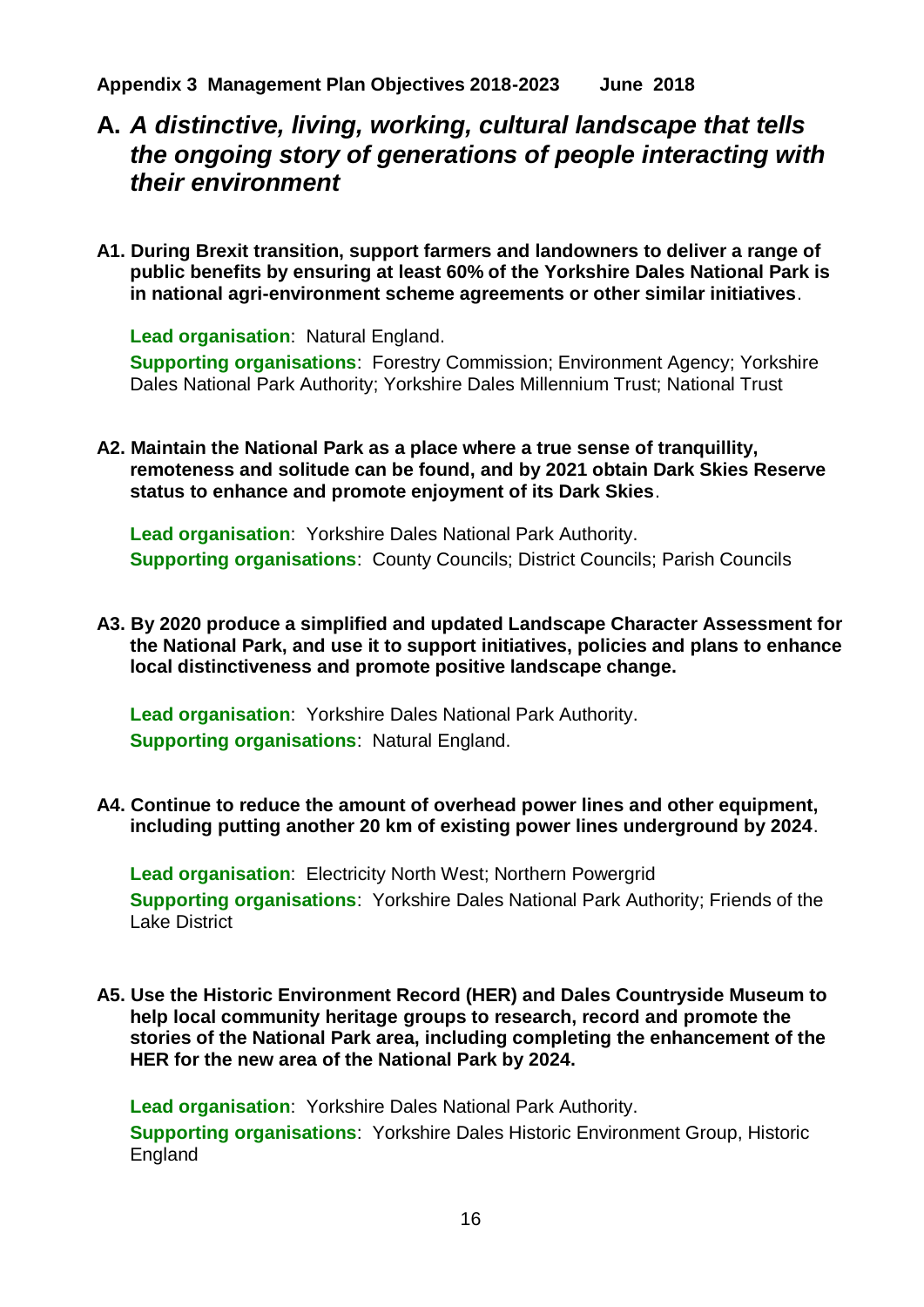**A6. Help local people to restore, repair and - where possible - bring back into use nationally-important historical sites, buildings and structures so that by 2024, less than 4% of scheduled monuments and listed buildings are considered 'at risk'**.

#### **Lead organisation**: Historic England.

**Supporting organisations**: Yorkshire Dales National Park Authority; Natural England; Settle-Carlisle Railway Development Company.

#### <span id="page-17-0"></span>**A7. Deliver co-ordinated programmes of activity that enhance the distinctive landscape, geology and cultural heritage of the 'Ingleborough Dales' (by 2020) and the 'Westmorland Dales' (by 2024)**.

**Lead organisation**: Yorkshire Dales Millennium Trust; Friends of the Lake District **Supporting organisations**: Yorkshire Dales National Park Authority; Natural England; Cumbria County Council, Cumbria Wildlife Trust, Yorkshire Wildlife Trust; Woodland Trust, Tarmac; Hanson; Cumbria Geoconservation; Eden Rivers Trust; Cumbria Farm Environment Partnership; the Farmer Network; Lunesdale Archaeology Society; and, Yorkshire Dales Landscape Research Trust.

#### <span id="page-17-1"></span>**A8. By 2022 develop a locally tailored, locally delivered, outcome-focused environmental land management scheme to maintain, restore and improve the outstanding natural capital and rural heritage of the National Park**.

**Lead organisation**: Yorkshire Dales Farming and Land Management Forum **Supporting organisations**: Natural England; Yorkshire Dales National Park Authority; Northern Hill Farming Panel; Forestry Commission.

<span id="page-17-2"></span>**A9. Establish local partnerships to secure significant funding by 2022 to repair, restore, and, where appropriate, find adaptive new uses for traditional field barns, particularly those in the Swaledale-Arkengarthdale and Littondale Conservation Areas, so that by 2024 they are no longer considered 'at risk' .**

**Lead organisation**: Yorkshire Dales National Park Authority **Supporting organisations**: Natural England; Historic England; Yorkshire Dales Millennium Trust.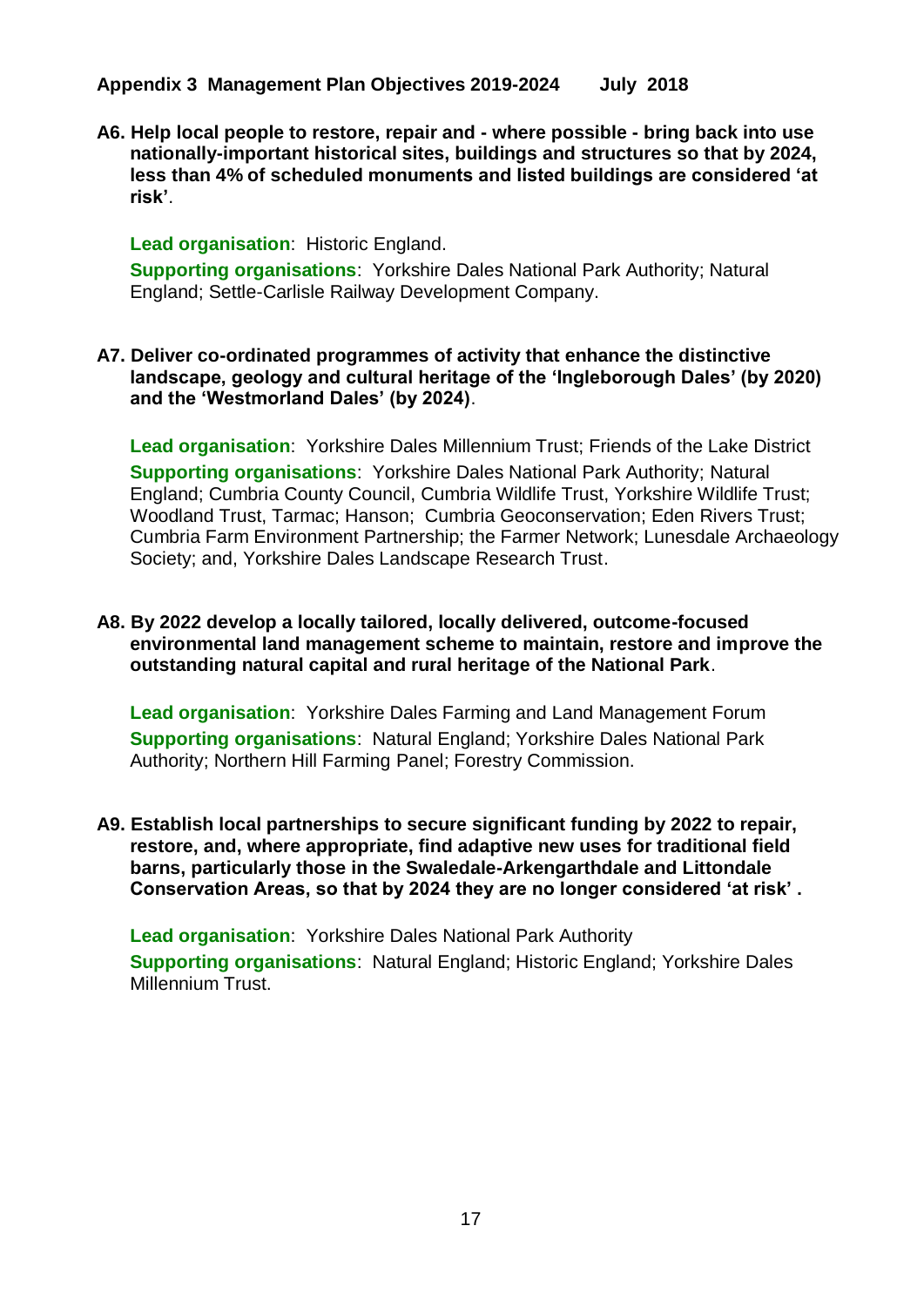# **B: A friendly, open and welcoming place with outstanding opportunities to enjoy its special qualities.**

**B1. Benefit a wide variety of users by raising the standard of all public rights of way so that 90% are 'easy to use' by 2024**

**Lead organisation**: Yorkshire Dales National Park Authority **Supporting organisations**: Cumbria County Council, North Yorkshire County Council, Lancashire County Council.

**Maintain and promote the Pennine Trails and other recognised long-distance routes, and campaign for the Coast-to-Coast footpath to become a National Trail by 2024.**

**Lead organisation**: Yorkshire Dales National Park Authority **Supporting organisations**: Natural England; Cumbria County Council, North Yorkshire Council, Lancashire County Council, Dales Way Association, Wainwright Society, Pennine Trails Partnership.

**B2. Carry out works to improve access on appropriate public rights of way and established permissive routes so that 262 km (10%) are suitable for users of all ages and abilities by 2024**.

**Lead organisation**: Yorkshire Dales National Park Authority. **Supporting organisations**: Yorkshire Dales Farming and Land Management Forum; Experience Communities; Access the Dales, Cumbria Wildlife Trust

**B3. By 2024, provide 6,000 people from disadvantaged groups with activity days to enable them to access the special qualities of the National Park and so increase their understanding, enjoyment, health and well-being.** 

**Lead organisation**: Yorkshire Dales Millennium Trust; Yorkshire Dales National Park Authority

**Supporting organisations**: National Trust; Public Health England; Sport England, BASC

<span id="page-18-0"></span>**B4. Through educational and skills-based activities inspire 6,000 young people from in and around the National Park to discover, explore and enhance their environment each year**.

**Lead organisation**: Yorkshire Dales National Park Authority. **Supporting organisations**: Yorkshire Dales Millennium Trust; Field Studies Council, National Trust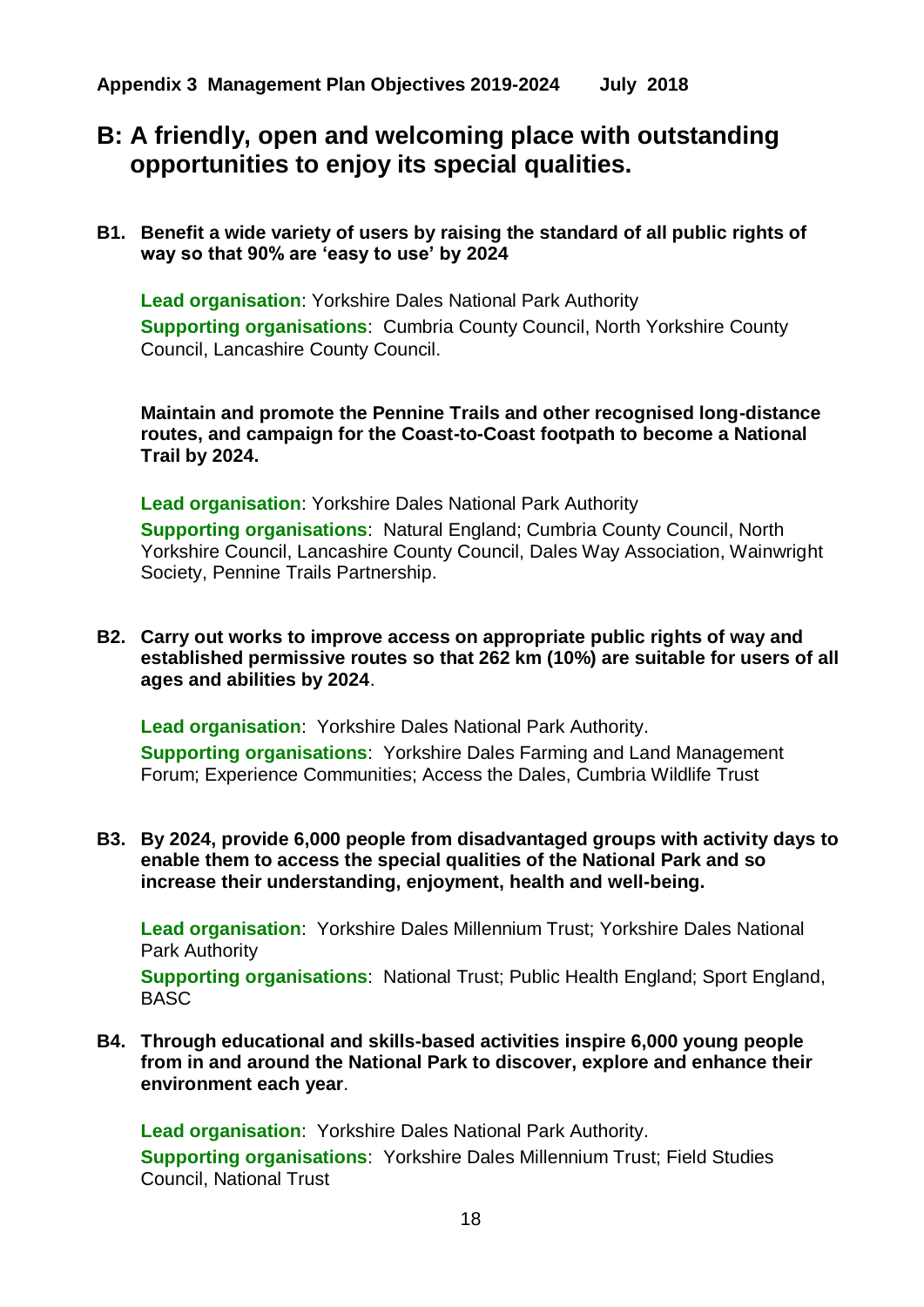**B5. Run a cohesive programme of inspirational, participatory activities to attract at least 4,000 people annually to find out more about the special qualities of the National Park**.

**Lead organisation**: Yorkshire Dales National Park Authority. **Supporting organisations**: Dales Tourism Network; Friends of the Dales Countryside Museum

**B6. Give people from all backgrounds an opportunity to enjoy and contribute to the National Park by providing at least 7,000 volunteer days per year, with 15% coming from under-represented groups**.

**Lead organisation**: Yorkshire Dales National Park Authority. **Supporting organisations**: Yorkshire Dales Millennium Trust; National Trust;

**B7. Work with organisers of large-scale events to ensure they are well run, benefit local businesses, and contribute to the maintenance of the Park's natural capital, for example funding the cost of maintaining the 'Three Peaks' route**.

**Lead organisation**: Yorkshire Dales National Park Authority. **Supporting organisations**: District Councils; County Councils; Local Access Forum.

**B8. Promote and encourage responsible cycling by supporting world class cycling events that showcase the National Park, enabling the development of four 'cycle hubs', and creating at least one further family-friendly cycling route by 2024**.

**Lead organisation**: North Yorkshire County Council; Cumbria County Council **Supporting organisations**: Yorkshire Dales National Park Authority; District Councils; Welcome to Yorkshire

#### **B9. Maintain 'green lanes' and use appropriate measures to manage their use by recreational motor vehicles, including enforcing restrictions imposed by any Traffic Regulation Orders**

**Lead organisation**: Yorkshire Dales National Park Authority **Supporting organisations**: North Yorkshire County Council; Cumbria County Council; Lancashire County Council; North Yorkshire Police; Cumbria Police; Lancashire Police; Land Access and Recreation Association; Trail Riders Fellowship; Local Access Forum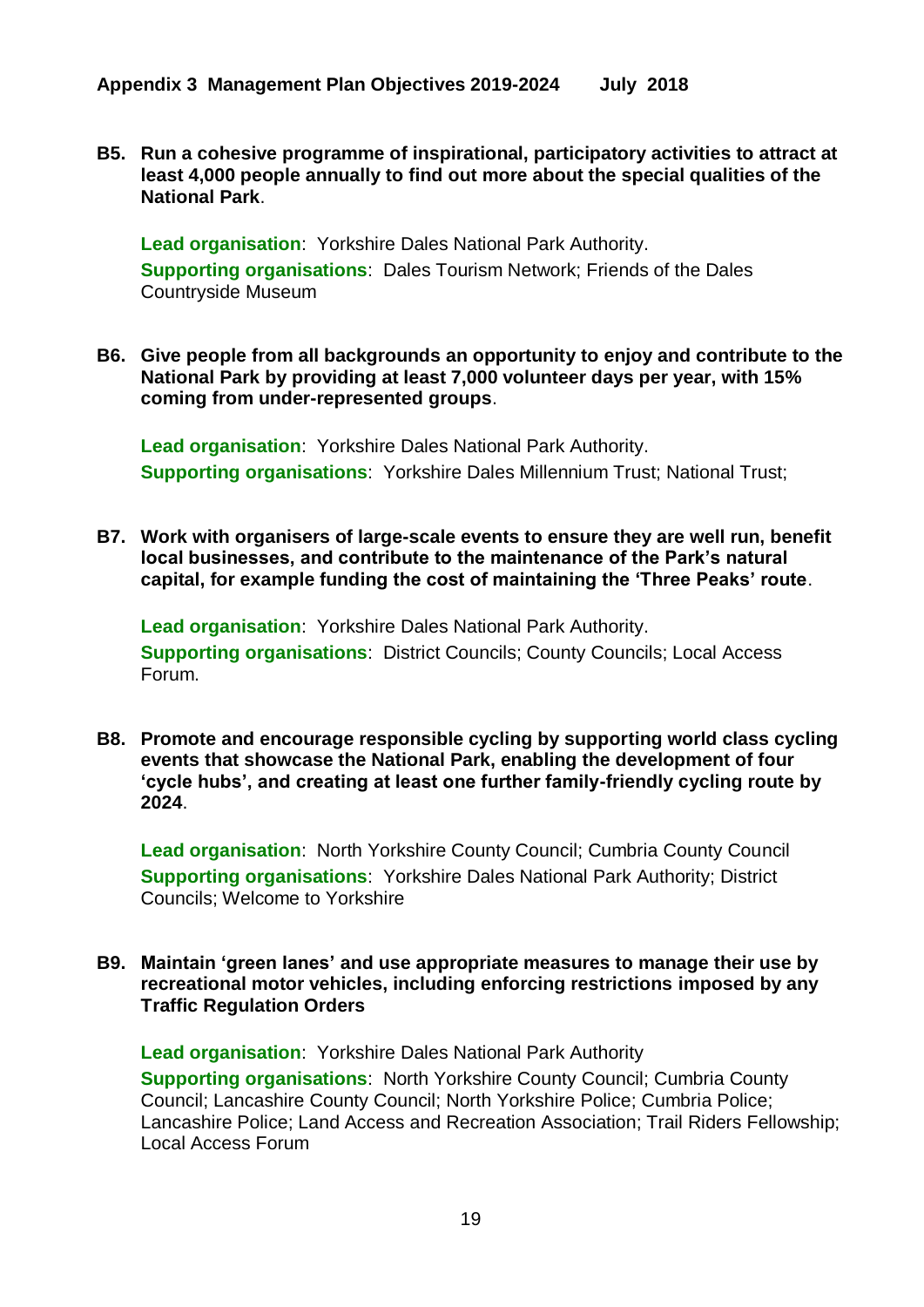**B10. Develop and launch an annual farm and estate 'open day' programme by 2020, to enable more people to experience and understand the role that Dales' farming, food production, woodland and moorland management plays in looking after the distinctive landscape of the Yorkshire Dales National Park**.

**Lead organisation**: Dales Farmer Network

**Supporting organisations**: Yorkshire Dales National Park Authority; Northern Hill Farming Panel; Yorkshire Dales Farming and Land Management Forum; Yorkshire Dales Moorland Group; British Association for Shooting and Conservation.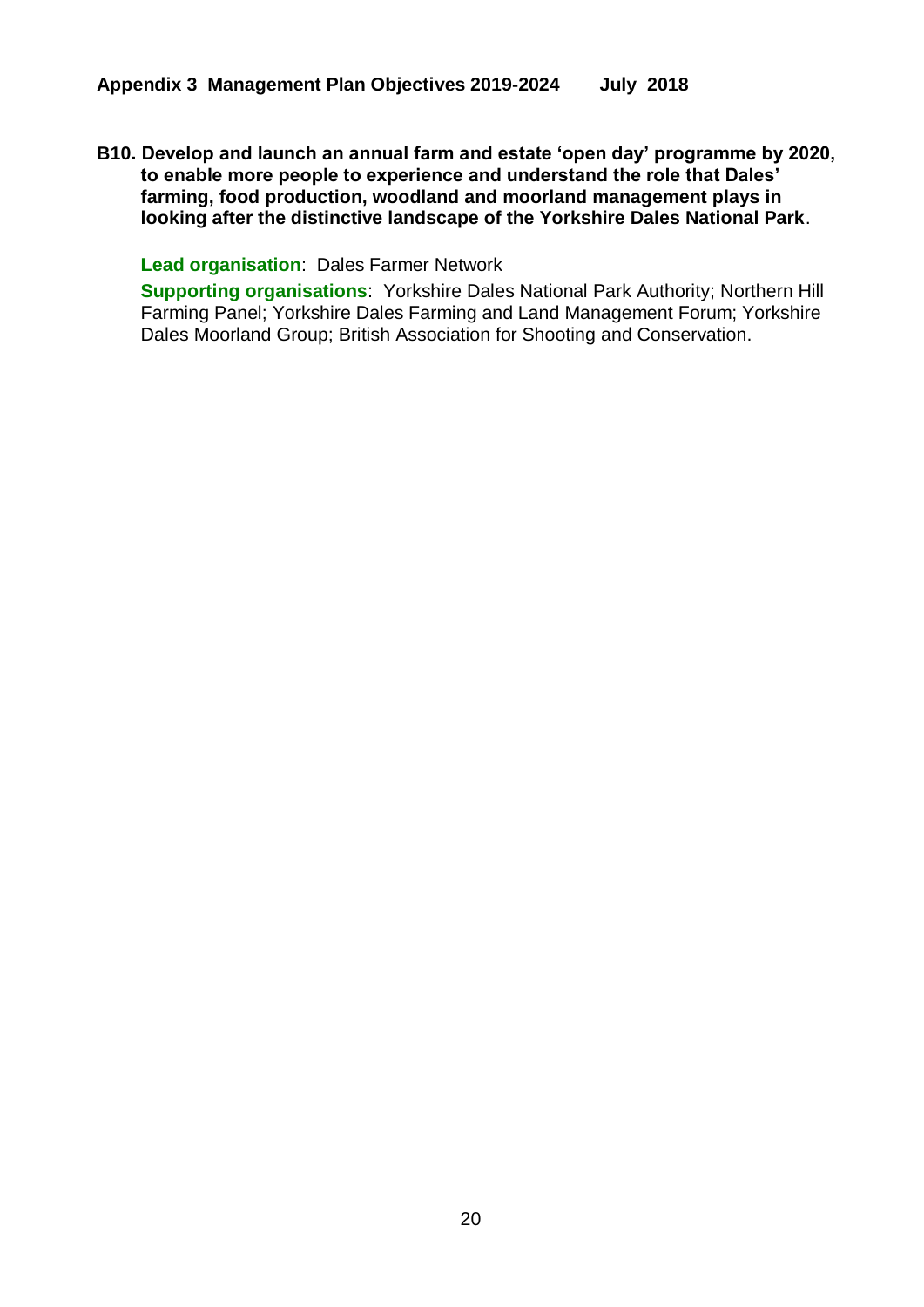# **C: Home to the finest variety of wildlife in England**

**C1. Support farmers and landowners to restore and manage land in nationally and internationally important wildlife sites, so that 50% is in 'favourable condition' by 2024.**

**Lead organisation**: Natural England. **Supporting organisations**: Yorkshire Peat Partnership

**C2. Support farmers and landowners to restore and manage priority habitats outside SSSIs, so that 30% are in good condition by 2024, and in a way that focuses on landscape-scale habitat mosaics (also incorporating the SSSIs) and create at least one landscape-scale 'nature recovery area'.**

**Lead organisation**: Natural England

**Supporting organisations**: Yorkshire Peat Partnership; Yorkshire Dales National Park Authority; Environment Agency; Forestry Commission; Yorkshire Dales Millennium Trust; National Trust.

**C3. Work with farmers and landowners to achieve and maintain stable or increasing populations for 90% of priority species by 2025, including the UK 'red-listed' upland birds — Black Grouse; Curlew; Hen Harrier; Lapwing; Merlin; Skylark; and Yellow Wagtail — for which the National Park is renowned.**

**Lead organisation**: Yorkshire Dales National Park Authority

**Supporting organisations**: Natural England; Forestry Commission; Environment Agency; Northern Upland Chain Local Nature Partnership; People's Trust for Endangered Species; RSPB; British Association for Shooting and Conservation; Game and Wildlife Conservation Trust.

**C4. Work with farmers and landowners to improve the condition of the Aire, Eden, Lune, Ribble, Swale, Ure and Wharfe so that at least 90% of all rivers achieve 'good ecological status' by 2027**.

**Lead organisation**: Environment Agency

**Supporting organisations**: Yorkshire Dales National Park Authority, Yorkshire Dales Rivers Trust; Ribble Rivers Trust; Lune Rivers Trust; Eden Rivers Trust; Upper Aire Land Management Project; Natural England; Forestry Commission.

**C5. Work with farmers in Wensleydale to demonstrate the benefit of 'high nature value', low-input farm systems through a 5-year trial of a 'payment by results' approach to agri-environment funding**.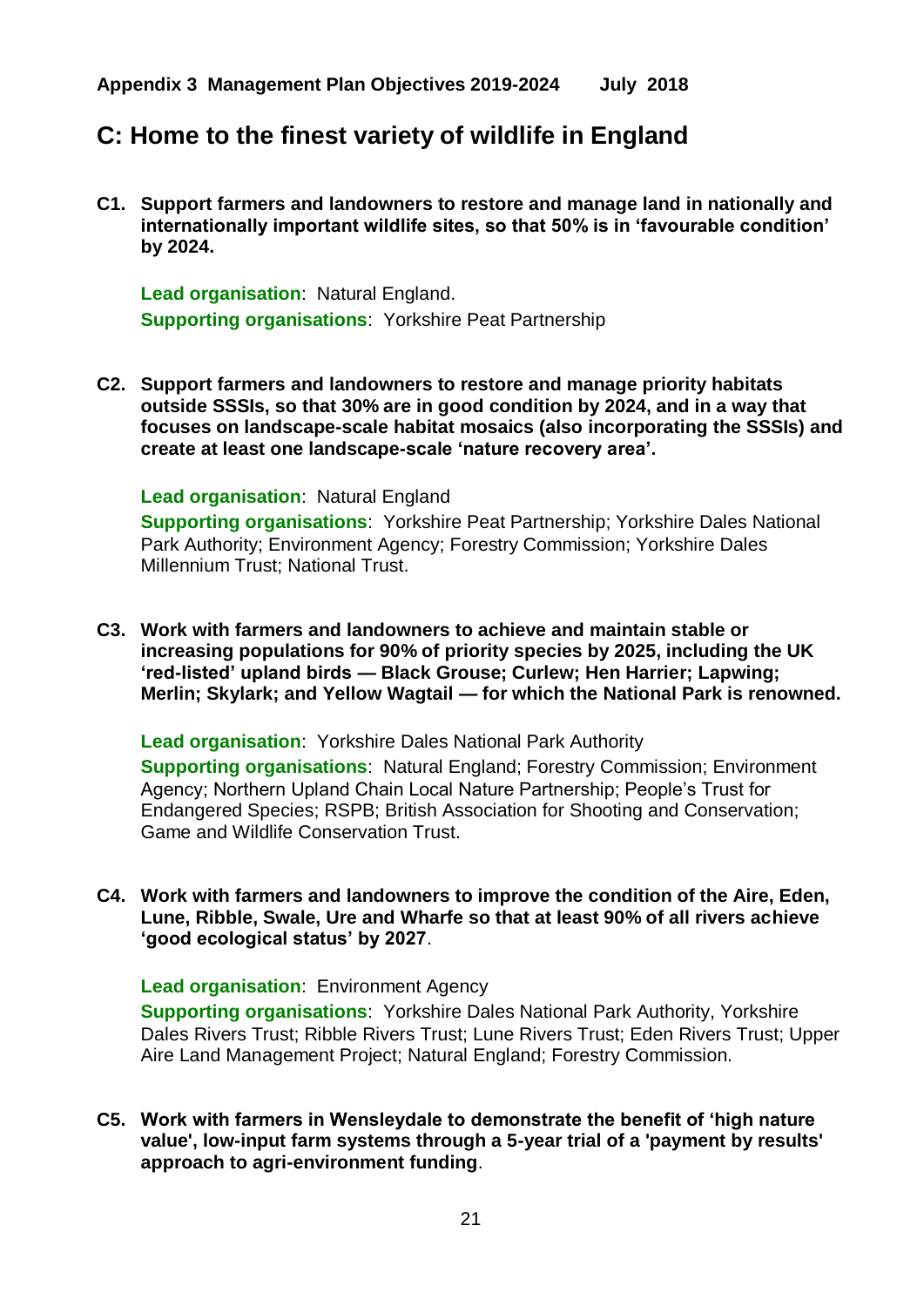**Lead organisation**: Yorkshire Dales National Park Authority **Supporting organisations**: Natural England; National Trust; Northern Hill Farming Panel; Northern Upland Chain Local Nature Partnership; Yorkshire Dales Farming & Land Management Forum

**C6. Work with moorland managers and other key stakeholders to devise and implement a local approach to end illegal persecution of raptors, including independent and scientifically robust monitoring, and co-ordinated Hen Harrier nest and winter roost site protection.**

**Lead organisation**: Natural England

**Supporting organisations**: Police; Yorkshire Dales National Park Authority; Moorland Association; British Association for Shooting and Conservation; RSPB

#### <span id="page-22-0"></span>**C7. Support landowners to restore and manage ancient semi-natural woodlands so that 60% are in active management by 2024.**

**Lead organisation**: Forestry Commission **Supporting organisations**: Natural England; Yorkshire Dales National Park Authority; Woodland Trust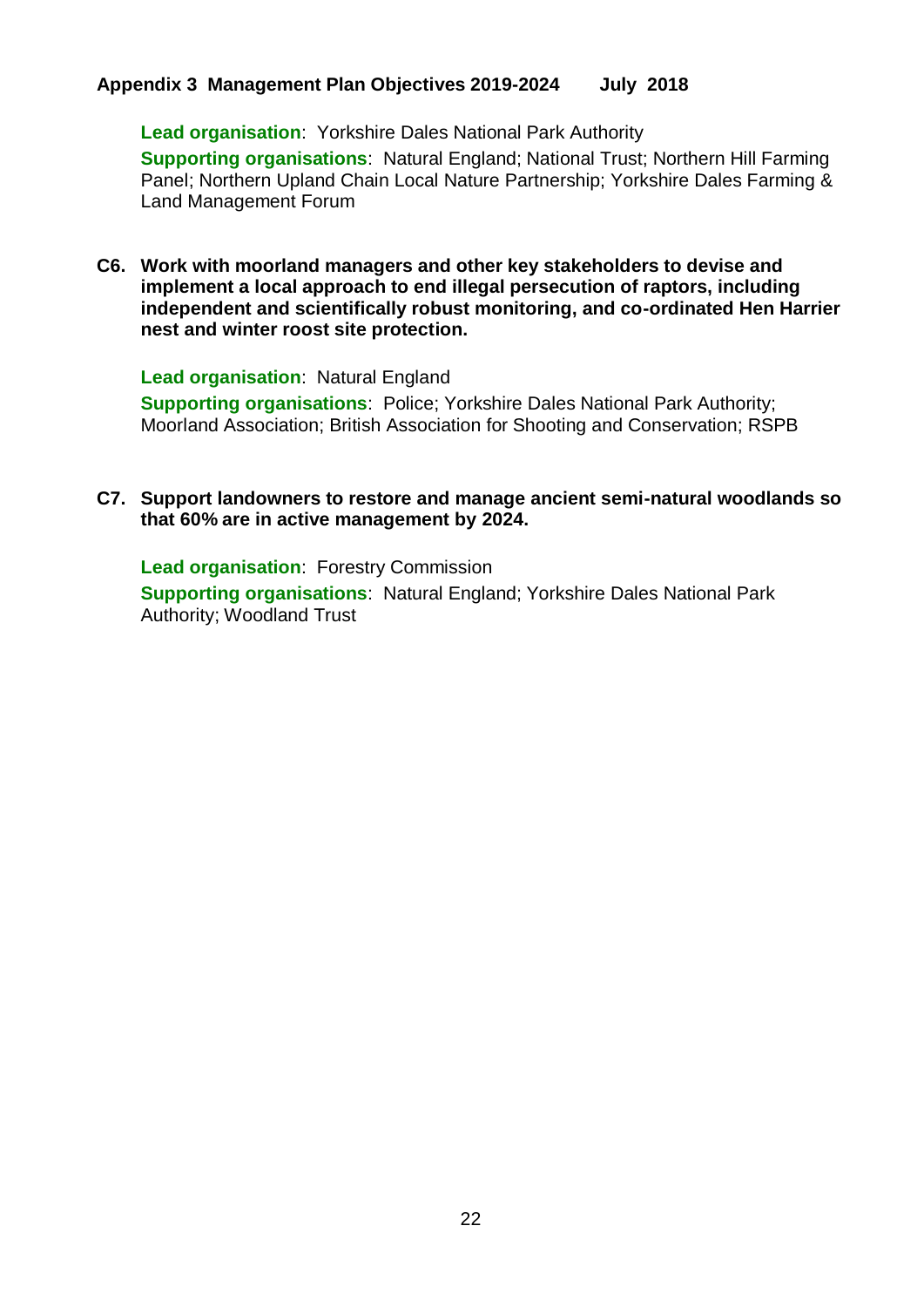# **D. Resilient and responsive to the impacts of climate change, storing more carbon each year than it produces**

**D1. Work with farmers and landowners to ensure that at least 70% of all woodland is in active management by 2024, including positive management of conifer plantations to increase suitable habitat for red squirrels and black grouse**

**Lead organisation**: Forestry Commission. **Supporting organisations**: Yorkshire Dales National Park Authority; Dales Woodland Forum

<span id="page-23-0"></span>**D2. Support landowners to create at least a further 450 hectares of native broadleaved and mixed woodland that enhances the National Park's landscape by 2024, with priority given to projects that strengthen habitat networks, increase carbon storage and help to reduce flooding.**

**Lead organisation**: Forestry Commission

**Supporting organisations**: Yorkshire Dales National Park Authority; Yorkshire Dales Millennium Trust; National Trust; Woodland Trust; Environment Agency; White Rose Forest.

<span id="page-23-1"></span>**D3. By 2030 restore all degraded blanket bog/deep peat habitat to ecologically and hydrologically functioning bog that is actively sequestering and storing carbon, and is being managed sustainably.**

**Lead organisation**: Yorkshire Peat Partnership.

**Supporting organisations**: Natural England; Ribble Rivers Trust; National Trust; Environment Agency; Cumbria Peat Partnership; Yorkshire Dales National Park Authority; Moorland Association.

#### **D4. Create a railhead at Horton Quarry and continue other measures to reduce road haulage from the three quarries in Ribblesdale by 50% compared to 2011 levels.**

**Lead organisation**: Hanson; Tarmac

**Supporting organisations**: Yorkshire Dales National Park Authority; Freight Quality Partnership??; County Councils?; Network Rail; Transport for the North?

**D5. Work with farmers and landowners to deliver landscape-scale natural flood management projects in the Aire, Eden, Ribble; Lune; Swale, Ure, and Wharfe catchments**.

**Lead organisation:** Environment Agency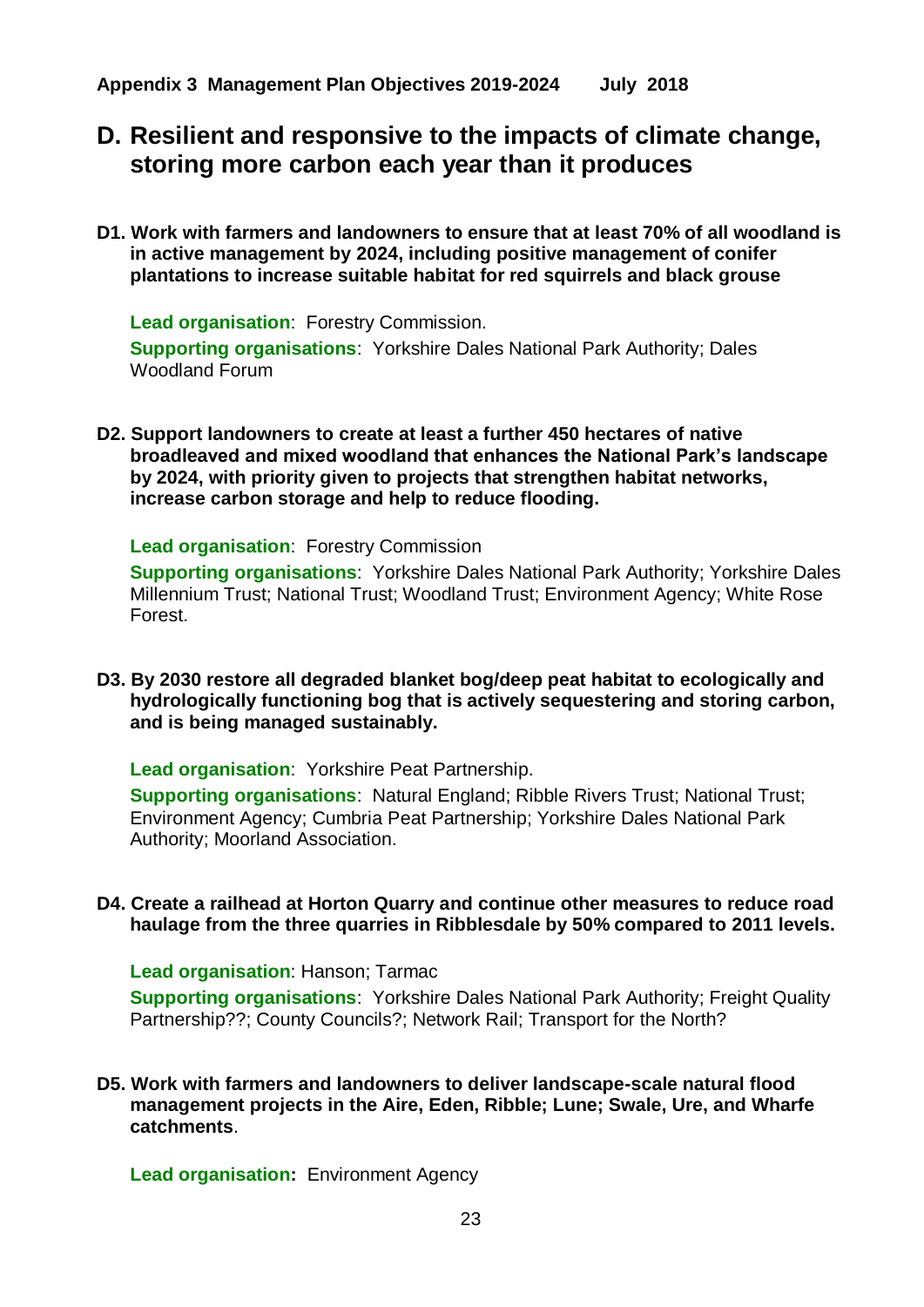**Supporting organisations**: Yorkshire Dales National Park Authority; Yorkshire Dales Rivers Trust; Lune Rivers Trust; Eden Rivers Trust; Dales Farmer Network; Upper Aire Land Management Project; Ribble Rivers Trust; Leeds City Council; Cumbria Strategic Floods Partnership; Forestry Commission; Natural England; National Trust; Moorland Association; Aire Rivers Trust; Yorkshire Dales Millennium Trust.

#### **D6. Help local communities to adapt to the unavoidable impacts of extreme weather conditions by supporting community scale emergency planning, and undertaking a programme of actions to improve the resilience of infrastructure, such as communications.**

**Lead organisation:** County Councils **Supporting organisations**: Environment Agency; District Councils; Parish Councils.

#### **D7. By 2020 develop and launch an online, interactive habitat network map in order to support farmers and land managers to develop connected, climate-resilient habitats**.

**Lead organisation**: Yorkshire Dales National Park Authority **Supporting organisations**: Natural England; Forestry Commission; Northern Upland Chain Local Nature Partnership; Yorkshire Dales Farming & Land Management Forum.

**Support land managers to help protect the special qualities of the Park by creating resilient landscapes through the development and implementation of strategies which reduce the risk and spread of invasive species and also responding to threats from pests and diseases**

**Lead organisation**: ??? **Supporting organisations: ????????** 

*Work with partner organisations and stakeholders to develop and implement strategies to reduce the risk of spread of Invasive Non-native Species (INNS) to and within the Yorkshire Dales area and support strategic actions aiming to control new or existing populations of INNS within the Park, prioritising "rapid response" to regional blacklist species, control programmes using a "catchment down" approach, or where key habitats, species or other special qualities of the Park are threatened by the presence of INNS.* 

*Lead organisation: Yorkshire Dales Biosecurity and INNS Working Group Supporting organisations: YDNPA, YISF, CFINNS, YDRT, RRT, DVRN, EA, NE, YW, NAONB, YWT, FC, NT.*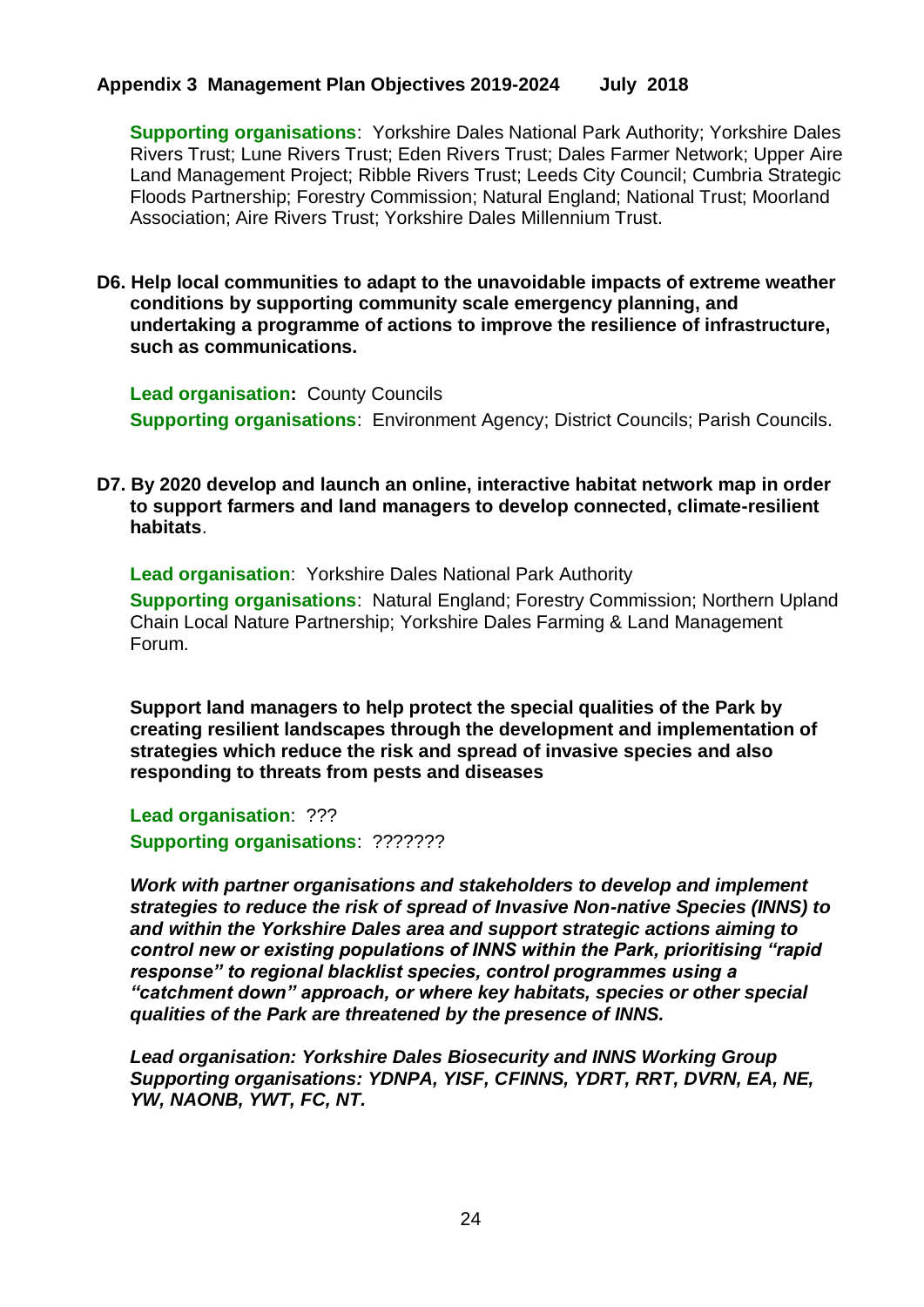- **E: Providing an outstanding range of benefits for the nation based on its natural resources, landscape and cultural heritage, which underpin a flourishing local economy**
- **E1. Connect Grassington, Hawes, Reeth and Sedbergh to hyperfast, fibre-to-thepremises broadband (1,000 mbps) by 2024, and secure at least the Universal Service Obligation for broadband of 10 mbps) for the rest of the National Park.**

**Lead organisation**: County Councils

**Supporting organisations**: Broadband for the Rural North; Superfast North Yorkshire; Connecting Cumbria; District Councils; Parish Councils; Yorkshire Dales National Park Authority;

**E2. Improve the quality, variety and marketing of the tourism 'offer' to encourage more overnight stays and more visitors in the 'shoulder months', so that the value of tourism grows by at least 5% in real terms by 2024**.

**Lead organisation**: Welcome to Yorkshire

**Supporting organisations**: District Councils; Yorkshire Dales National Park Authority; Destination Dales; Cumbria Tourism.

**E3. Promote the Yorkshire Dales National Park as a leading sustainable tourism destination, including the enhancement of 4 National Park Centres to create 'visitor hubs' that promote local distinctiveness and assist destination promotion for local activities, accommodation, food and itineraries.**

**Lead organisation:** Yorkshire Dales National Park Authority **Supporting organisations**: Destination Dales; District Councils

**E4. By 2020 undertake a costed audit of the public benefits of sustainable land management, and use it to support an increase in in the total level of funding to support farmers and landowners undertaking that management**

**Lead organisation**: Yorkshire Dales National Park Authority **Supporting organisations**: Natural England; Forestry Commission; Environment Agency; Dales Farmer Network; Yorkshire Dales Farming & Land Management Forum.

**E5. Support the enhancement of existing rail services and the reinstatement of new services in side and outside the National Park, where these will bring overall benefits to National Park**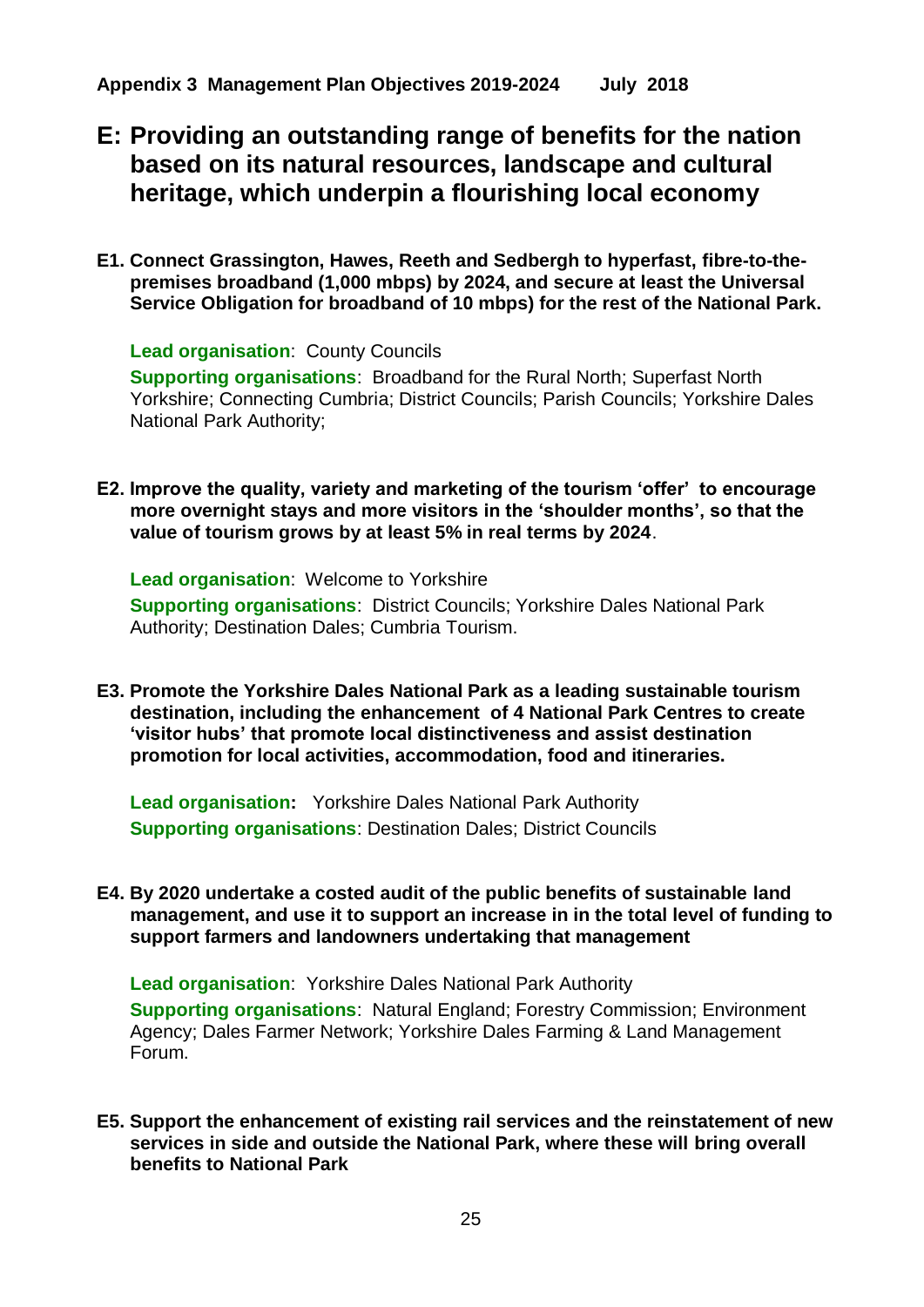**Lead organisation**: Transport for the North

**Supporting organisations**: Wensleydale Railway; Skipton East Lancashire Rail Action Partnership; Settle-Carlisle Railway Development Company; District Councils; Yorkshire Dales National Park Authority; Northern Railway (Arriva Trains North); Lancaster and Skipton Rail User Group?; Leeds-Morecambe Community Rail Partnership.

#### **E6. Develop and promote new events, festivals and attractions based on the Park's special qualities and local distinctiveness so that at least 10% of visitors each year are coming for the first time.**

**Lead organisation**: Yorkshire Dales National Park Authority **Supporting organisations**: Destination Dales; District Councils; Welcome to Yorkshire; Cumbria Tourism; Settle-Carlisle Railway Development Company

#### **E7. Provide at least 20 apprenticeships by 2024, that focus on the skills that are essential to maintaining the National Park's special qualities**.

**Lead organisation**: Friends of the Lake District **Supporting organisations**: Yorkshire Dales National Park Authority; Yorkshire Dales

**E8. Deliver at least one significant economic development project in each of Craven, Eden, Richmondshire and South Lakeland, and increase the number and quality** 

Millennium Trust; District Councils; Dales Farmer Network; Cumbria Farmer Network

**of jobs so as to increase gross value added (GVA) by 10% by 2024**.

**Lead organisation**: District Councils **Supporting organisations**: Local Enterprise Partnerships; YDNPA?

**E9. Support a profitable and sustainable farm business sector which attracts young farmers and new entrants, so that by 2025, average LFA farm business incomes have increased to match the national average wage for farming**.

**Lead organisation:** Dales Farmer Network; Cumbria Farmer Network?? **Supporting organisations**: Local Enterprise Partnerships; Yorkshire Dales National Park Authority

**E10. Support rural business innovation and diversification, so as to increase the number of jobs within the rural and land-based sector to 3,250 full-time equivalents by 2024.**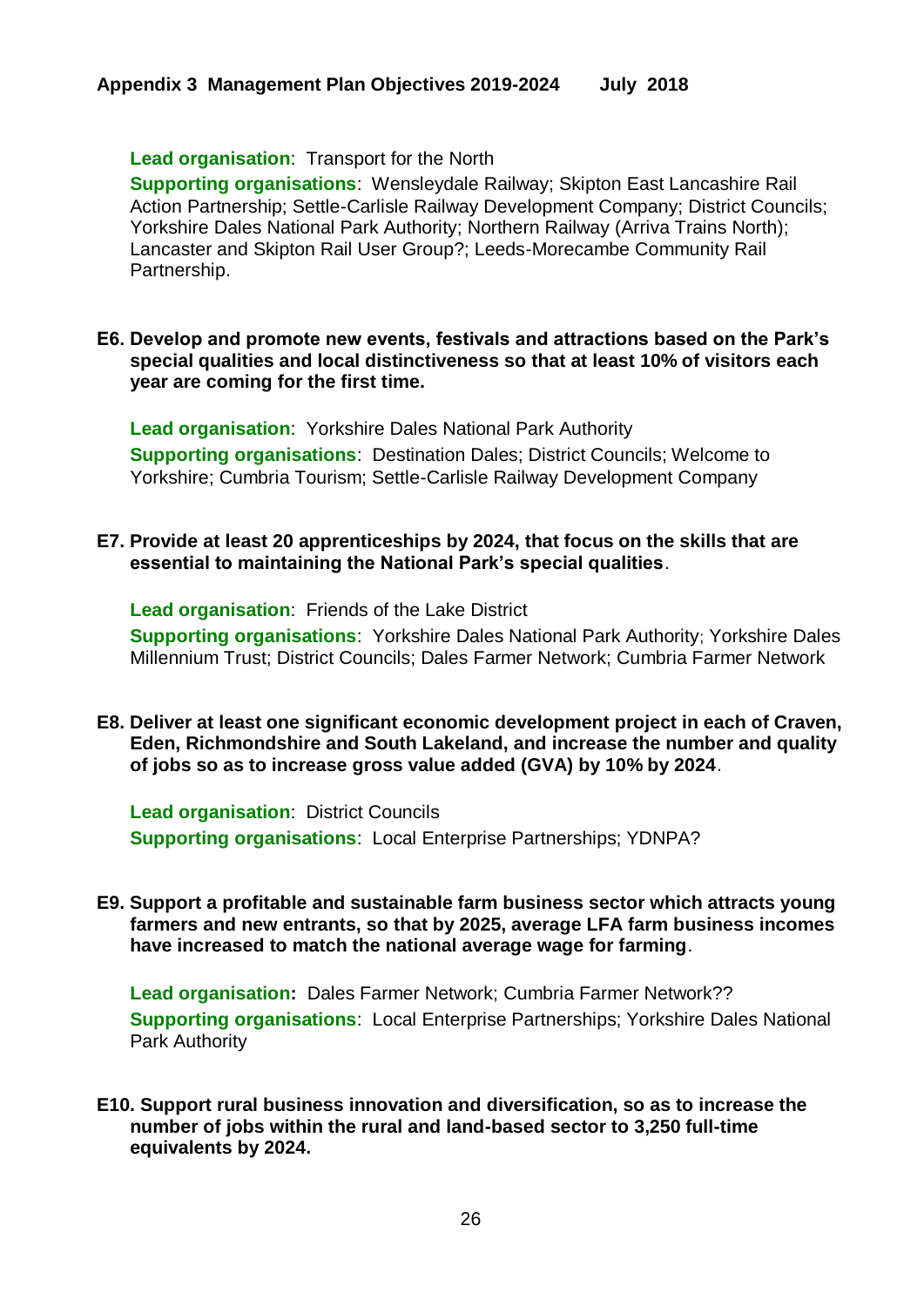### **Lead organisation:** Defra

**Supporting organisations**: Local Enterprise Partnerships; Forestry Commission; Yorkshire Dales National Park Authority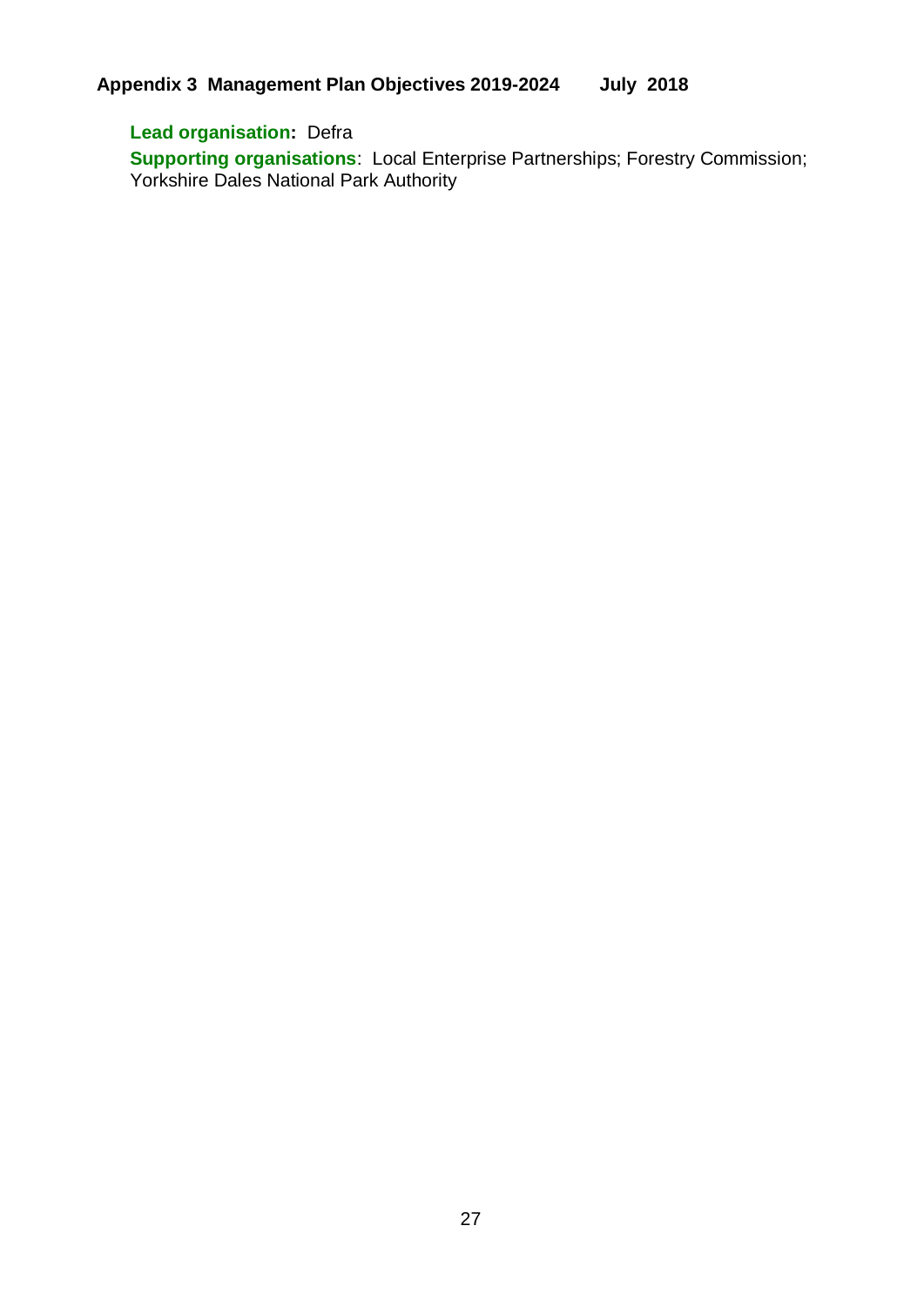# **F. Home to strong, self-reliant and balanced communities with good access to the services they need**

**F1. Support the completion of at least 325 dwellings in a range of tenures, sizes types and prices, by 2024.** 

**Lead organisation:** District Councils; Yorkshire Dales National Park Authority **Supporting organisations**: Housing Associations; County Councils; Homes England; Hawes Community Land Trust?.

**F2. Undertake a 5-year programme of measures to promote the National Park as a place to live for younger, working age households (18 to 44 years).** 

**Lead organisation:** District Councils. **Supporting organisations**: Yorkshire Dales National Park Authority; County Councils; Local Enterprise Partnerships

**F3. Retain access to services – like primary schools and GP surgeries - that are essential to the long-term viability of local communities, using the four main service 'hubs' (Sedbergh, Hawes, Reeth and Grassington) and their surrounding 'spoke' settlements to create economies of scale**.

**Lead organisation:** District Councils. **Supporting organisations**: County Councils; Parish Councils; YDNPA, , Local Enterprise Partnerships

**F4. Provide basic mobile phone coverage across the National Park to reduce 'not spots' and ensure 4G (or later) services are available on all networks in the 4 service 'hubs' and their surrounding 'spoke' settlements by 2021.**

**Lead organisation**: County Councils.

**Supporting organisations**: Local Enterprise Partnerships,Mobile phone service providers,

**F5. Through 'Great Place: Lakes and Dales' deliver a programme of research and investment in local culture, arts and heritage so as to retain and attract younger people and businesses to the rural corridor linking Skipton to Grasmere.**

**Lead organisation**: Craven District Council;

**Supporting organisations**: South Lakeland District Council; Yorkshire Dales National Park Authority; Chrysalis Arts, Grassington Festival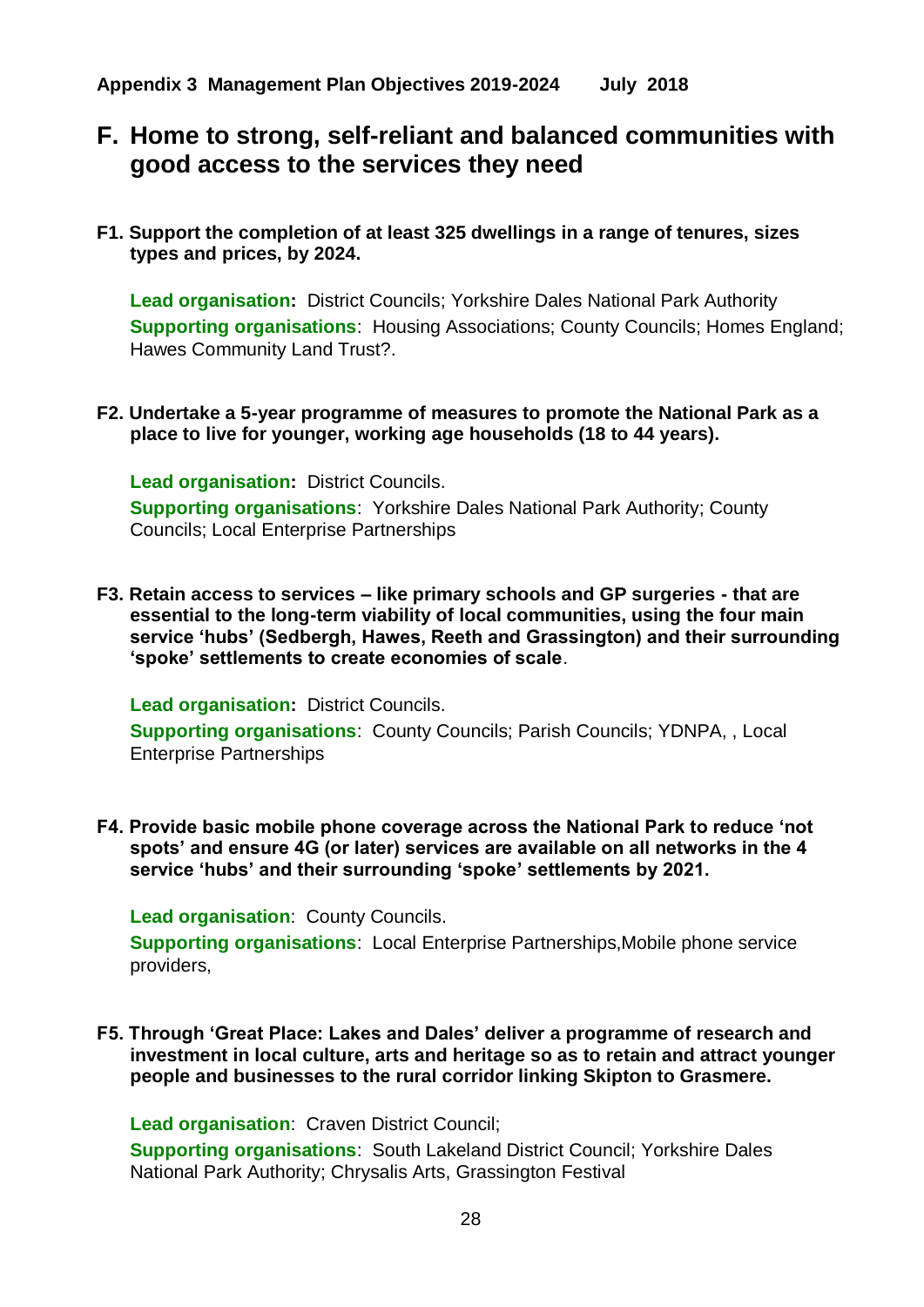**F6. Use the Sustainable Development Fund and other funding sources, to support 20 new local projects each year that bring economic, social and environmental benefits to the National Park**.

**Lead organisation**: Yorkshire Dales National Park Authority **Supporting organisations**: District Councils; County Councils; Parish Councils

- **F7. Determine the demand from local communities and visitors for bus services to and within the National Park, and use that information to work with operators and community transport providers to provide services that:**
	- **a) meet the needs of local communities, with the 4 service hubs (Grassington, Hawes, Reeth, and Sedbergh) linked throughout the year to their nearest main service centre and railway station (Skipton, Leyburn, Richmond, and Kendal).**
	- **b) link the main visitor destinations to the main visitor catchments via Harrogate, Ilkley, Northallerton, Ingleton, Kendal, Leyburn, Richmond, Settle and Skipton.**

#### **Lead organisation**: County Councils

**Supporting organisations**: Dales and Bowland Community Interest Company; Little White Bus; Upper Wharfedale Bus Community Interest Company; Upper Wharfedale Community Interest Company; Western Dales Community Bus Service. YDNPA?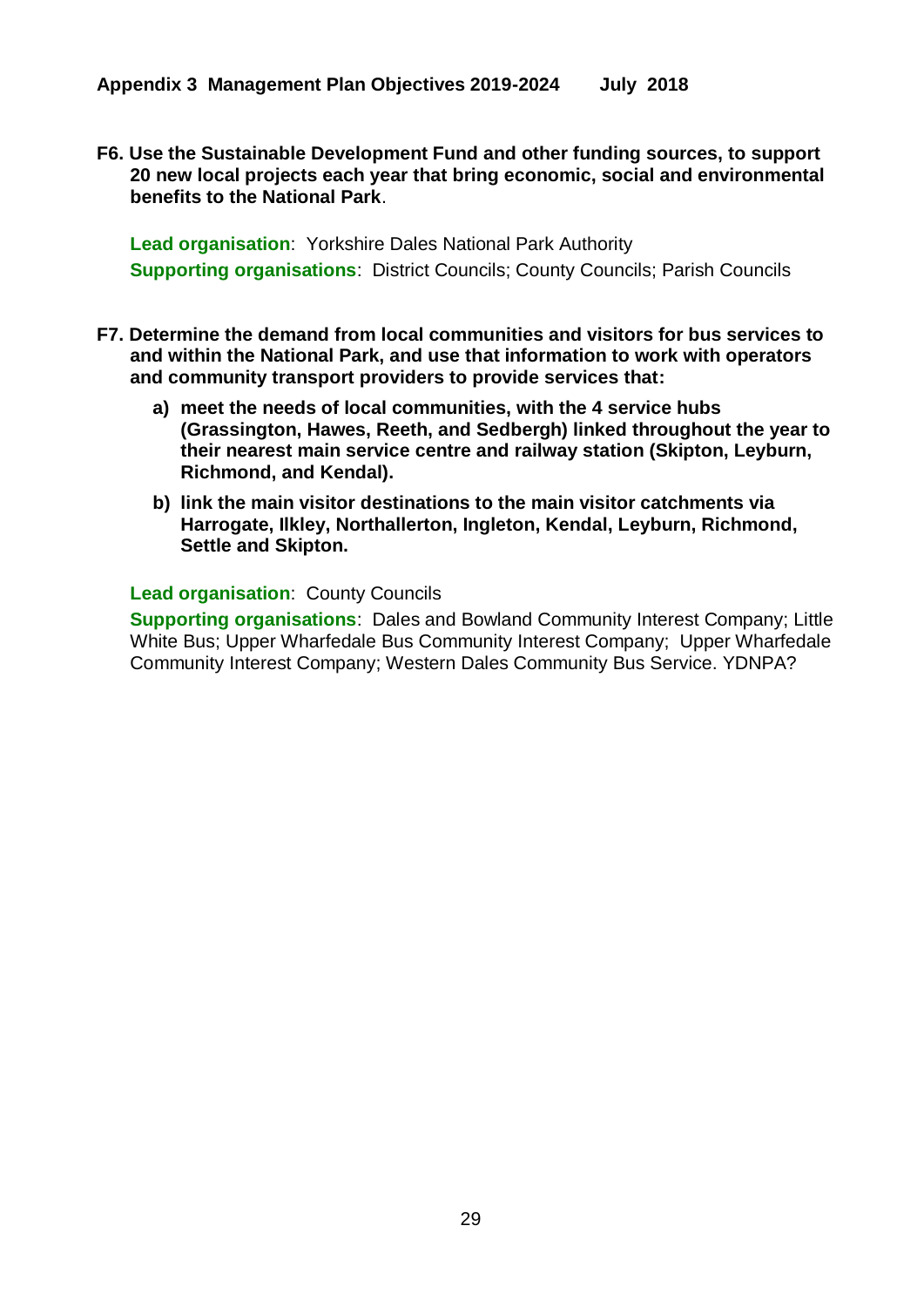#### **LANDSCAPE: OTHER SUGGESTIONS**

*Identify gaps in knowledge of the Park, its local communities and their cultural heritage and use the information in the Historic Environment Record as a first source of information for local groups, encouraging its use in researching, recording and promoting the stories of the National Park and its communities*.

**Not included because:** Covered by objective A5*.*

#### *Local groups should have been helped to identify any additional buildings or monuments at risk in their areas, providing relevant information to the Historic Environment Group*.

**Not included because:** One part of the action that will be needed in order to achieve objective A5.

#### *By 2024, provide clear guidance on which heritage features (other than traditional farm buildings) require investment and should, therefore, be a focus for public funding*.

**Not included because:** There is insufficient public funding to support the maintenance and restoration of listed buildings; scheduled monuments; or the 1,500 field barns in poor condition. For the foreseeable future, the latter should continue to be the primary focus for securing more funding (as per objective A9).

#### *All local interest groups helped to understand the risks of heritage crime such as theft and vandalism (including unauthorised metal detecting) and damage caused by ignorance (such as cairn building) and promote measures to reduce it*.

**Not included because:** Part of the day-to-day work of a number of organisations, including Historic England and the police. No proposal for any substantive initiatives that would be appropriate for a strategic plan like the NPMP.

#### *Through the Yorkshire Dales Historic Environment Group identify all community heritage groups and the best way to help them to research, conserve and celebrate the heritage of the NP. Ensure that new research is well targeted by developing a historical environment research agenda for the National Park by 2025*.

**Not included because:** Covered in part by objective A5*.*

*Improve the quality, variety and marketing of the tourism "offer" within the National Park by promoting the cultural heritage of the Park and the range of heritage and cultural landscape features and attractions available. These include the potholes and cave systems; the traditional pastoral landscape; the range of archaeology; the remains of former rural industries; and the distinctive linguistic, literary and artistic heritage*.

**Not included because:** Cultural heritage is one part of the wider tourism 'offer' covered by objectives B5 and E3.

*Develop and launch an annual farm and estate open day programme by 2020, involving at least 5 land holdings, to enable more people to experience and understand the role Dales farming, food production and moorland management*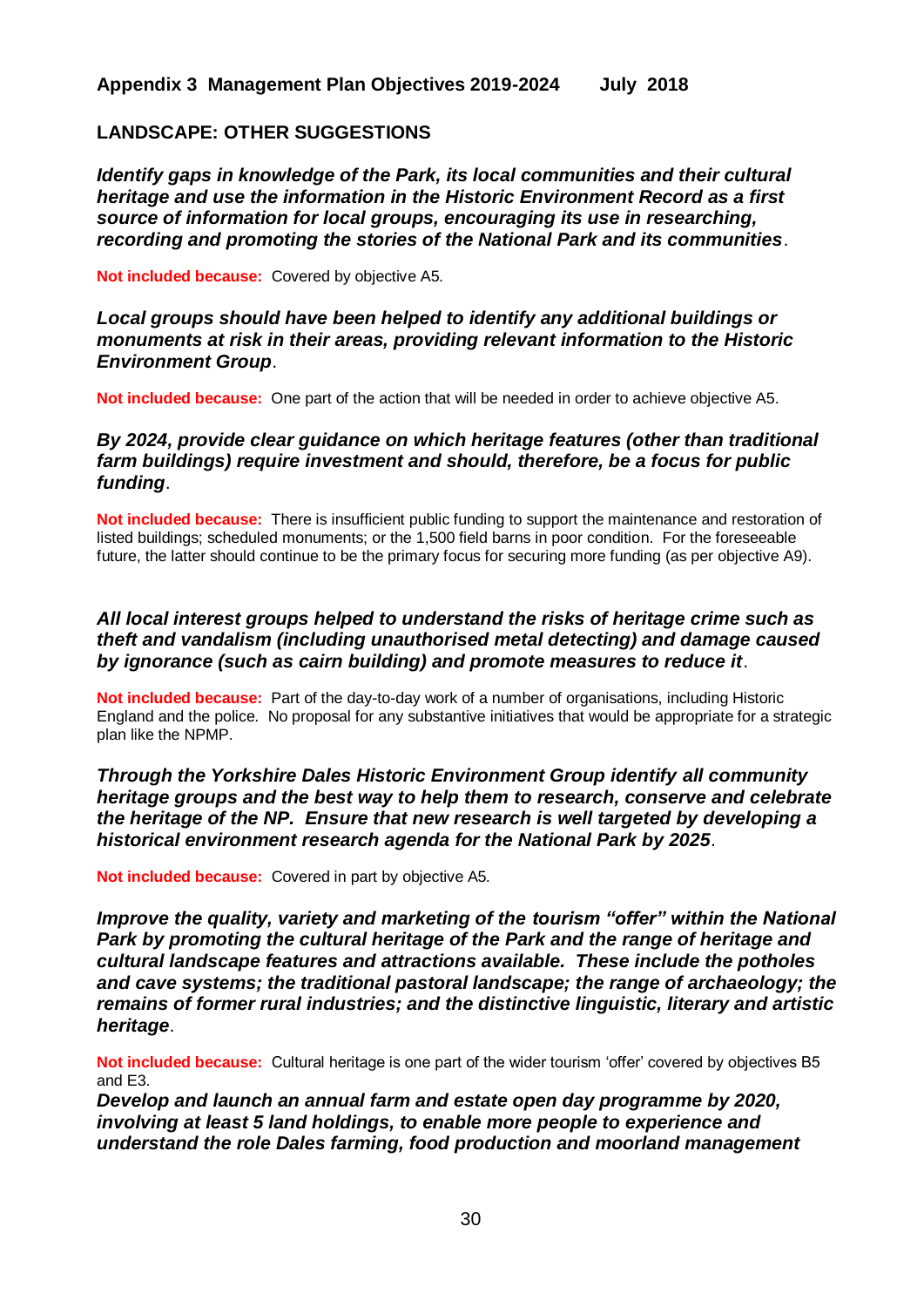*plays in looking after the distinctive, living, working cultural landscape of the Yorkshire Dales National Park*.

**Not included because:** More of an action than an objective. Not obvious who would lead or fund it at this stage.

*Source opportunities for funding a 5yr individual tree planting scheme targeted at landowners outside settlements.* 

**Not included because:** No information on the scale or impact of the proposal.

*Identify and support projects, both large and small scale, that aim to enhance and promote the National Park's distinctive landscape, geology and cultural heritage (both on the surface and below ground)*.

**Not included because:** Covered by objective [A0.](#page-17-0)

*Ensure that maintenance (and where possible, re-use) of field barns, stone walls and other distinctive historic landscape features is a required outcome of the new local land management scheme, supported by appropriate funding and specialist information/advice for farmers – in recognition of the fact that the unique 'barns and walls' landscapes of the Dales underpin both natural beauty and the heritage tourism economy*.

**Not included because**: Covered by objective [A0.](#page-17-1)

*Support farmers [and landowners] to maximise their access to national and local funding sources (including Environmental Stewardship agreements and their successors) to enable them to identify and protect cultural landscape features both above and below ground for future generations. By 2024, at least [\*\*number\*\*]% of farmers [and landowners] should have been given the support they require to identify relevant funding sources*.

**Not included because**: Covered by intention of objective [A0.](#page-17-1)

*Identify and gain access to creative methods of generating funding, physical and logistical support to maintain traditional field barns and drystone walls to secure and enhance their position as part of the landscape of the Dales. By 2024, to have secured [£5million] from external sources for this purpose*.

**Not included because**:Similar ambition now incorporated in objective [A0.](#page-17-2)

#### **WELCOMING PLACE: OTHER SUGGESTIONS**

#### *Provide opportunities for people to learn about the underground environment of the Dales to raise the profile of the National Park's cave systems.*

**Not included because**: Although caving and cave access were a strong theme in the consultation, writing a suitable objective has proved difficult. The LAF discussed the issues surrounding access to a number of the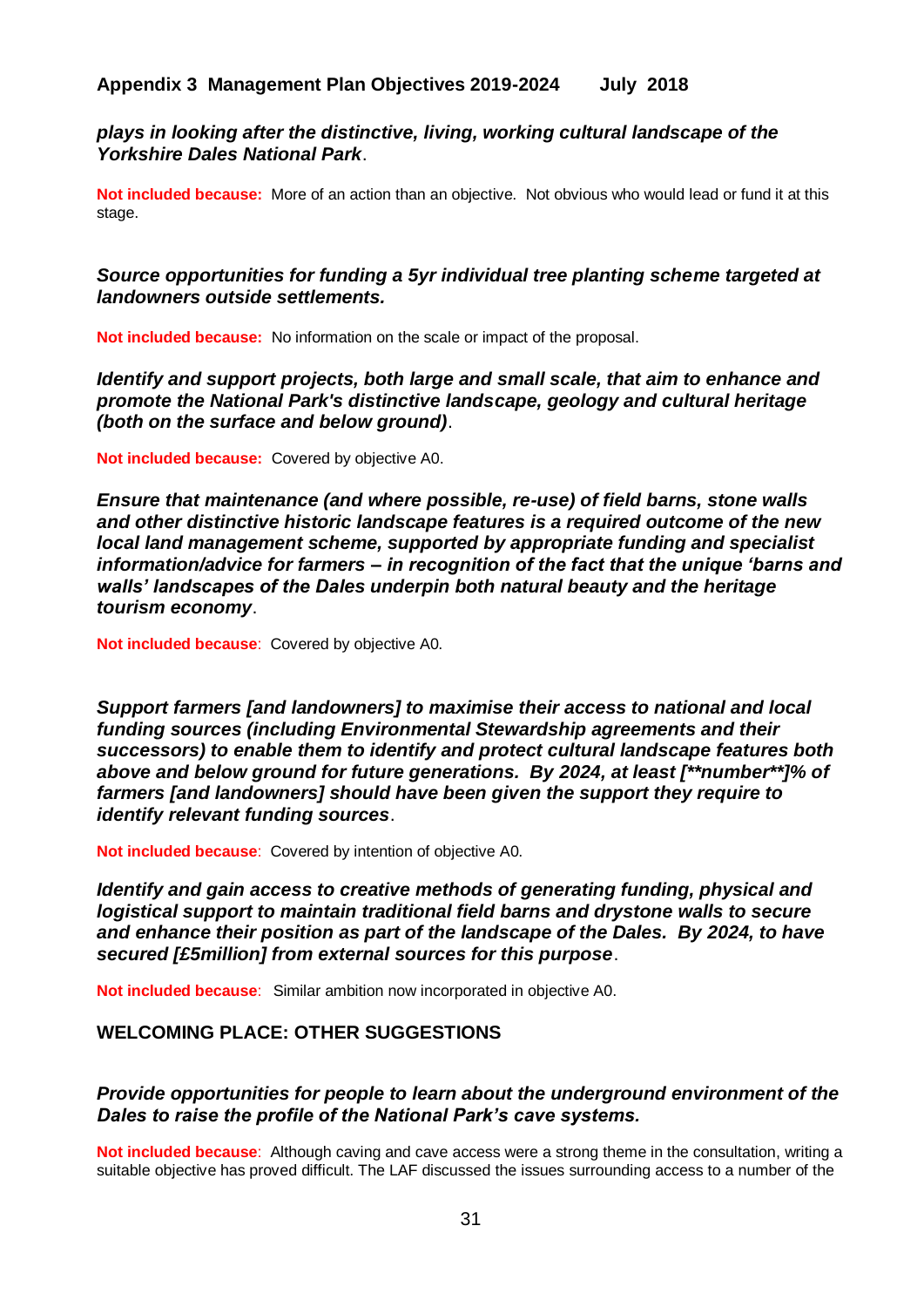cave systems, but feel that the changes suggested to access legislation were a national issue and not for the NPMP.

#### *Through the 'Green Futures' project, use educational and skill-based activities to inspire up to 4,000 young people from in and around the National Park to discover, explore and enhance the environment by 2021.*

**Not included because**: Incorporated within longer-term objective [B0.](#page-18-0)

#### *Enhance the rights of way network by upgrading or creating four new rights of way or long-term permissive routes, and supporting local communities, parish councils and user groups to submit claims for lost ways.*

**Not included because**: Whilst this objective looks at extending and enhancing the rights of way network through the creation of new links or through upgrading of existing rights of way, opportunities during the last NPMP were on an *ad hoc* basis. Progressing any claims for 'lost ways' is the responsibility of the county councils through the Definitive Map processes and given the current backlog in this area of work it will take years to progress.

#### *"…and there are six places where all terrain wheelchairs can be hired.*

**Not included because**: Too small-scale for a strategic plan of this nature.

#### **WILDLIFE: OTHER SUGGESTIONS**

*Develop and begin implementation of strategies to control populations of and/or mitigate the impacts of 'Invasive Non-native Species' (INNS) threatening key habitats and species as identified by the Yorkshire Dales INNS and Biosecurity Steering Group and equivalent groups in Cumbria and Lancashire.*

**Not included because**: Not clear about the scale and impact of the work necessary, how it will be resourced and the timescale for achieving meaningful progress on the ground.

#### *Identify suitable sites to create flower-rich pollinator pathways (so-called 'B-lines') through Wharfedale and Swaledale*

**Not included because**: Funding not yet secured (HLF bid). Action to identify sites as part of potential habitat networks is a precursor to objectives D6 and C2.

#### *Develop a new, park-wide programme to engage local residents, visitors and the wider public in practical nature conservation work.*

**Not included because**: Entirely dependent on securing significant new funding. Bid will be submitted to HLF in June but the outcome won't be known until at least September.

*Maintain as much as possible of the hedgerow network and Ancient Semi-Natural Woodland resource in YDNP in 'good' or 'well-managed' condition, whilst establishing substantial new areas of native woodland, woody scrub and wood pasture through planting or natural regeneration. Take appropriate opportunities as*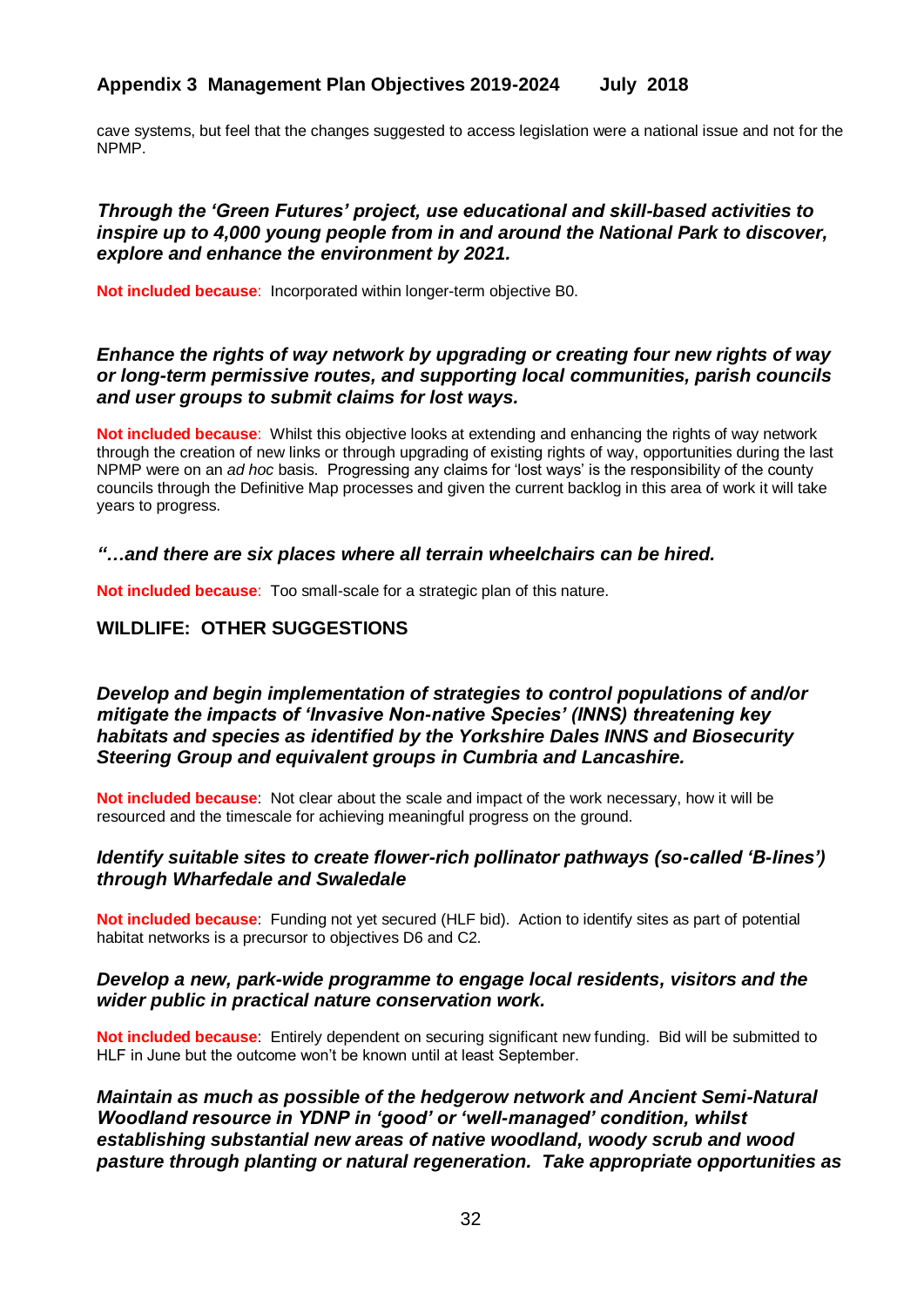#### *they arise to convert Plantation on Ancient Woodland Sites (PAWS) to native broadleaved woodland.*

**Not included because**: covered by alternative wording in objectives [C0](#page-22-0) and [D0](#page-23-0)

#### **CLIMATE RESILIENCE: OTHER SUGGESTIONS**

*Promote the development of energy efficiency measures that are sympathetic to the traditional building stock so as to cut energy costs and support efforts to eliminate fuel poverty across the National Park area. Identify exemplar projects in all areas of the Park and use these to disseminate relevant knowledge across the Dales.*

**Not included because**: Although fuel poverty is certainly an issue in the National Park, there is no obvious source of funding, or organisations to lead on this locally. Measuring the impacts would be difficult and expensive.

#### *Support take up of small scale renewable energy and energy efficiency technology. Provide advice and support for insulation and sustainable heating projects in traditional buildings. Install xxxxx charging points for electric vehicles.*

**Not included because**: Take up of small-scale domestic and business renewables is now fairly widespread within the National Park. Mainstream funding to further incentivise take-up has largely disappeared. Not clear what the scale of the proposal is or who would make it happen.

#### *Help local communities and land managers reduce green house gas emissions by 20%<sup>5</sup> from 2016 levels by 2030 by increasing small scale renewable energy uptake, developing an energy conservation initiative and encouraging take up of new technologies in agriculture and land management that deliver green house gas reductions.*

**Not included because**: Agriculture and land use are the largest source of greenhouse gas emissions in the National Park (3x the next largest contributor – transport). Objective D3 deals with one significant element – degraded peatlands. Reducing emissions from agricultural operations is certainly desirable but it is not clear that this objective is realistic or deliverable. Who would lead or fund the work necessary? GHG statistics are produced on local authority boundaries making monitoring figures for the National Park difficult and expensive to secure.

*Bring land managers, local communities and other stakeholders together to develop a strategic Natural Flood Management program for the Yorkshire Dales National Park and work with land managers to implement the program so that at least 20%<sup>6</sup> of each major catchment is actively contributing to reducing flood risk by 2024.* 

**Not included because**: Not clear whether the scale of what is proposed is realistic or can even be measured. Natural Flood Management is covered by objective D5 but further work is needed to quantify the scale and timescales.

 $\overline{a}$  $5$  UK Government Climate Change Act 2008 4<sup>th</sup> and  $5<sup>th</sup>$  Carbon Budgets

<sup>&</sup>lt;sup>6</sup> To be confirmed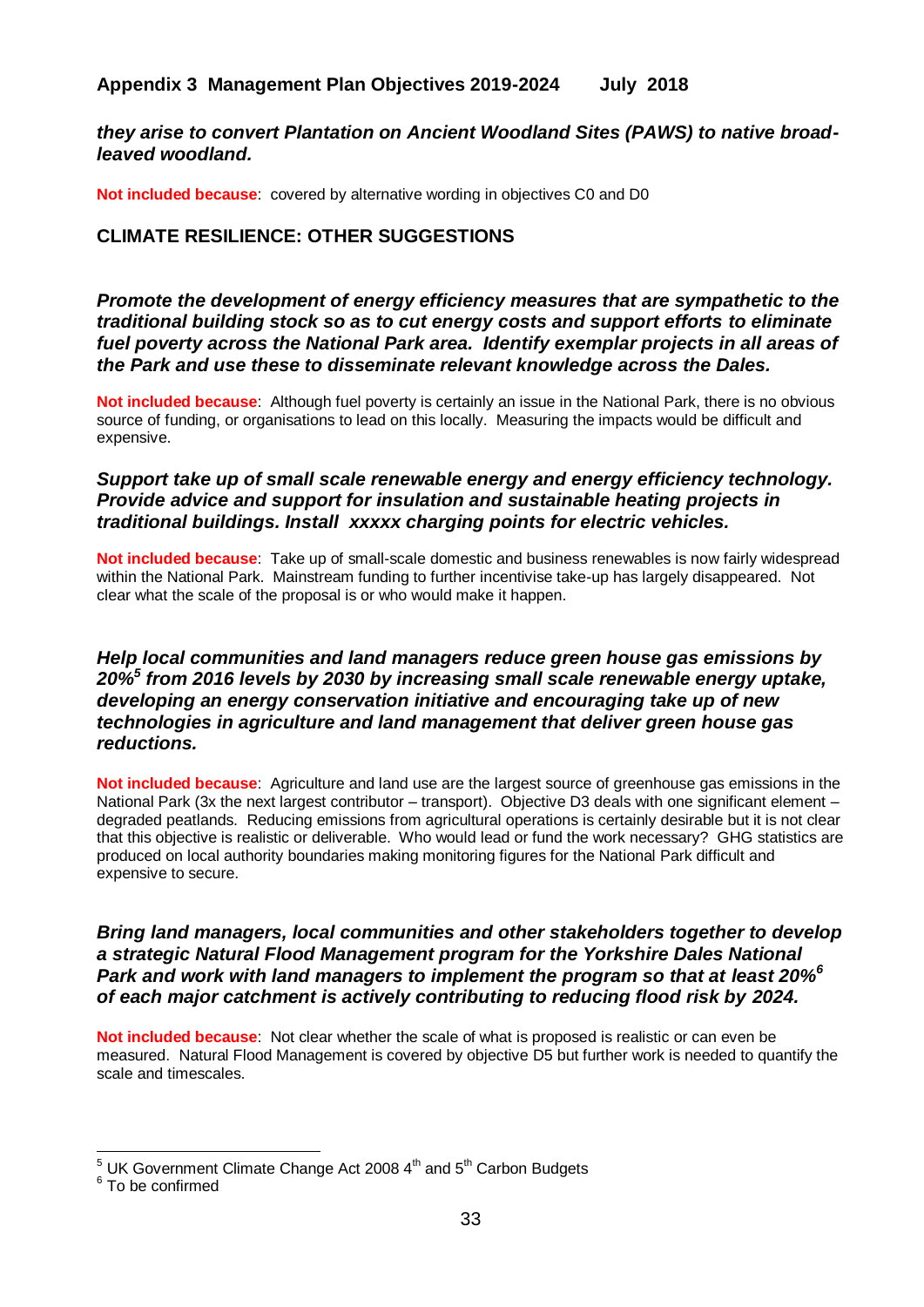*Complete the assessment on the scale and condition of exposed peat and moorland grips on all blanket bog within the Yorkshire Dales National Park and include within a targeted restoration plan by 2025, and continue to work with land managers to restore and maintain blanket bog in order to re-establish more natural drainage, improve water quality, enhance biodiversity and store more carbon across a further 3000 ha of moorland.*

**Not included because**: Covered by more ambitious/longer term objective [D0.](#page-23-1)

#### *Facilitate 4 individual training days for land managers per year regarding woodland management and tree planting*

**Not included because**: Too small-scale for a National Park Management Plan. Training is one part of delivering objectives C2, D1 and D2.

*Work with partner bodies to identify opportunities for increasing the area of native woodland and with partners, support farmers and landowners to create new woodland areas that are sympathetic to and enhance the cultural landscape of the Yorkshire Dales whilst also strengthening habitat networks, increasing carbon storage and helping to reduce flooding.*

**Not included because**: Covered by objective D2.

#### **ECONOMY: OTHER SUGGESTIONS**

#### *Maintain and develop strong business networks covering farming, tourism, creative industries and knowledge-based businesses, and ensure that all businesses have direct access to business support within 30 minutes drive.*

**Not included because**: This builds on an objective in the existing Plan, for which it has been impossible to secure any meaningful updates on progress. Some strong business networks are in place, and are being supported, but not yet clear what further action is necessary or how it would be delivered.

#### *Explore and undertake research opportunities to establish the positive benefits of trees and woodland to the farm economy and system*

**Not included because**: Too vague and small scale.

#### *Consider options for a recreational route in parallel to or in advance of reinstatement, between Hawes and Aysgarth, during 2018. Investigate the creation of a recreational route along the former railway trackbed between Lowgill and Sedbergh by xxxx*

**Not included because**: This is already covered by objective B2: *'permissive routes so that 262 km (10%) are suitable for users of all ages and abilities by 2024'* 

*Work with neighbouring planning authorities to support sustainable growth of housing and jobs in settlements on the edge of the Park that deliver services. Support sub regional strategies and programmes that will improve connectivity between National Park communities and regional centres of population and services.*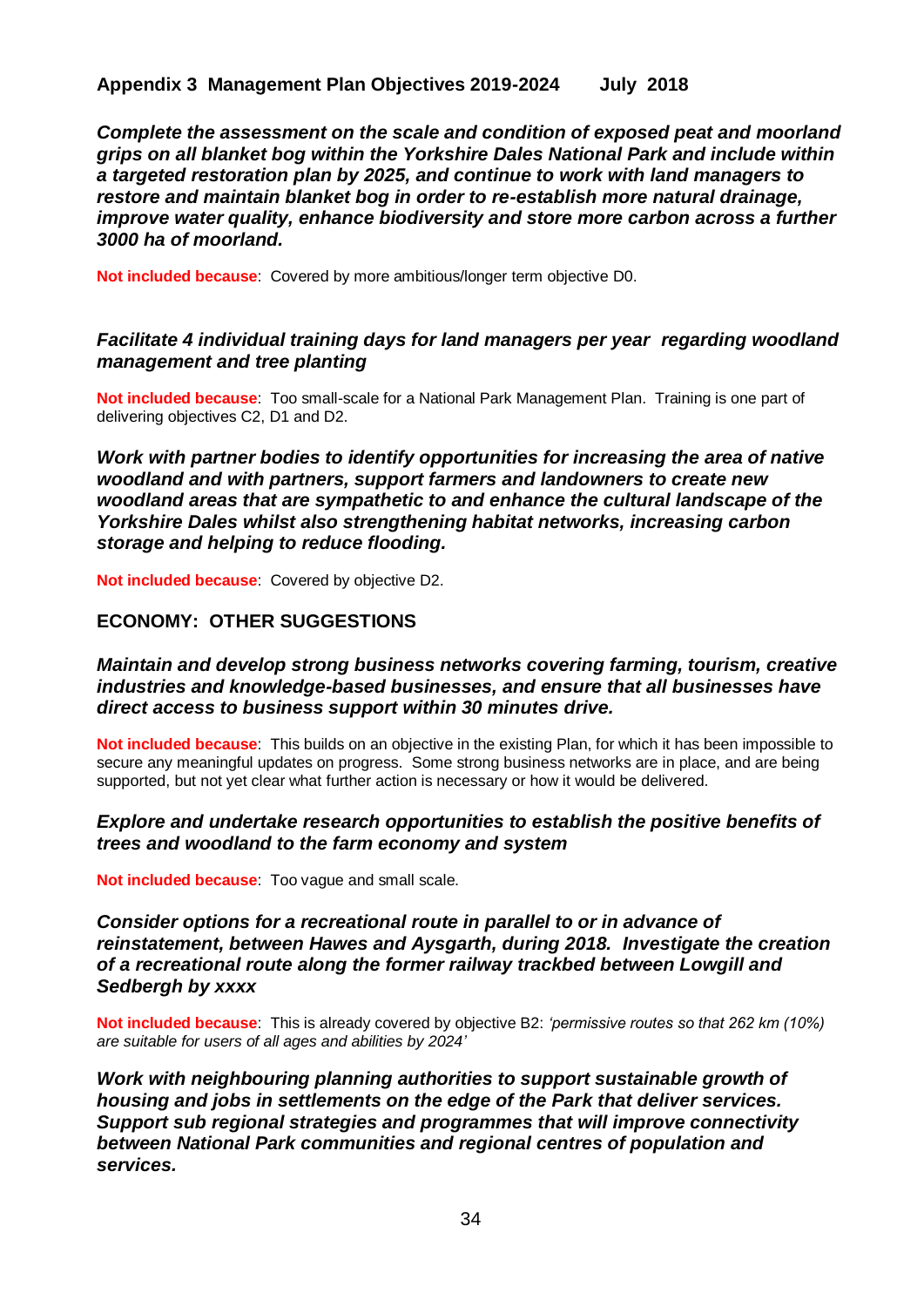**Not included because**: this is already a statutory planning requirement for the Authority and its partners, under the Localism Act 2012 'duty to cooperate'. It does not need to be restated in the NPMP, unless there is a *specific* new initiative to which the partners are committing themselves.

#### *Implement adopted Local Plans to support appropriate development and conservation of assets. Publish a Local Development Scheme by 2019 to set out the timetable for the next reviews of planning policy.*

**Not included because**: The first part of the objective is simply a statement of fact. Whilst changes to planning policy can have substantial long term economic impacts, producing an LDS is essentially a *process* that precedes consideration of any significant policy changes. Publication is already a requirement of the local planning regulation so no need to repeat it in the NPMP.

#### *Support measures to reinstate the former Skipton-Colne railway as a means of improving public transport links to great Manchester and Merseyside by ??????*

**Not included because**: Whilst there is an obvious potential benefit from improving rail access from Manchester to the southern edge of the National Park, the works would all fall outside the National Park. The scale, cost and timescale for any reinstatement are not directly influenced by the partners.

#### *Recognise the importance of railways and railway engineering as part of the history and future of the National Park in transforming the economy of the area and improving the accessibility of the landscape without increasing the number of motor vehicles on the National Park's roads. Continue to support the Settle-Carlisle Railway and work with partners to lobby actively for the re-opening of other rail lines including Bolton Abbey to Skipton and the Wensleydale Railway from Redmire to Garsdale.*

**Not included because**: The economic and passenger aspects are covered by objective E5. The rail heritage aspects do not need a specific, separate objective

#### **STRONG COMMUNITIES – OTHER SUGGESTIONS**

*Determine the potential demand from local communities and visitors, for public transport services to/from and within the National Park. Assess the current and planned provision to determine the bridgeable gap with demand. Support the provision of additional services accordingly.*

*In any event, maintain wherever possible and appropriate public and community transport services to meet the needs of local communities and visitors to the National Park, so that:* 

*a) the National park service hubs of Hawes, Reeth, Grassington and Sedbergh are connected throughout the year by a quality service to their nearest main service centre ie. Leyburn, Richmond/Catterick, Skipton, and Kendal.* 

*b) the main visitor destinations in the National Park are accessible from their main catchments, throughout British Summer Time on Saturdays, Sundays and Bank Holidays and*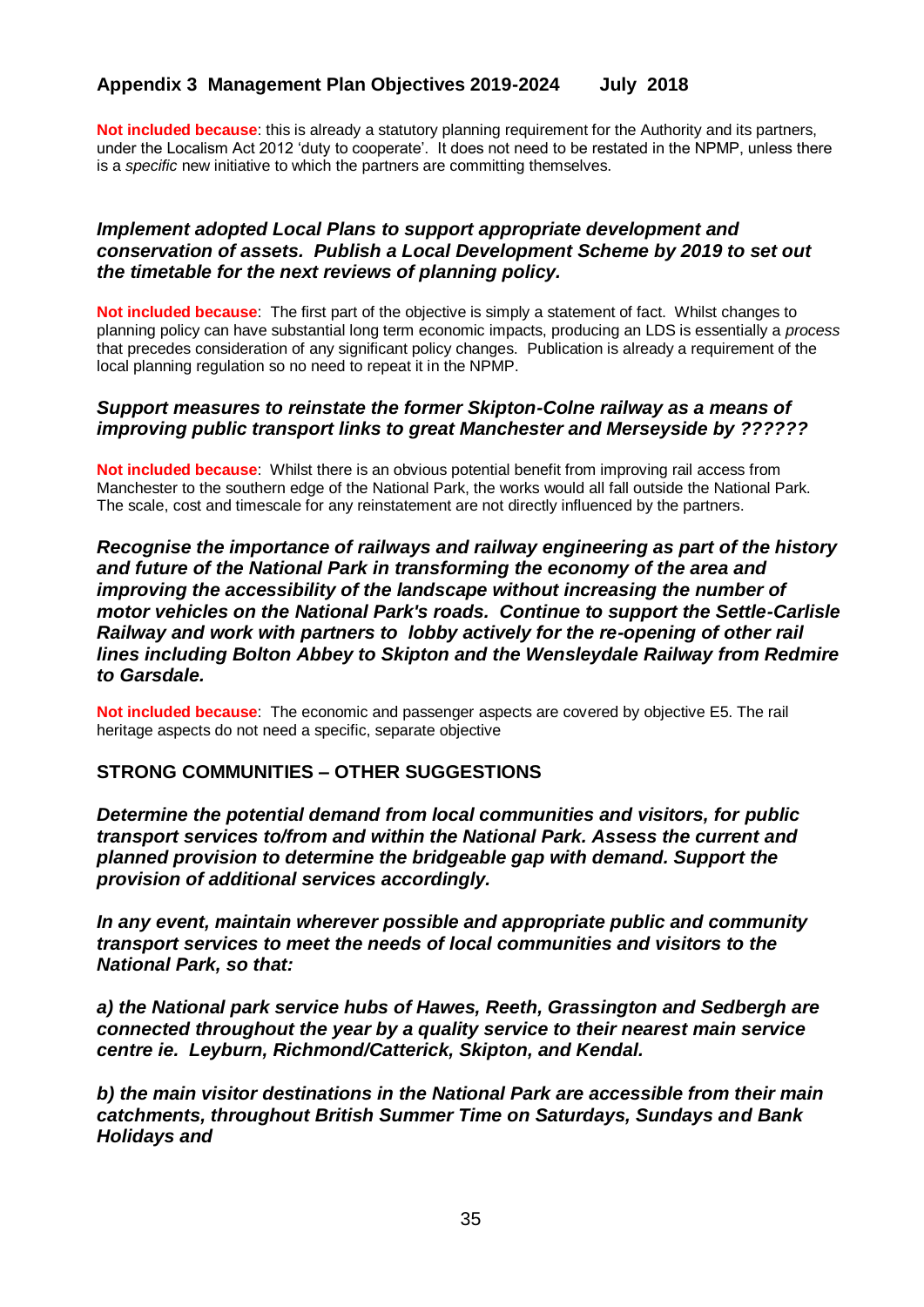*c) key transport corridors linking Harrogate, Ilkley, Northallerton, Ingleton, Kendal, Leyburn, Richmond, Settle and Skipton have Monday to Sunday access all year.*

**Not included because**: Replaced by objective F9.

*Build community resilience by empowering community ownership and, control, of local services and assets, such as land and buildings for development, energy supplies, meeting places, green infrastructure, utilities and delivery of services.*

**Not included because**: Increasing community ownership is one of the ways of delivering objective F4.

*Safeguard services that are essential to the long-term viability of local communities, including primary schools and secondary schools. In the event that service providers cannot maintain a service inside the Park the second best option will be to provide access to it through collaboration with private, public and voluntary sector organisations, through public transport connection or via broadband.*

**Not included because**: Covered by objective F4.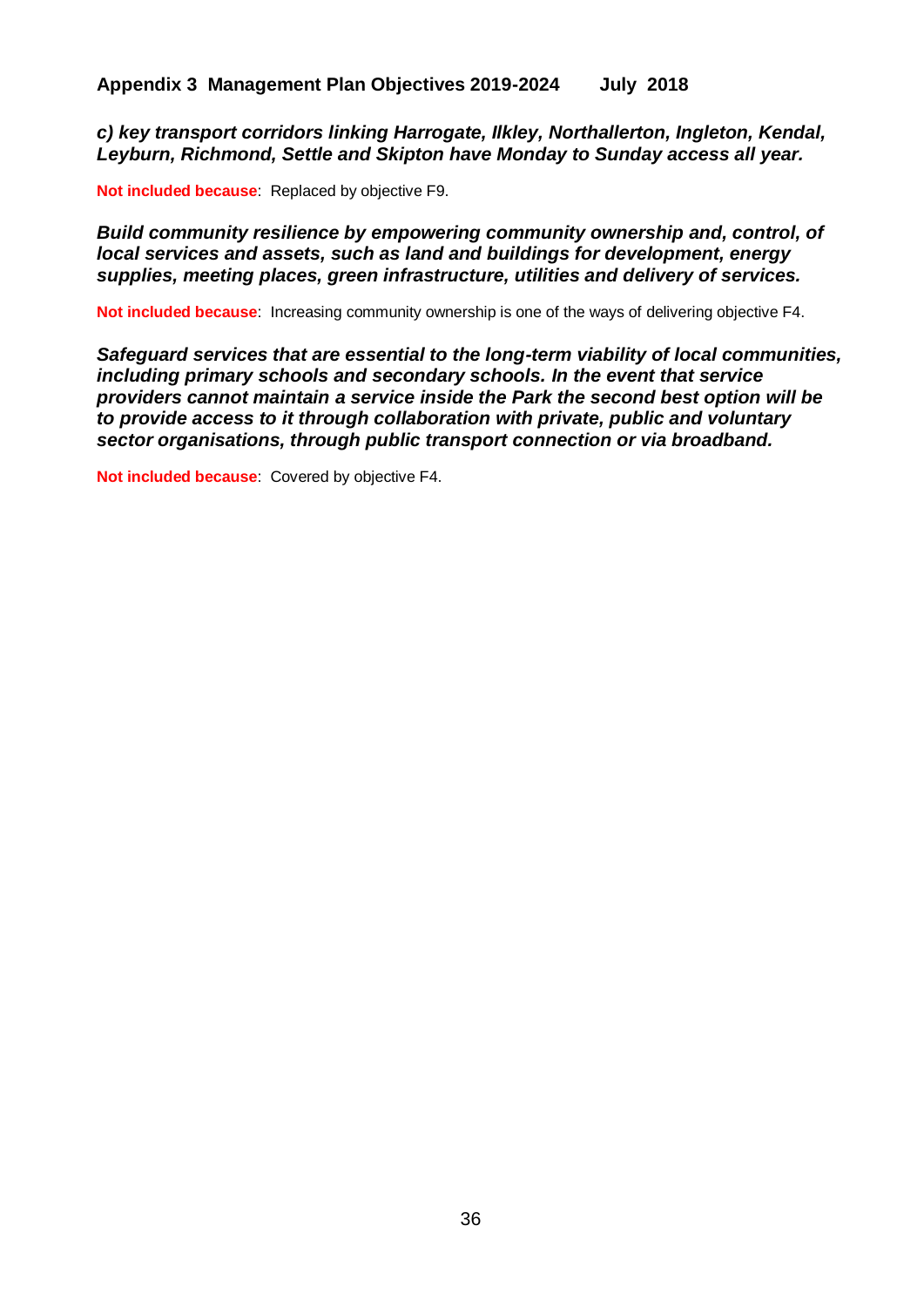**In the Yorkshire Dales National Park, the interaction of people with nature has produced a landscape of remarkable beauty and distinctive character that is cherished and enjoyed by the nation.**

**The Yorkshire Dales National Park is a home and a workplace for over 23,000 people, with around 95% of the land in private ownership. It is also a place that millions of people visit every year.** 

**The area's unique landscape character is created by the particular combination of many elements - the managed moorland, pastures and valley grasslands; small woodlands; dispersed villages and farmsteads; the local building materials; strong field patterns; drystone walls and field barns. This is what makes it such a special place.** 

# **Natural Beauty**

**The area straddles the Pennines, the backbone of northern England. The underlying geology, natural processes and human activity have created a hugely** varied landscape and numerous dramatic features and beautiful views:

**Dales with distinctive stepped profiles**, produced by the weathering of layers of limestone interspersed with shales and sandstones from the Carboniferous period.

**Fells** that rise to over 700 metres at High Seat, Great Shunner Fell, Wild Boar Fell and the Millstone Grit-capped 'Three Peaks'. Glaciers and rivers have cut deep dales into the extensive moorland plateaux, each distinctive in character and atmosphere.

**One of the best examples in Britain of classic limestone scenery**, with its scars such as those at Gordale and Attermire, and limestone pavements, such as those above Malham Cove and Great Asby Scar.

**The most extensive caving area in the United Kingdom,** including the longest cave system in Britain - the Three Counties System – and the largest cave in Britain and the largest waterfall in Britain at Gaping Gill.

**The Howgills**, a series of grassy rounded hills made up of rocks from the older Silurian period, sweeping steeply upwards from deep ravines to broad rounded tops.

**Significant glacial and post-glacial landforms and features**, including: drumlin fields, such as the one at Ribblehead; erratics, including those at Norber; moraines; and the post-glacial lakes of Semerwater, Malham Tarn and Sunbiggin Tarn.

**Spectacular waterfalls,** such as: Hardraw Force (the longest unbroken drop in England), Uldale Force, and Rutter Force; the Aysgarth Falls series; and, Cautley Spout, with a broken drop of 180 metres.

**A traditional pastoral landscape** created by livestock farmers over several centuries. This historical landscape is acknowledged as internationally important and includes:

- an intricate network of drystone walls (as well as hedgerows in Lower Bishopdale, the Lune Valley, Dentdale and Sedbergh) that create a patchwork of enclosures across valleys and valley sides;
- traditional stone-built field barns, the density of which in some parts of the National Park notably Swaledale, Wharfedale and Wensleydale, is unique.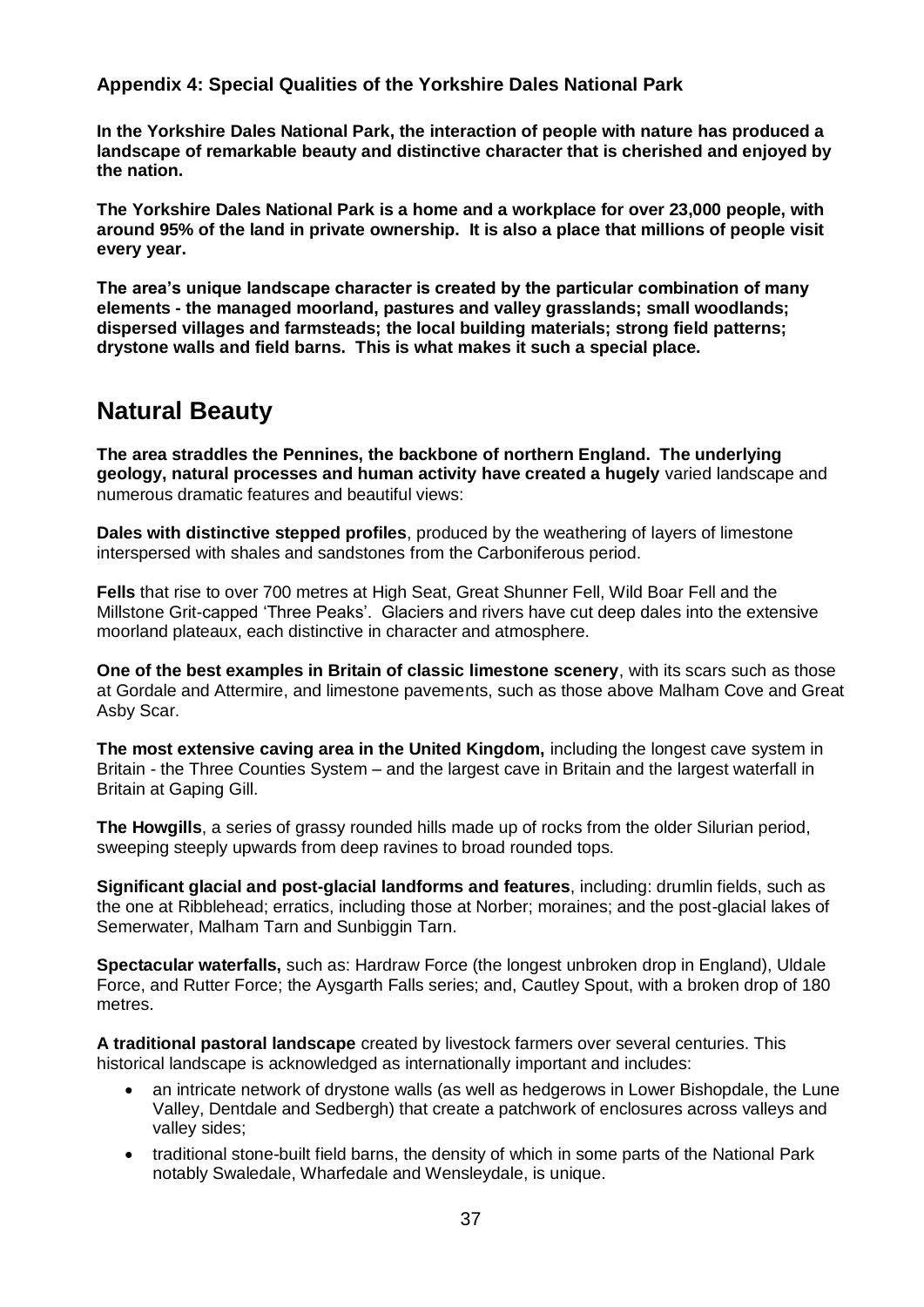**A highly** *legible* **landscape**, in which there is still a very clear and evident link between the underlying geology and landform, the historic use and management of the land, the current land uses and land cover.

**A landscape of striking contrasts**, between the deep, sheltered dales and the open, exposed, sweeping fells above.

# **Wildlife**

Over a quarter (57,000ha) of the Yorkshire Dales National Park is made up of **nationally and internationally important wildlife habitats** – the largest area of any English National Park.

Over a quarter of England's remaining **flower-rich upland hay meadows and pastures,** produced by traditional, low-intensity management of grazing land over many decades. Oustanding examples can be found in Swaledale and Langstrothdale.

**A range of rare limestone habitats** linked directly to the geology of the Craven and Westmorland Dales. The area's 'limestone country' is internationally recognised for its biodiversity, which includes rare wet meadows, over half of England's calcareous grassland, and over 30% of England's limestone pavement.

**Extensive areas of moorland,** much of it (42% of the area of the National Park) managed as grouse moor, that contain upland heath and blanket and raised bog, which are internationally important for wildlife and the carbon they store as peat. These habitats cover vast areas and contain a variety of plant species and important bird populations.

**Small areas of broadleaf woodland** (2.5% of the area of the National Park) representing remnants of former more extensive broadleaved woodland or later plantings. Surviving areas of ancient woodland are of particularly high biodiversity value.

**Nationally important populations** of birds like curlew, lapwing, black grouse, and ring ouzel; rare lime-loving plants such as bird's-eye primrose, rigid Buckler fern, globeflower and baneberry; rare and scarce invertebrates such as the northern Brown Argus butterfly and the Atlantic white-clawed crayfish; and important mammals, notably the red squirrel.

# **Cultural Heritage**

The Yorkshire Dales National Park has been home to communities and industry for several millennia, helping to shape much of what we now think is special. There is an exceptional amount of evidence of these previous generations of occupation, connecting past communities to the present and providing a highly visible record of the area's social and economic history, including:

**A culture of community spirit, self-sufficiency, determination and self-belief**, which has been shaped by the area's physical environment and remoteness, nurturing self dependency and close knit communities.

**Livestock farming,** with distinct sheep breeds like Rough Fell, Wenslydale, Dalesbred and Swaledale that are important for genetic diversity, and a strong tradition of upland cattle rearing, that is still deeply interwoven into local life and culture, and made famous through Wensleydale Cheese. Livestock sales and agricultural shows play an important part in the lives of local people.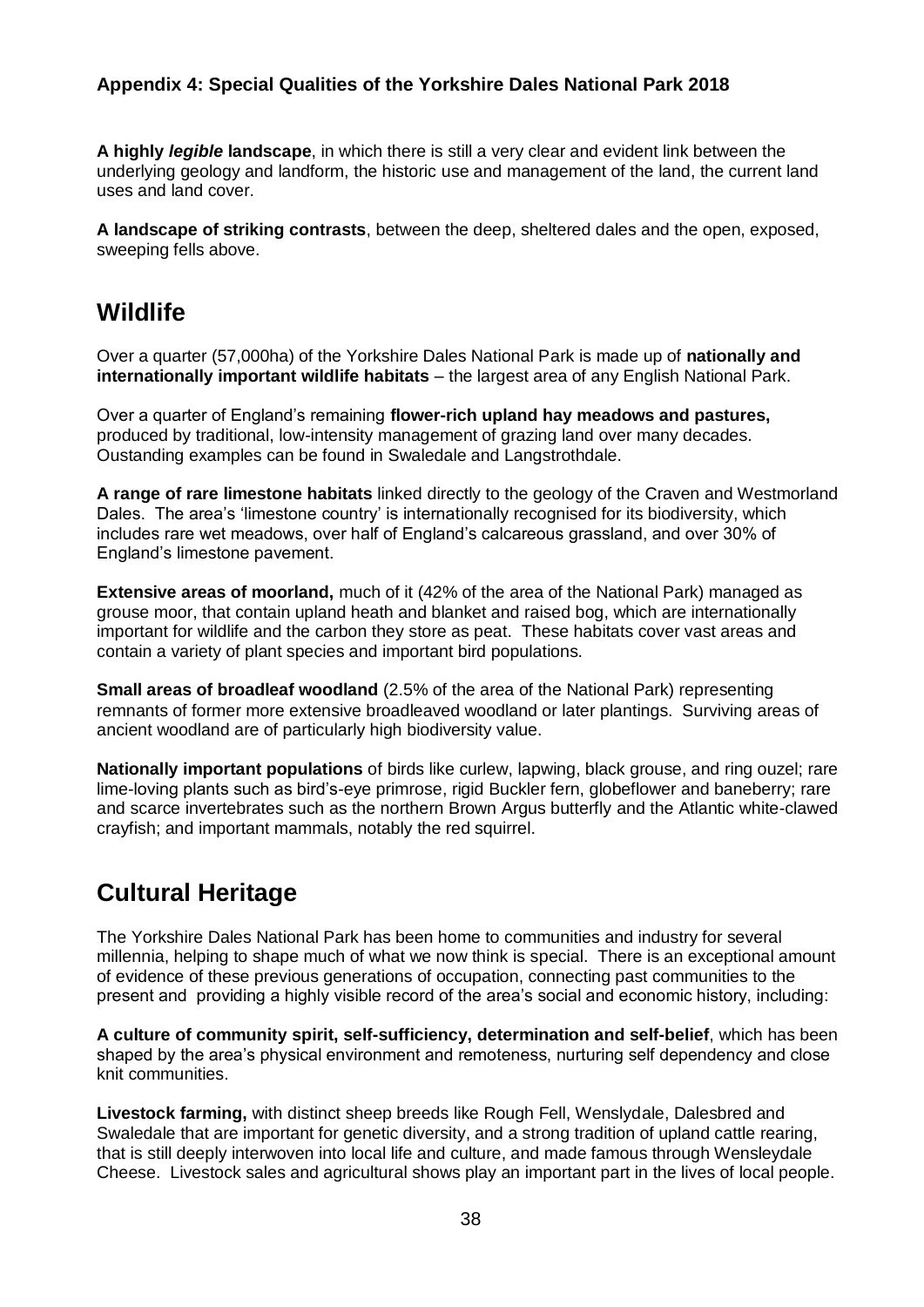**An exceptional range of archaeology**, which provides the evidence of human activity from the earliest hunters of the Palaeolithic through to 20th century industrial remains.

**The remains of former rural industries**, whose influences on the area's culture and social fabric are still evident today. They include lead and lime extraction and processing sites, as well as water mills.

**Powerful reminders of periods of dominance by large estates and religious houses** through place names and some surviving structures, such as Bolton Castle, Bolton Abbey, Barden Tower, Pendragon Castle and Marrick Priory.

**Distinctive, traditional architecture** where the local building materials used link directly to the area's geology.

Numerous **small, attractive villages and hamlets** most of which have been there for over a thousand years.as well as **scattered farmsteads,**

**Minor roads along the dales,** bordered by drystone walls or hedgerows and flower-rich verges. Higher up, unfenced roads cross open moorland and offer dramatic views.

**The Settle-Carlisle Railway Line**, opened in 1876, is unique and displays impressive engineering and conserved Midland Railway architecture. It offers a very special way of enjoying the dramatic landscape along its route. Elsewhere, the imposing structures of former railways at Smardale and the Lune Viaduct are testament to earlier feats of engineering

**A distinctive linguistic, literary and artistic heritage**, inspired by the landscape and by the history of the communities – past and present – who have lived and worked here.

## **Enjoying the experience of being here**

Most of the people who spend any time in the National Park will experience a range of emotions, triggered by the beauty, grandeur and other, less tangible qualities. These all help create the 'spirit of place' that is unique to this National Park:

**Extensive areas where a true sense of tranquillity, remoteness and solitude** can still be found, which is rare in England today.

**The natural sounds of wind, water and birdsong**, which are important to the recreational experience; the 'spiritual exercise and enjoyment' that is at the heart of National Park designation.

**Expansive views** that show to advantage the areas beauty and variety.

**Ever-changing light, seasonal change and occasional severe weather**, which creates visual drama and contrast that enhance personal experience.

**Dark night skies** - as it suffers little from light pollution, the moon, night sky and atmospheric effects can be fully appreciated.

**Its historical and extensive network of footpaths, bridleways and tracks,** including the Pennine Trails, Coast-to-Coast, Yorkshire '3 Peaks' and Malham Landscape Trail, some of the best known and loved walks in the country.